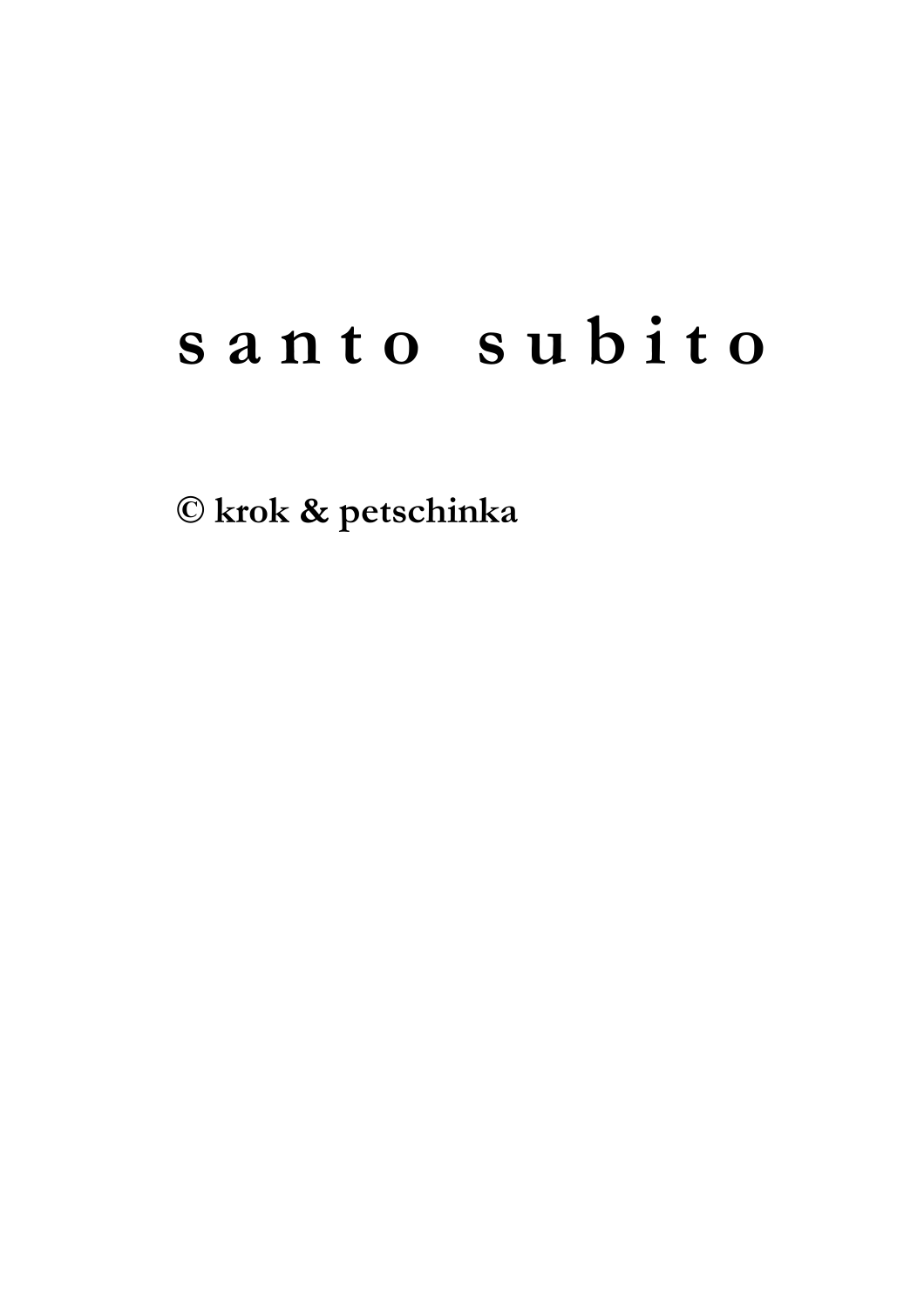# characters

ROBERTO BENIGNI

CARDINAL RUINI

MARIA BENIGNI

TAXI DRIVER

DARIO FO

NUNCIO

CARDINAL MORSINI CARDINAL 1 CARDINAL 2 CARDINAL 3 CARDINAL 4 CARDINAL JOHN FROM MIAMI

FRENCH COOK

BISHOP OF SEVILLE BISHOP 1 BISHOP 2

JOHN PAUL II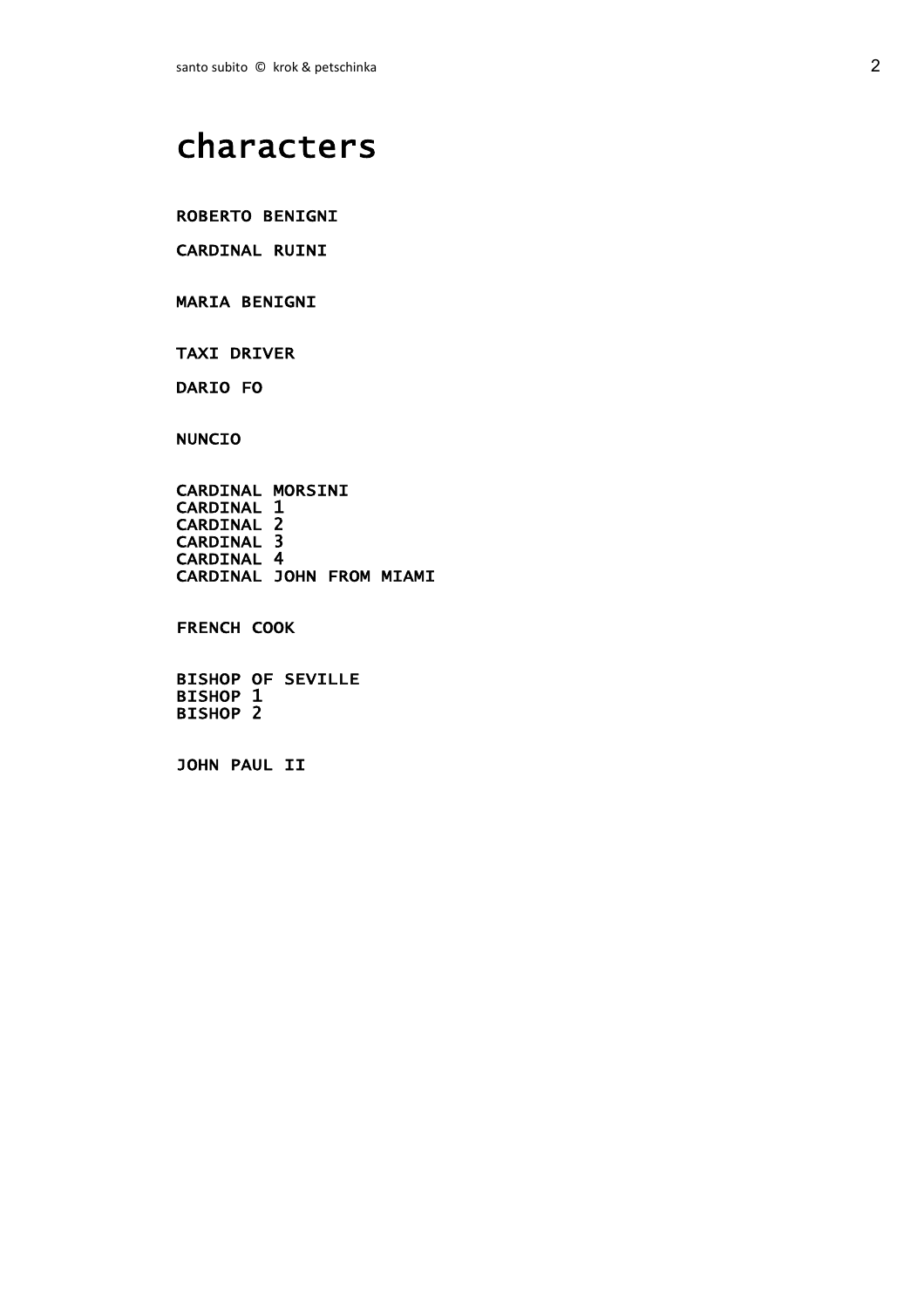| NUN | santo subito.                               |
|-----|---------------------------------------------|
|     | chronicle of                                |
|     | the appearance of the actor Roberto Benigni |
|     | before the Vatican beatification commission |
|     | of october 2005                             |
|     | in the case of John Paul II.                |
|     | by krok & petschinka                        |
|     |                                             |

# $\overline{2}$

| Ζ.<br>Vatican. conference room of the beatification commission<br>CHAIRMAN OF THE BEATIFICATION COMMISSION |                                                                                                                                                                                                                                           |  |
|------------------------------------------------------------------------------------------------------------|-------------------------------------------------------------------------------------------------------------------------------------------------------------------------------------------------------------------------------------------|--|
| <b>CARDINAL RUINI</b>                                                                                      | Mr Benigni, Roberto Benigni,<br>thank you for taking the time<br>to interrupt the shooting of your new film<br>and coming here to the Vatican from Cinecitta!<br>of course we will reimburse your taxi fare!                              |  |
| <b>BENIGNI</b>                                                                                             | please, gentlemen, it's not worth mentioning!                                                                                                                                                                                             |  |
| <b>RUINI</b>                                                                                               | you wrote us a letter<br>I'd like to read it out to the commission:                                                                                                                                                                       |  |
|                                                                                                            | you write:<br>"Monsignori,<br>I don't have the faintest notion<br>why you have invited me<br>or how I can contribute<br>towards promoting or preventing the beatification<br>of pope Giovanni Paolo II.<br>however much I may honour him. |  |
|                                                                                                            | and whether a miracle is hidden<br>in the story I can and will tell you<br>- that is for the commission to judge!"                                                                                                                        |  |
|                                                                                                            | you write :<br>"Monsignori,<br>you know me.<br>you've seen my films!<br>"la vita e bella!" "pinocchio!" "night on earth."                                                                                                                 |  |
|                                                                                                            | I promise you<br>I have an hour's time, exactly an hour!<br>and I ask you,<br>in consideration of the forceful unfolding of my story<br>not to interrupt me!"                                                                             |  |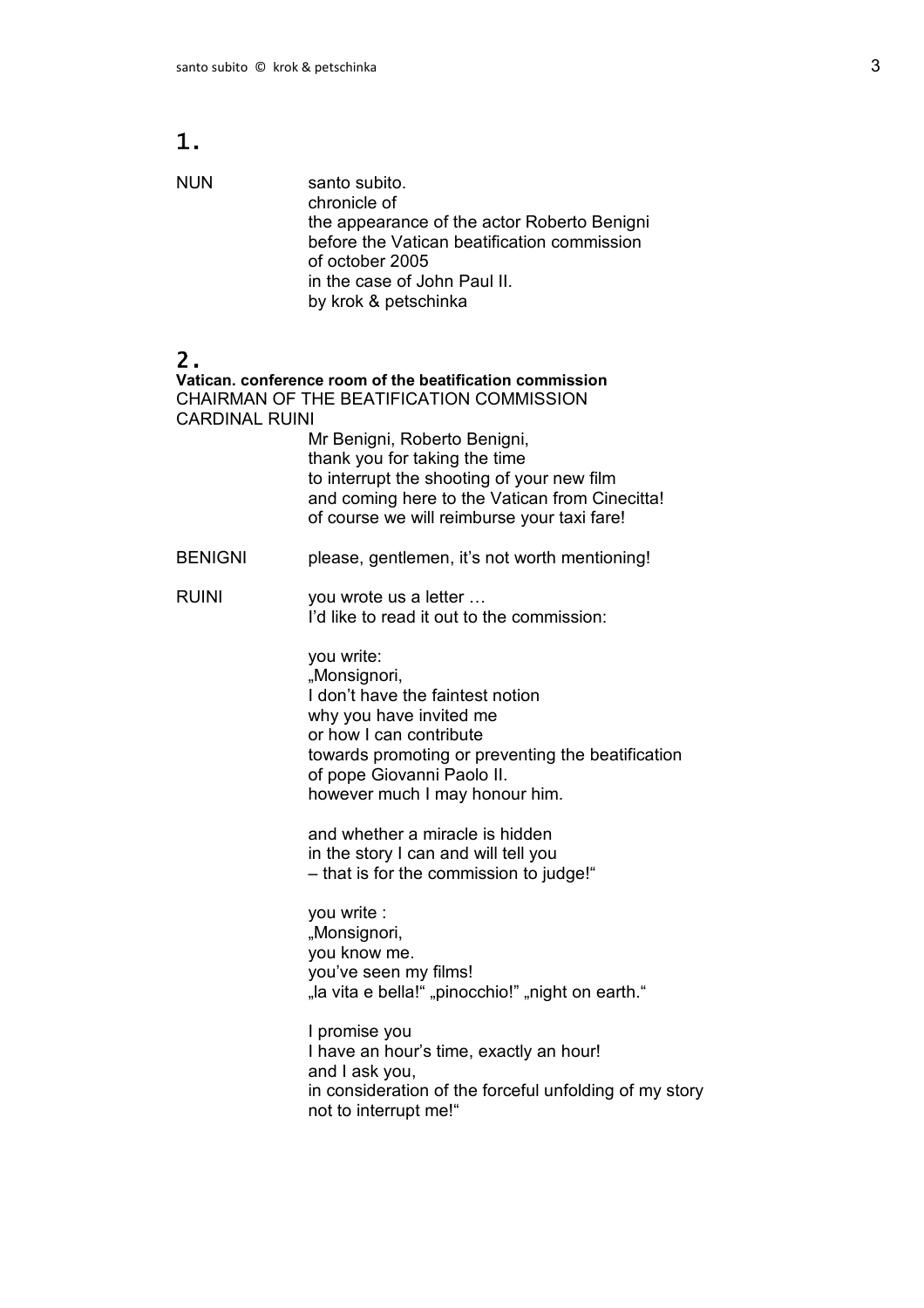# RUINI Mr Benigni! we're pleased to accept your conditions and let you have your word.

BENIGNI Monsignori, thank you, thank you very much! my story begins on a Monday Monday, 28.March 2005 at midnight!

#### **a match is struck**

can I smoke in here? no?!

well then, midnight. I'm Iving in bed with my wife. my arms wrapped widely around her. because she's incredibly fat. because she's pregnant!!

the birth is two weeks away. in two weeks that stomach will burst and my dear son will take possession of those wonderful breasts the mere sight of which takes my breath away.

# 3.

**the benigni bedroom**

| <b>MRS BENIGNI</b> | do I have to get down on my knees?                                                      |
|--------------------|-----------------------------------------------------------------------------------------|
| <b>BENIGNI</b>     | I've been away for two weeks.<br>one film shoot after another.<br>Hollywood. Hong Kong. |
| <b>BENIGNI</b>     | it has to be has to be!                                                                 |
| <b>MRS BENIGNI</b> | well then come on, wild man,<br>come take your pleasure in me!                          |
| <b>RUINI</b>       | Mr Benigni!!                                                                            |
| <b>BENIGNI</b>     | yes?                                                                                    |
| <b>RUINI</b>       | Monday, midnight                                                                        |
| a telephone rings  |                                                                                         |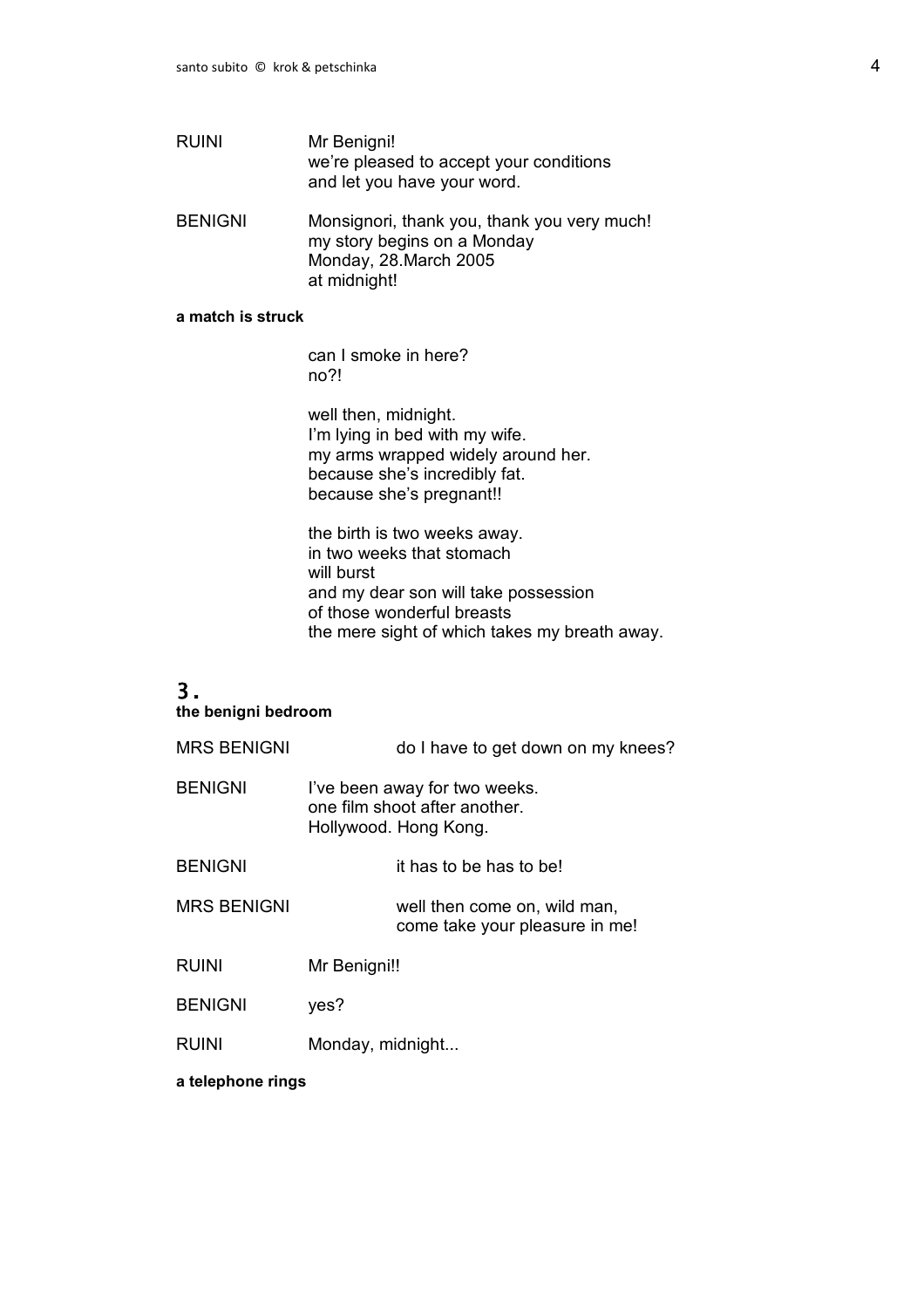| <b>BENIGNI</b> | yes, I know!                          |
|----------------|---------------------------------------|
|                | but in that moment,                   |
|                | when she goes  down                   |
|                | the telephone rings                   |
|                | and I look at the time                |
|                | and think: who can that be, so late?! |

### **a telephone rings**

| <b>BENIGNI</b> | porco madonna! what the fuck!!                                                                                                                                                                                                                                                                                                                                                                           |
|----------------|----------------------------------------------------------------------------------------------------------------------------------------------------------------------------------------------------------------------------------------------------------------------------------------------------------------------------------------------------------------------------------------------------------|
| <b>RUINI</b>   | Signore!                                                                                                                                                                                                                                                                                                                                                                                                 |
| <b>BENIGNI</b> | I don't know<br>if you understand why I curse, Monsignore!<br>I don't know<br>if you can imagine<br>what I felt.                                                                                                                                                                                                                                                                                         |
| <b>RUINI</b>   | quite, Mr Benigni!!                                                                                                                                                                                                                                                                                                                                                                                      |
| <b>BENIGNI</b> | iť's<br>as if during an important church ritual -<br>let's say High Mass on Easter Sunday -<br>suddenly a mobile phone rings<br>in the Pope's pocket,<br>and it pulls you right out of your prayer,<br>out of your reverence!                                                                                                                                                                            |
| <b>RUINI</b>   | a somewhat shaky comparison!!                                                                                                                                                                                                                                                                                                                                                                            |
| <b>BENIGNI</b> | a somewhat shaky comparison for sure.<br>and I apologise for this<br>clumsy comparison!                                                                                                                                                                                                                                                                                                                  |
|                | you know, Monsignore,<br>during his prayers the Pope is<br>not so caught up in the intensity of his desires.<br>he can quickly -<br>after a little chat with his cook -<br>concentrate again on the GUY up there.<br>and all the others too.<br>however, when it comes to sexual excitement!!<br>such an interruption is catastrophic!!<br>sometimes you can wait for hours<br>before the GUY down there |
| <b>RUINI</b>   | please go on!                                                                                                                                                                                                                                                                                                                                                                                            |

**a telephone rings**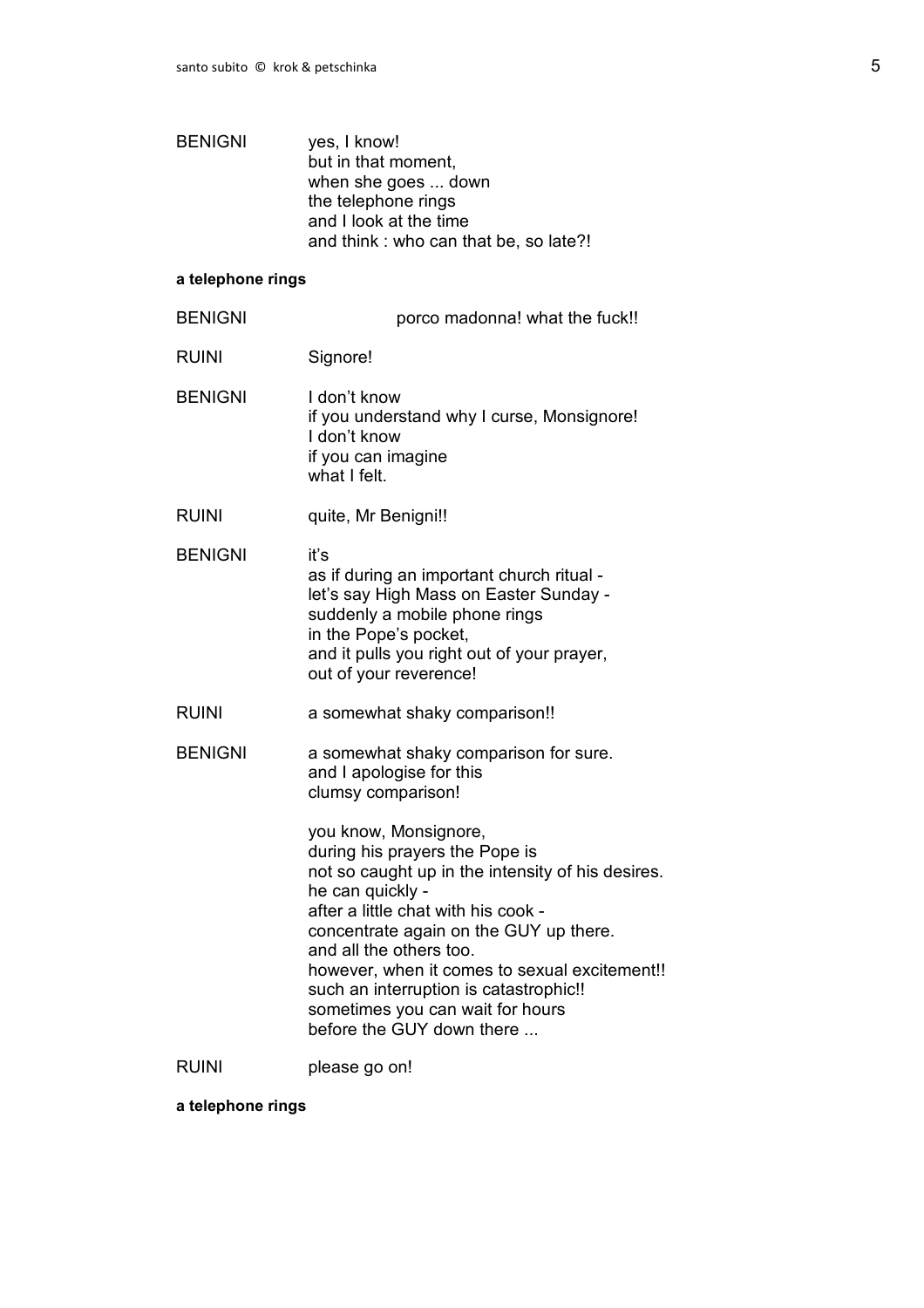| <b>MRS BENIGNI</b>  | it must be important!<br>don't you want to answer?!                                   |  |
|---------------------|---------------------------------------------------------------------------------------|--|
| telephone picked up |                                                                                       |  |
| <b>BENIGNI</b>      | Benigni!                                                                              |  |
| <b>MORSINI</b>      | Signore Benigni?!                                                                     |  |
| <b>BENIGNI</b>      | yes.                                                                                  |  |
| <b>MORSINI</b>      | this is Cardinal Morsini from Milan.                                                  |  |
| <b>BENIGNI</b>      | <b>Cardinal Morsini?</b>                                                              |  |
| <b>BENIGNI</b>      | I must explain :<br>my friends and I<br>like to surprise each other with little jokes |  |
| <b>BENIGNI</b>      | okay Dario, let's hear it!                                                            |  |
| <b>MORSINI</b>      | I hope I'm not disturbing you!                                                        |  |
| <b>BENIGNI</b>      | not at all!                                                                           |  |
| <b>MORSINI</b>      | I have to transmit a very important request,<br>Signore Benigni.                      |  |
| <b>BENIGNI</b>      | speak your mind, Mr Cardinal.<br>and let me go back to bed.                           |  |
| <b>MORSINI</b>      | the Curia of Cardinals requests your presence urgently                                |  |
| <b>BENIGNI</b>      | come to the point, Dario!<br>what's it all about, Mr Nobel Prize Winner.              |  |
| <b>MORSINI</b>      | there's a plane waiting for you at the airport:<br>to take you to Rome.               |  |
| <b>BENIGNI</b>      | when?                                                                                 |  |
| <b>MORSINI</b>      | right away.                                                                           |  |
| <b>BENIGNI</b>      | I say: thanks a lot, and hang up.                                                     |  |
| <b>MRS BENIGNI</b>  | who was it?                                                                           |  |
| <b>BENIGNI</b>      | Dario Fo, Nobel Prize Winner.                                                         |  |
| <b>MRS BENIGNI</b>  | what did he want?                                                                     |  |
| <b>BENIGNI</b>      | I'm supposed to go to the Vatican.                                                    |  |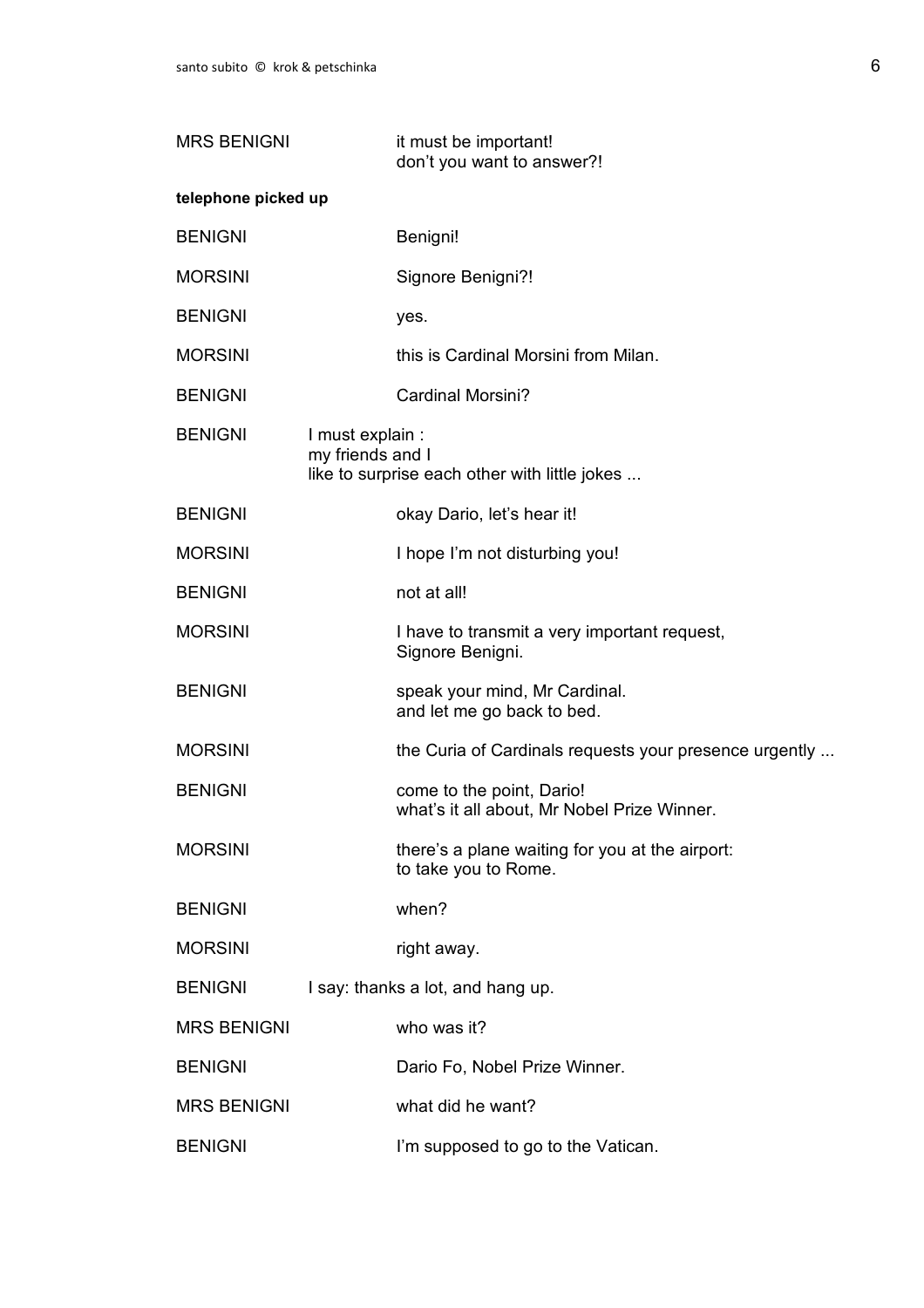| <b>MRS BENIGNI</b>  |                                                  | to do what?                                                                                                                      |
|---------------------|--------------------------------------------------|----------------------------------------------------------------------------------------------------------------------------------|
| <b>BENIGNI</b>      | I reach for her again<br>the little interruption | was not such a catastrophe.                                                                                                      |
| telephone rings     |                                                  |                                                                                                                                  |
| <b>MRS BENIGNI</b>  |                                                  | let me talk to him.<br>l'Il explain :<br>you've been away for a long time<br>and just now you'd love to have<br>a few minutes to |
| telephone picked up |                                                  |                                                                                                                                  |
| <b>MRS BENIGNI</b>  |                                                  | yes<br>no no it's not too late.<br>it's  oh.<br>yes.                                                                             |
| <b>BENIGNI</b>      |                                                  | come on.                                                                                                                         |
| <b>MRS BENIGNI</b>  |                                                  | yes. of course!                                                                                                                  |
| <b>BENIGNI</b>      |                                                  | come to bed!                                                                                                                     |
| <b>MRS BENIGNI</b>  |                                                  | psst! psst!                                                                                                                      |
| <b>BENIGNI</b>      |                                                  | come!                                                                                                                            |
| <b>MRS BENIGNI</b>  |                                                  | yes, Monsignore.<br>yes, of course. thank you.                                                                                   |
| <b>BENIGNI</b>      |                                                  | come back to bed!!                                                                                                               |
| <b>MRS BENIGNI</b>  |                                                  | we're honoured!                                                                                                                  |
| telephone hung up   |                                                  |                                                                                                                                  |
| <b>MRS BENIGNI</b>  |                                                  | Roberto! get dressed right away!                                                                                                 |
| <b>BENIGNI</b>      |                                                  | you come here to me in bed!                                                                                                      |
| <b>MRS BENIGNI</b>  |                                                  | you get dressed and fly straight to Rome.                                                                                        |
| <b>BENIGNI</b>      |                                                  | aha, she's in on it, I think                                                                                                     |
| <b>BENIGNI</b>      |                                                  | how long must I stay in Rome?                                                                                                    |
| <b>MRS BENIGNI</b>  |                                                  | I don't know.                                                                                                                    |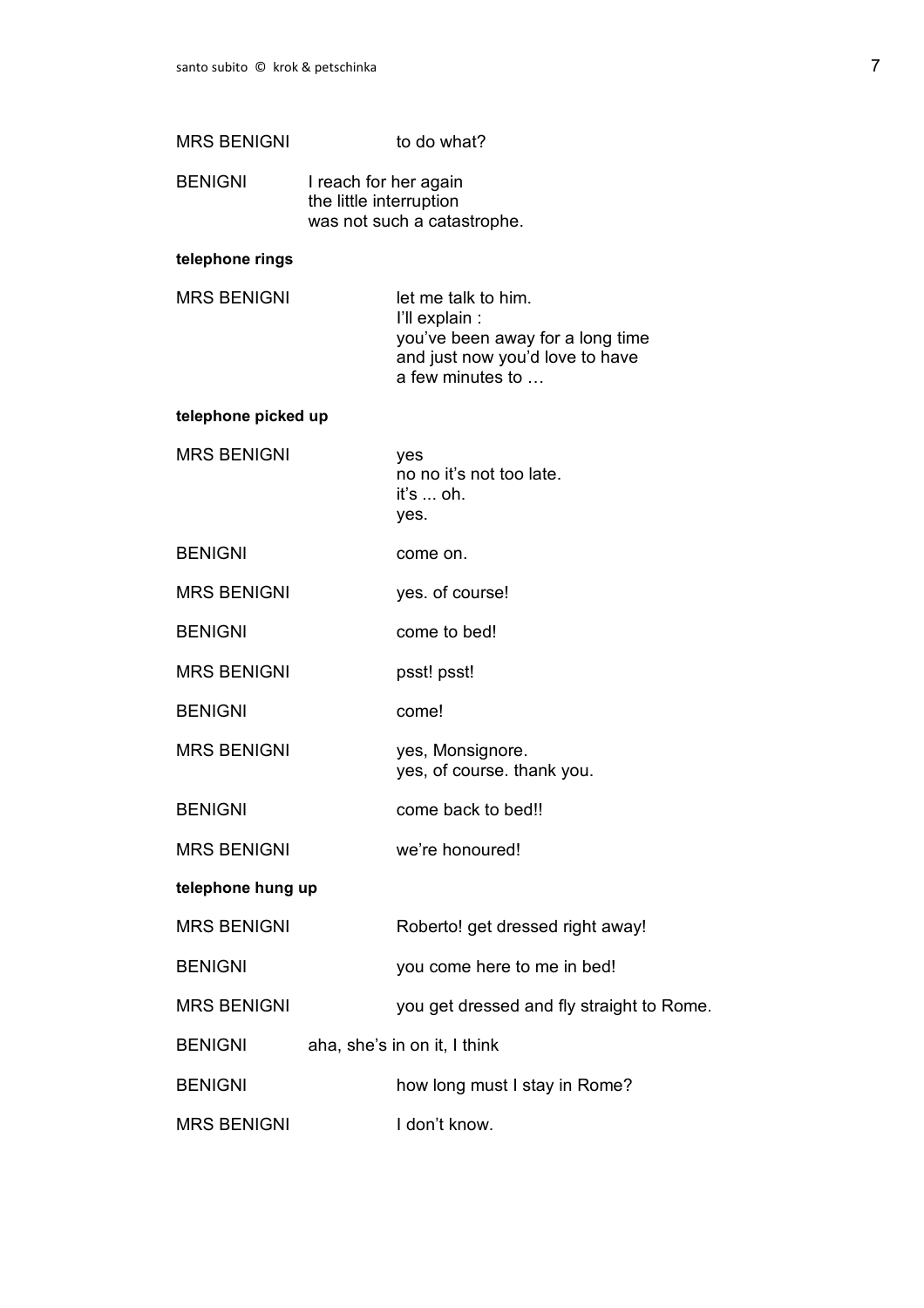| <b>BENIGNI</b>          | but in two weeks it's the big event.<br>the birth!<br>I wouldn't miss that for anything.                                                                                                                                                                                          |
|-------------------------|-----------------------------------------------------------------------------------------------------------------------------------------------------------------------------------------------------------------------------------------------------------------------------------|
| <b>BENIGNI</b>          | you know, Monsignore,<br>I went to all the pre-natal classes!<br>read books on it.<br>learned how to breathe.<br>where you should place your hands.<br>how you pull the baby out of the belly.<br>how one bites, cuts the umbilical cord.<br>how one lays the baby on the breast. |
| <b>RUINI</b>            | go on, Mr Benigni!                                                                                                                                                                                                                                                                |
| <b>MRS BENIGNI</b>      | you'll be back before two weeks.<br>and famous!                                                                                                                                                                                                                                   |
| <b>BENIGNI</b>          | I've already got an OSCAR! darling!!                                                                                                                                                                                                                                              |
| <b>MRS BENIGNI</b>      | put on your black suit!                                                                                                                                                                                                                                                           |
| <b>BENIGNI</b>          | the wedding suit                                                                                                                                                                                                                                                                  |
| <b>MRS BENIGNI</b>      | yes. please.<br>do it for me.<br>I'll pack your bag.<br>there's a limousine waiting downstairs!                                                                                                                                                                                   |
| <b>BENIGNI</b>          | aha, I think:<br>my dear friend Dario Fo has paid out a lot of money<br>for a dumb little joke.                                                                                                                                                                                   |
|                         | she's also in on it.<br>in this way I'm going to discover something.<br>some kind of surprise.<br>good.<br>I get it.                                                                                                                                                              |
| <b>BENIGNI</b>          | ciao darling!                                                                                                                                                                                                                                                                     |
| <b>BENIGNI</b>          | I'm off.                                                                                                                                                                                                                                                                          |
| 4.<br>taxi              |                                                                                                                                                                                                                                                                                   |
| <b>LADY TAXI DRIVER</b> | good evening, here's your ticket!                                                                                                                                                                                                                                                 |
| <b>BENIGNI</b>          | where are we going?                                                                                                                                                                                                                                                               |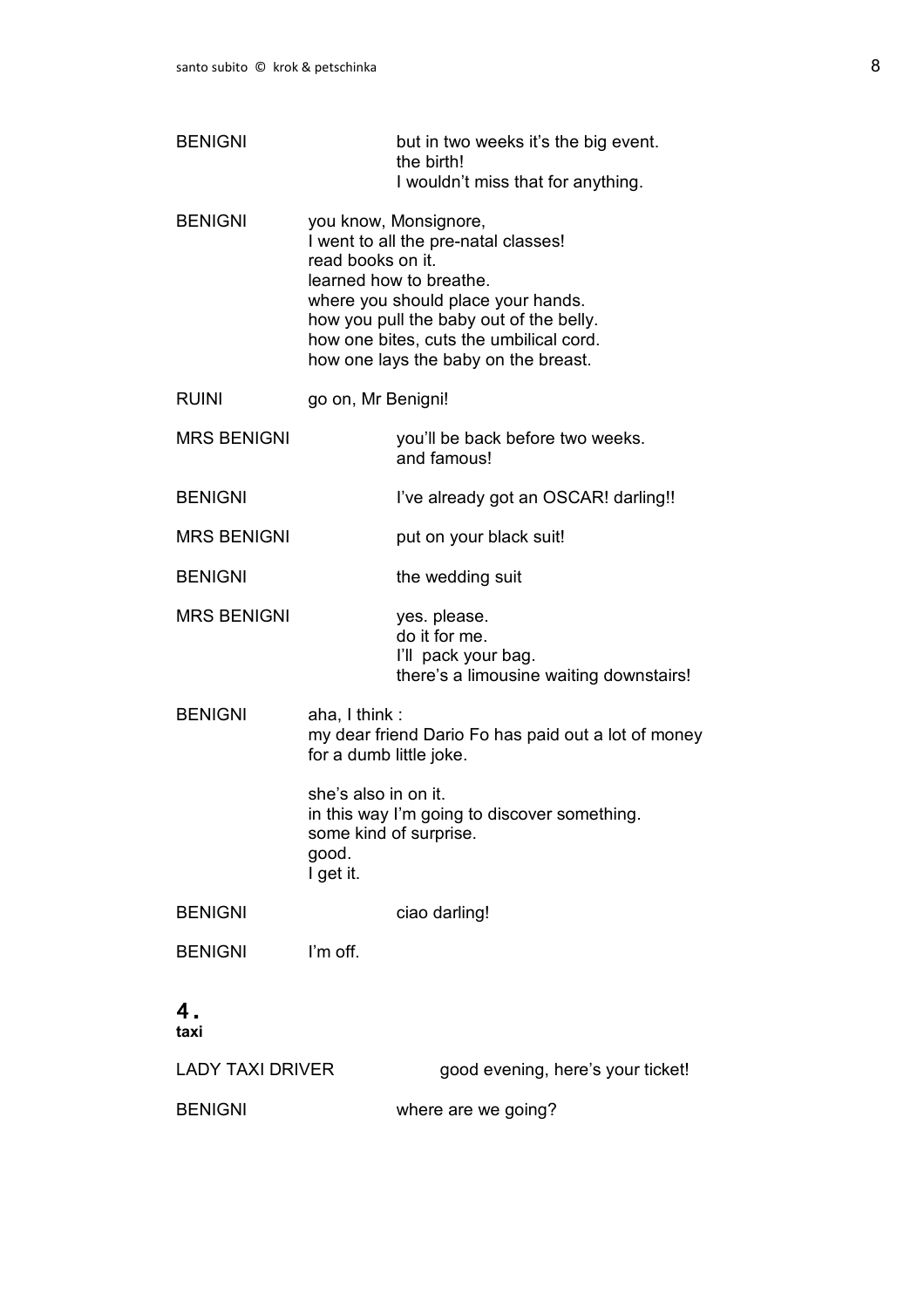| <b>LADY TAXI DRIVER</b> | didn't they call you?                                                                                                     |  |
|-------------------------|---------------------------------------------------------------------------------------------------------------------------|--|
| <b>BENIGNI</b>          | sure sure.                                                                                                                |  |
| <b>LADY TAXI DRIVER</b> | you are Mr Benigni?!                                                                                                      |  |
| <b>BENIGNI</b>          | yes.                                                                                                                      |  |
| <b>BENIGNI</b>          | we're going to the airport.<br>there I'll be informed :                                                                   |  |
| 5.<br>airport           |                                                                                                                           |  |
| <b>DARIO FO</b>         | Roberto!! I only wanted to drink<br>to the birth of your son!<br>you know, I have a performance here in Florence tomorrow |  |
| <b>BENIGNI</b>          | at the airport - nothing.<br>a papal nuncio,                                                                              |  |
| <b>NUNCIO</b>           | buona sera, Signore Benigni!                                                                                              |  |
| <b>BENIGNI</b>          | who greets me and leads me to the plane.                                                                                  |  |
|                         | okay. I'll find out in Rome:                                                                                              |  |
| 6.                      |                                                                                                                           |  |

**the airport in Rome.**

| LOUDSPEAKER | Signore Benigni telefono telefono! |
|-------------|------------------------------------|
|-------------|------------------------------------|

#### **telephone conversation**

| DARIO FO | you know, Roberto,                         |
|----------|--------------------------------------------|
|          | we wanted to try to get you a day's rest   |
|          | before the birth of the baby!              |
|          | Maria says you're so excitable, so nervous |
|          |                                            |

- BENIGNI at the airport no call.
- CARDINAL 2 buon giorno!!
- BENIGNI two cardinals are waiting for me, greet me.
- CARDINAL 1 good morning Signore Benigni!!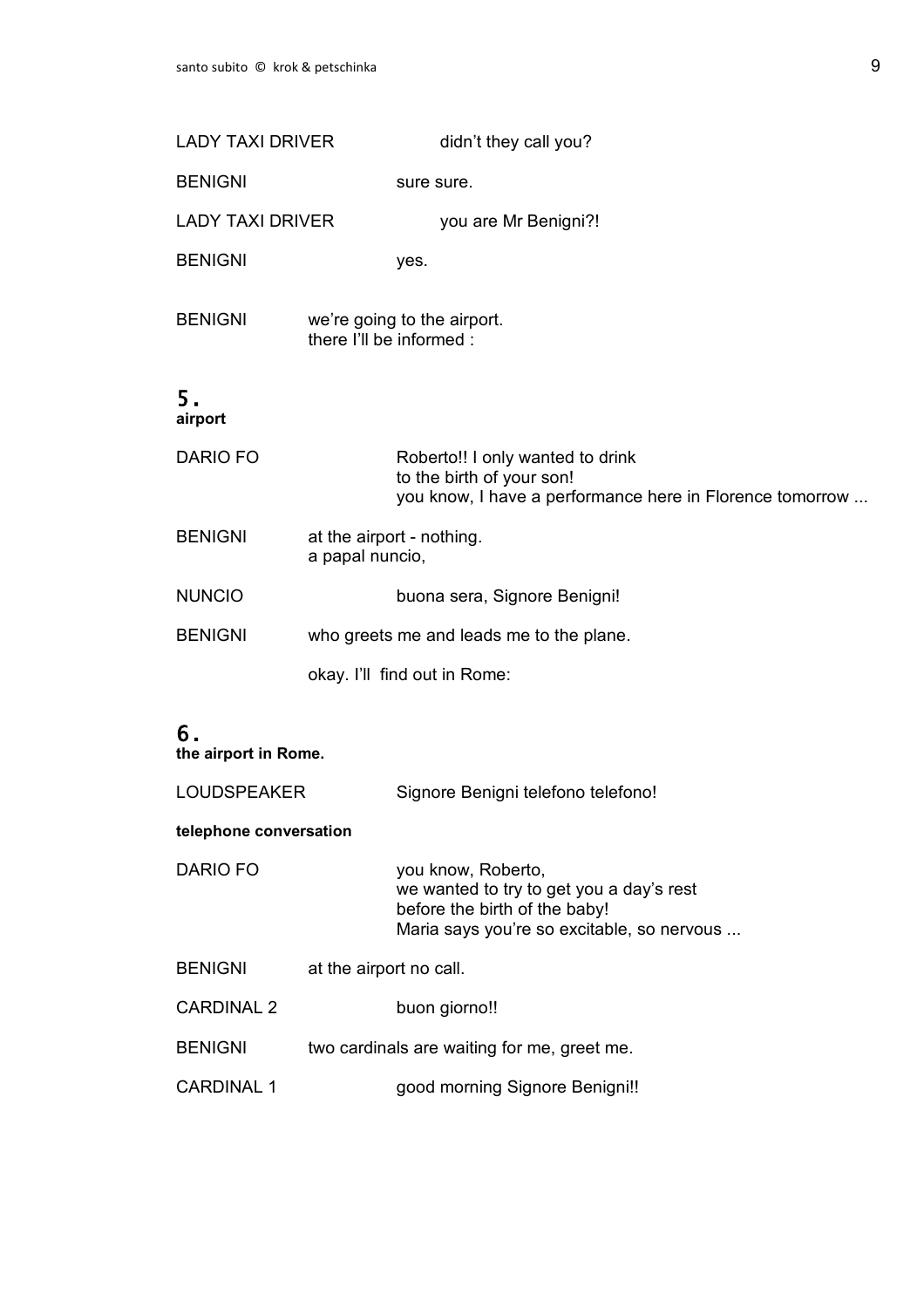#### 7. **in a limousine**

| <b>BENIGNI</b>    | they bring me to the Vatican<br>in a black limousine.<br>it's three in the morning.<br>I'm tired and hungry.                                                                        |
|-------------------|-------------------------------------------------------------------------------------------------------------------------------------------------------------------------------------|
| <b>BENIGNI</b>    | can we stop quickly at Mcdonalds?!                                                                                                                                                  |
| <b>CARDINAL 1</b> | are you hungry, Signore Benigni?!                                                                                                                                                   |
| <b>BENIGNI</b>    | very.                                                                                                                                                                               |
| CARDINAL 2        | we'll be home in two minutes.<br>someone will prepare<br>you a snack!                                                                                                               |
| <b>BENIGNI</b>    | oh good, I think.<br>I see a monk's fasting-meal before my eyes.<br>a bowl of rice.<br>or a thin communion wafer.<br>with a ketchup crucifix<br>carved on it by a thin goose quill. |

# 8.

**in the Vatican**

| <b>BENIGNI</b>    | Vatican.<br>big reception.<br>Swiss guards.<br>and thirteen cardinals.<br>now? at this hour? |
|-------------------|----------------------------------------------------------------------------------------------|
| <b>CARDINAL 3</b> | good morning, Mr Benigni!                                                                    |
| <b>BENIGNI</b>    | in a minute they'll sing me a song!                                                          |
| <b>CARDINAL 4</b> | buon giorno!                                                                                 |
| <b>BENIGNI</b>    | no song.                                                                                     |
| <b>CARDINAL 4</b> | good morning!                                                                                |
| <b>CARDINAL 3</b> | we're responsable for the preparation of your performance!                                   |
| <b>BENIGNI</b>    | performance?                                                                                 |
| <b>CARDINAL 4</b> | hasn't anyone told you why you're here?                                                      |
| <b>BENIGNI</b>    | no.                                                                                          |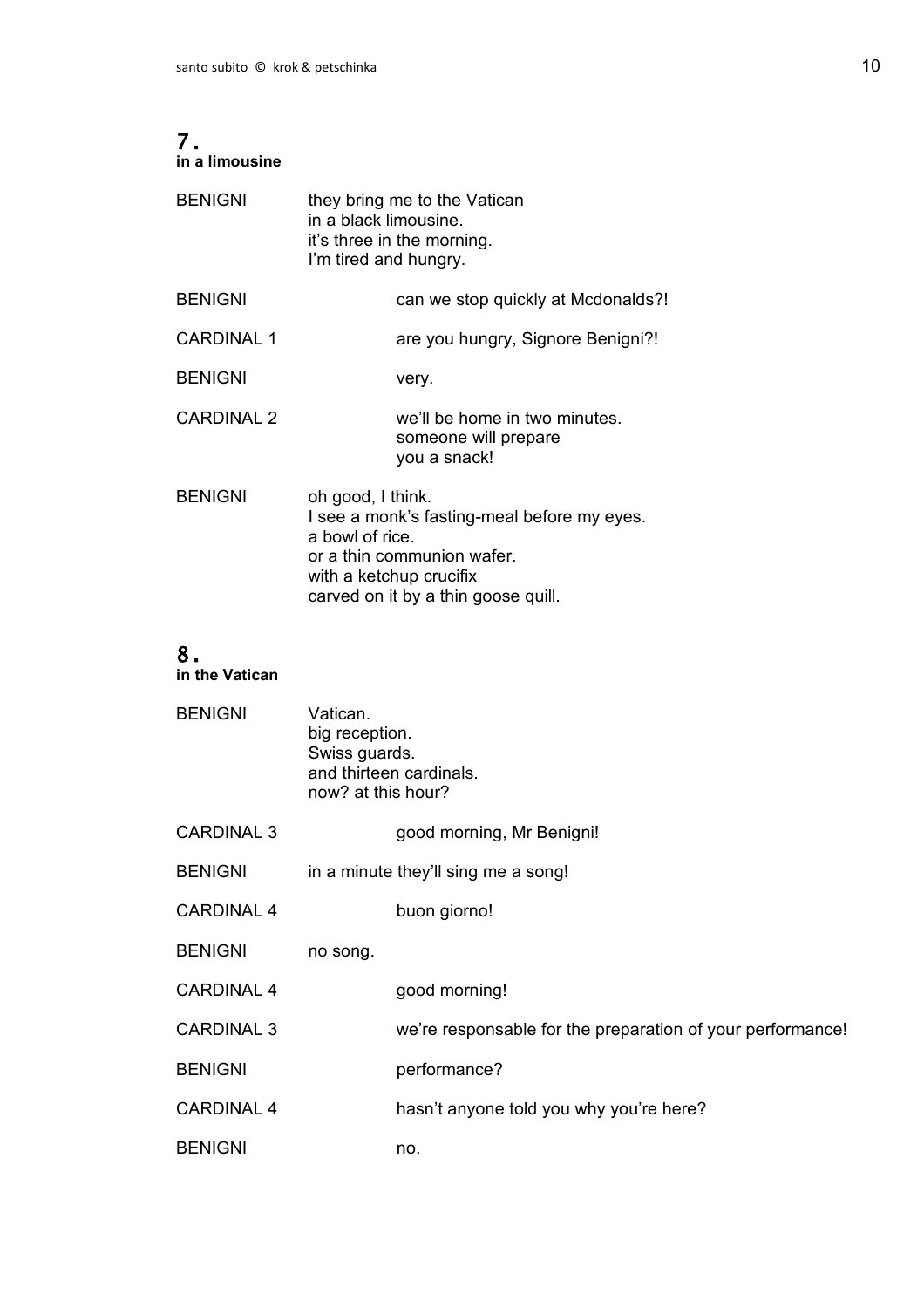| <b>CARDINAL 4</b> | this is grotesque!                                                 |
|-------------------|--------------------------------------------------------------------|
| <b>CARDINAL 3</b> | who was responsable?!                                              |
| <b>CARDINAL 1</b> | <b>Morsini!</b>                                                    |
| <b>BENIGNI</b>    | yes, he spoke with my wife!                                        |
| <b>CARDINAL 2</b> | and she didn't tell you anything?!                                 |
| <b>BENIGNI</b>    | no.                                                                |
| <b>CARDINAL 3</b> | well then, down to the cellar!                                     |
| <b>BENIGNI</b>    | to the cellar?!<br>inspection of the performance location or what? |
| <b>CARDINAL 4</b> | no, no!                                                            |
| <b>BENIGNI</b>    | ah, basement theatre in the Vatican?                               |
| <b>CARDINAL 1</b> | in the cellar – there is a treasure chamber!                       |

# **cellar. a large room full of precious objects**

| <b>BENIGNI</b>    | then $: stop.$<br>here it is.               | they take me to the library.<br>thousands of old volumes.<br>gold embossed. leather. incredible smell. |
|-------------------|---------------------------------------------|--------------------------------------------------------------------------------------------------------|
|                   | places it on the table.                     | the librarian puts on gloves.<br>takes a book out of its case.                                         |
| book opened       |                                             |                                                                                                        |
| <b>BENIGNI</b>    |                                             | "vida y hechos<br>del ingenioso hidalgo don quixote de la mancha"<br>by miguel de cervantes saavedra.  |
| <b>BENIGNI</b>    | I sniff at the book.<br>it's 400 years old. |                                                                                                        |
| <b>BENIGNI</b>    |                                             | this is what it's all about?!                                                                          |
| <b>CARDINAL 1</b> |                                             | yes!                                                                                                   |
| <b>BENIGNI</b>    |                                             | what? what exactly?                                                                                    |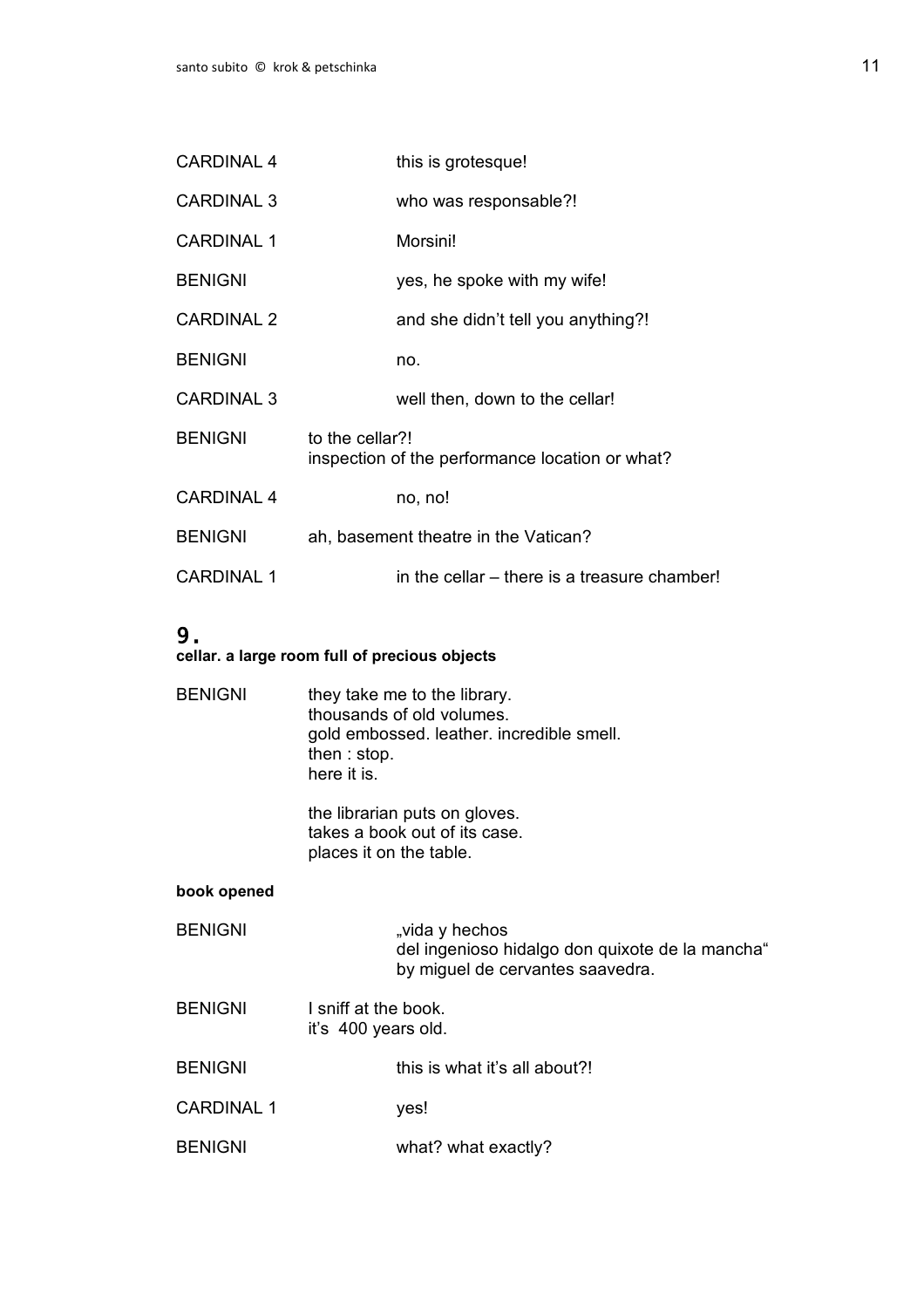|                                                               | you're to play Don Quixote<br>here in the Vatican!                                                                                                                                                              |
|---------------------------------------------------------------|-----------------------------------------------------------------------------------------------------------------------------------------------------------------------------------------------------------------|
|                                                               | who me?                                                                                                                                                                                                         |
|                                                               | yes, before the Pope's deathbed.                                                                                                                                                                                |
|                                                               | in the Sistine Chapel!                                                                                                                                                                                          |
|                                                               | at that moment, for the first time, I realise<br>that this journey to the Vatican is perhaps not a joke.                                                                                                        |
| why me?<br>why me of all people.<br>in German?<br>in Spanish? | and who will direct Don Quixote?<br>or Polish. Don Quikocky?<br>and why do they want Don Quixote<br>performed before the Pope's deathbed?                                                                       |
|                                                               | "In a village in La Mancha<br>lately lived a gentleman named Don Quixote -<br>a great madrugador<br>a very early riser<br>and a friend of the hunt.                                                             |
|                                                               | you must know, then<br>that the above-named gentleman<br>gave himself up<br>to reading books of chivalry<br>with such ardour and avidity<br>that his brain dried up -<br>and the poor gentleman lost his wits!" |
| no answer.<br>take out books.                                 | who will play Sancho Panza?!<br>the cardinals stand by the shelves.                                                                                                                                             |
|                                                               | look!                                                                                                                                                                                                           |
| page through them.                                            |                                                                                                                                                                                                                 |
|                                                               | look what I found!!<br>Gargantua!!<br>listen to this!                                                                                                                                                           |
|                                                               | here's the Decameron!                                                                                                                                                                                           |
|                                                               |                                                                                                                                                                                                                 |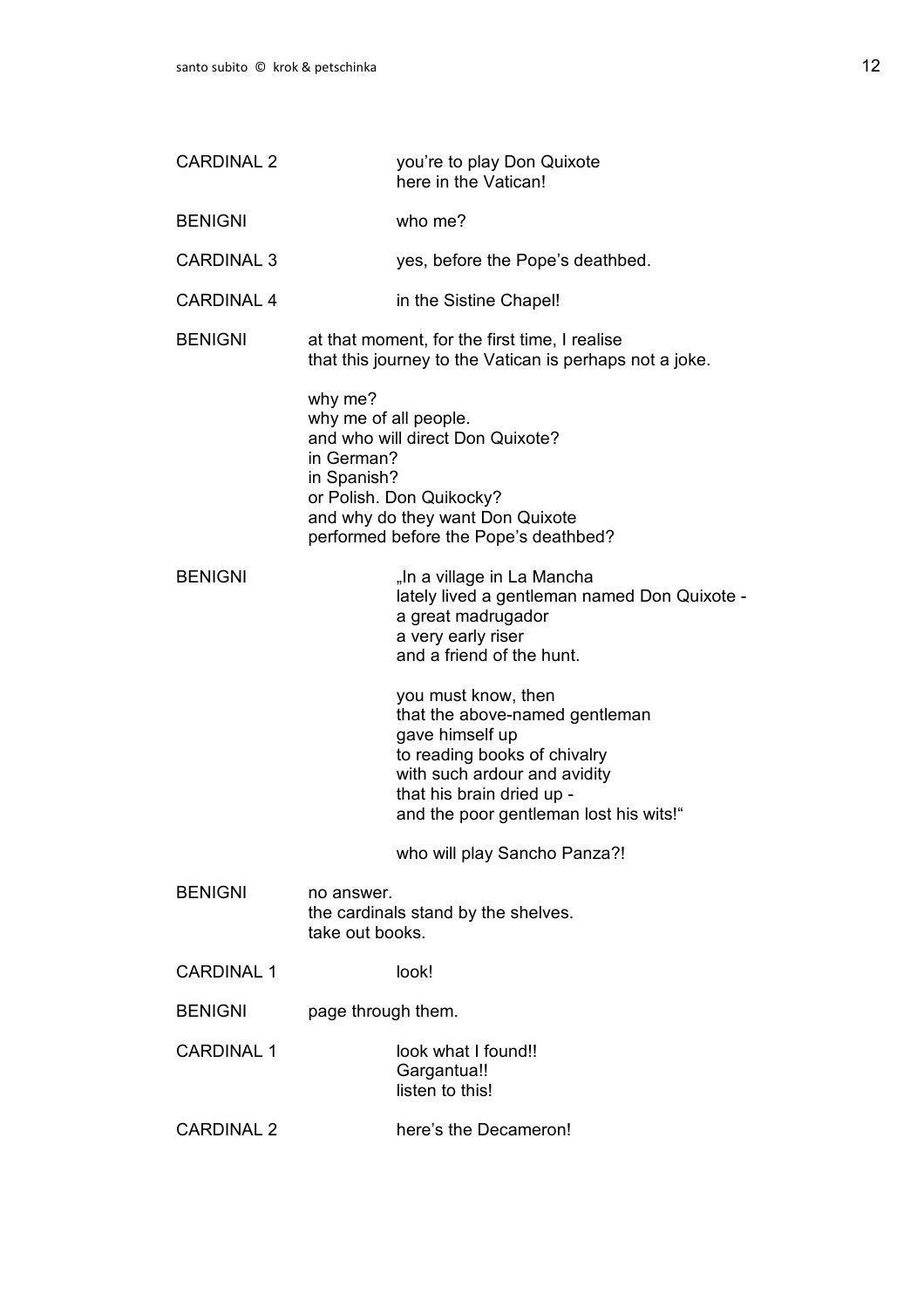| <b>CARDINAL 3</b>      |                                                                        | look! Darwin: The Origin of the Species!                                                                                                                                                                                                                                                                                                                                                                           |  |
|------------------------|------------------------------------------------------------------------|--------------------------------------------------------------------------------------------------------------------------------------------------------------------------------------------------------------------------------------------------------------------------------------------------------------------------------------------------------------------------------------------------------------------|--|
| <b>CARDINAL 4</b>      |                                                                        | Marx: el capital!                                                                                                                                                                                                                                                                                                                                                                                                  |  |
| <b>CARDINAL JOHN</b>   |                                                                        | Dante!                                                                                                                                                                                                                                                                                                                                                                                                             |  |
| <b>BENIGNI</b>         | opened up.                                                             | there are world treasures here.<br>all books on the index<br>are taken off the shelves excitedly.<br>the best passages read out loud.<br>I'm taken by the same passion.                                                                                                                                                                                                                                            |  |
| <b>BENIGNI</b>         |                                                                        | "Don Quixote's wits being quite gone<br>he hit upon the strangest notion<br>that ever madman in this world hit upon,<br>that is:<br>he fancied it was right and requisite<br>as well for the support of his own honour<br>as for the service of his country,<br>that he should make a knight-errant of himself,<br>and exposing himself to peril and danger<br>from which he was to reap eternal renown and fame!" |  |
| <b>CARDINAL 1</b>      |                                                                        | bravo!                                                                                                                                                                                                                                                                                                                                                                                                             |  |
| <b>CARDINAL 2</b>      |                                                                        | "more Benigni! more!!"                                                                                                                                                                                                                                                                                                                                                                                             |  |
| <b>ALLE</b>            |                                                                        | "more!" "please!" "bitte!" "por favor!"                                                                                                                                                                                                                                                                                                                                                                            |  |
| <b>MORSINI</b>         |                                                                        | more more por favor!                                                                                                                                                                                                                                                                                                                                                                                               |  |
| <b>CARDINAL 1</b>      |                                                                        | Morsini!!                                                                                                                                                                                                                                                                                                                                                                                                          |  |
| <b>BENIGNI</b>         | while I kept reading,<br>the twelve cardinals danced around the table. |                                                                                                                                                                                                                                                                                                                                                                                                                    |  |
| <b>ALL 4 CARDINALS</b> |                                                                        | more more por favor!!                                                                                                                                                                                                                                                                                                                                                                                              |  |
| <b>BENIGNI</b>         | fanning out across the room.                                           |                                                                                                                                                                                                                                                                                                                                                                                                                    |  |
| <b>ALL 4 CARDINALS</b> |                                                                        | more more por favor!!                                                                                                                                                                                                                                                                                                                                                                                              |  |
| <b>BENIGNI</b>         |                                                                        | taking crowns out of the glass cases.<br>Sitting Bull's headdress.                                                                                                                                                                                                                                                                                                                                                 |  |
| ALL 4 CARDINALS        |                                                                        | more more por favor!!                                                                                                                                                                                                                                                                                                                                                                                              |  |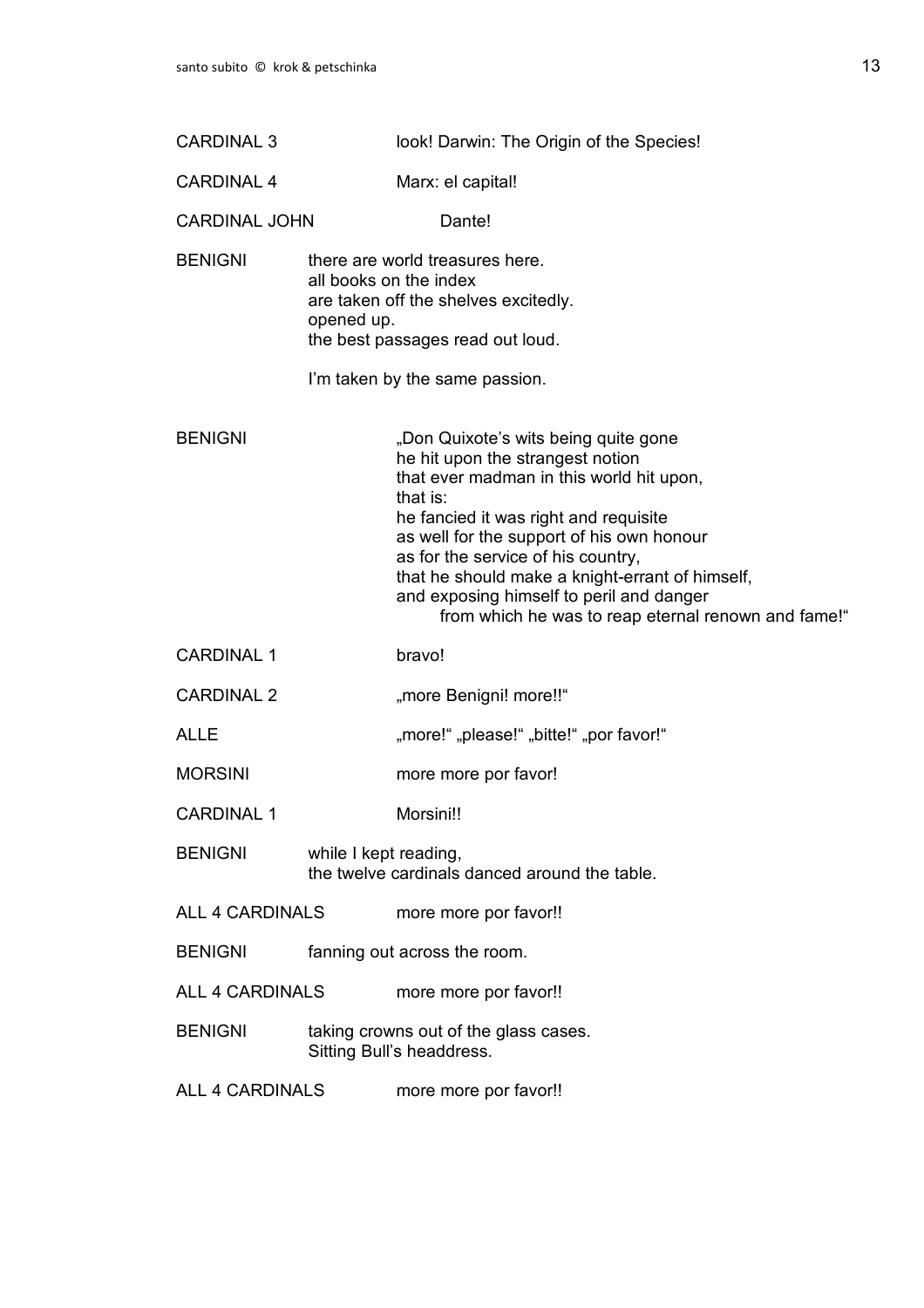| <b>RUINI</b>           | Mr Benigni!!                             |                                                            |
|------------------------|------------------------------------------|------------------------------------------------------------|
| <b>BENIGNI</b>         | Columbus' egg.<br>Che Guevara's cap.     |                                                            |
| ALL 4 CARDINALS        |                                          | more more por favor!!                                      |
| <b>BENIGNI</b>         | they open a coffer.<br>the Turin shroud. |                                                            |
| <b>ALL 4 CARDINALS</b> |                                          | more more por favor!!                                      |
| <b>BENIGNI</b>         |                                          | Maradonna's football shoes.<br>Charley Chaplin's mustache. |
| <b>RUINI</b>           | Mr Benigni!!                             |                                                            |
| <b>BENIGNI</b>         |                                          | Charles Bronson's harmonica.<br>Marilyn Monroe's ukelele.  |
|                        |                                          |                                                            |

# **RUINI rings a little bell to make himself heard.**

| <b>RUINI</b> | please, Mr Benigni,     |
|--------------|-------------------------|
|              | you only have one hour! |

# 10.

**a chapel. mass.**

| <b>BENIGNI</b> | then early mass.<br>stand sit kneel.<br>sing standing sit kneel up again<br>sign of the cross over and over.  |
|----------------|---------------------------------------------------------------------------------------------------------------|
|                | then they all move forward.<br>the priest hands out the host.                                                 |
|                | at last, I think, at last, a piece of bread!<br>breakfast at last!!<br>however small it is.                   |
|                | I head for this tiny breakfast.<br>but the Cardinal from Miami tugs at my jacket.<br>"no Mister Benigni! no!" |
|                | but I want to get this teeny weeny breakfast.                                                                 |
|                | it takes forever to get to the priest,<br>l open my mouth<br>my stomach's growling!                           |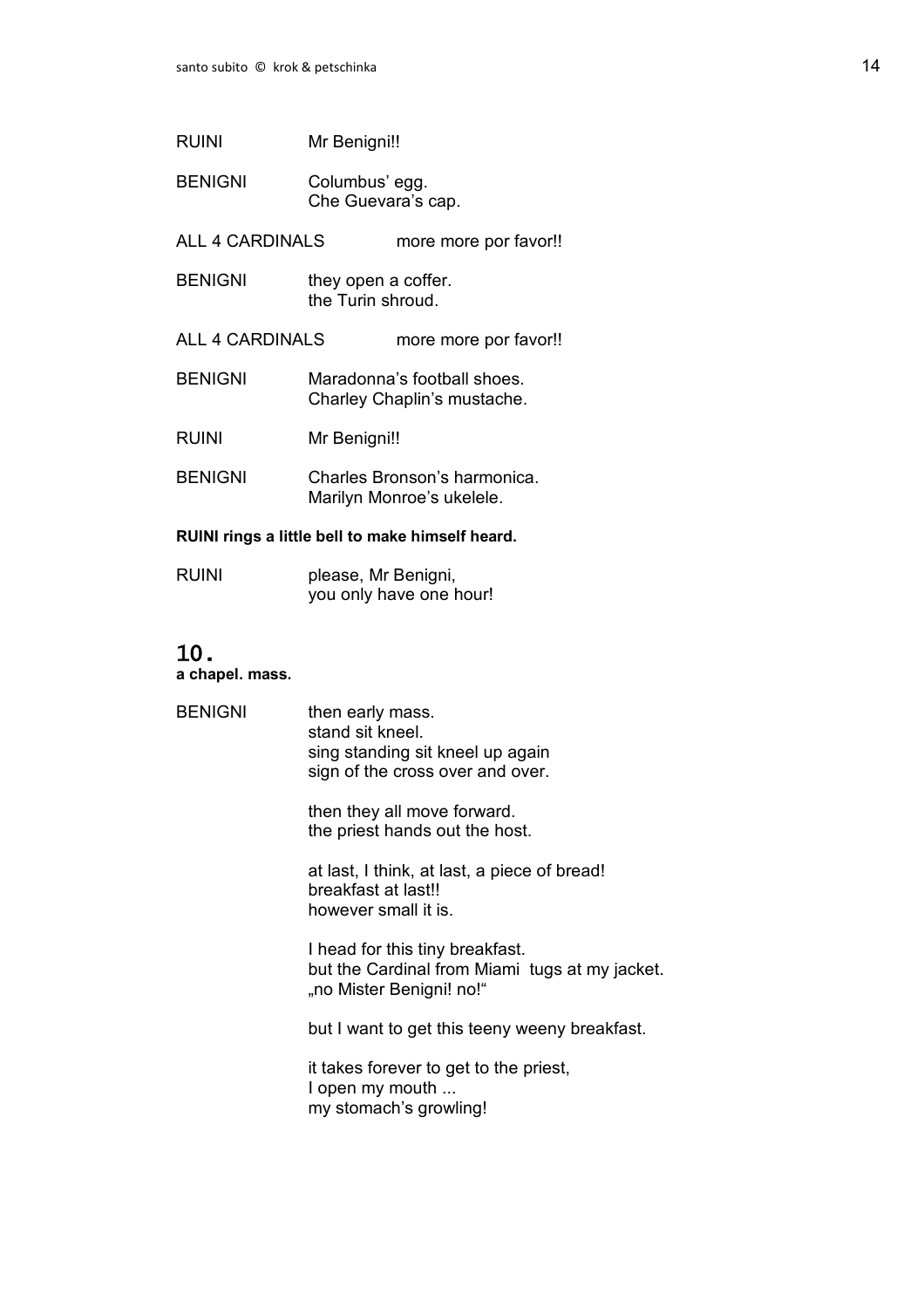| <b>BENIGNI</b>       | the cardinals begin crossing themselves.<br>I'm pushed aside. |                                                                                                                               |
|----------------------|---------------------------------------------------------------|-------------------------------------------------------------------------------------------------------------------------------|
|                      | after Mass I ask:                                             | "ladies and  sorry, reverend gentlemen,<br>why am I prohibited from eating this little breakfast??"                           |
| <b>CARDINAL JOHN</b> |                                                               | we know you.<br>we all saw the movies!                                                                                        |
| <b>CARDINAL 1</b>    |                                                               | the melon, Signore,                                                                                                           |
| <b>CARDINAL 2</b>    |                                                               | remember?!                                                                                                                    |
| <b>CARDINAL 3</b>    |                                                               | and the sheep!!                                                                                                               |
| <b>CARDINAL 4</b>    |                                                               | and the cousin!!                                                                                                              |
| <b>BENIGNI</b>       |                                                               | but that was only a movie!!                                                                                                   |
| <b>CARDINAL 1</b>    |                                                               | of course it was a movie!                                                                                                     |
| <b>CARDINAL 2</b>    |                                                               | but such things also happen in reality!!                                                                                      |
| <b>BENIGNI</b>       |                                                               | even here in the Vatican?!!                                                                                                   |
| <b>CARDINAL JOHN</b> |                                                               | yes, despite the fact we purify ourselves daily!!                                                                             |
| <b>BENIGNI</b>       |                                                               | purification?                                                                                                                 |
| <b>CARDINAL 1</b>    |                                                               | Signore Benigni!!                                                                                                             |
|                      |                                                               | you left the church.<br>you argued and fought with us!                                                                        |
| <b>CARDINAL 2</b>    |                                                               | mocked us!<br>battled against us!                                                                                             |
| <b>CARDINAL 3</b>    |                                                               | forced us to bring you to trial.                                                                                              |
| <b>CARDINAL 4</b>    |                                                               | but we've forgiven you.                                                                                                       |
| <b>CARDINAL 1</b>    |                                                               | reached out our hand to you.                                                                                                  |
| <b>CARDINAL 2</b>    |                                                               | and chosen you<br>to fulfill the Pope's wish<br>to see DON QUIXOTE once more<br>to his and our satisfaction<br>and happiness. |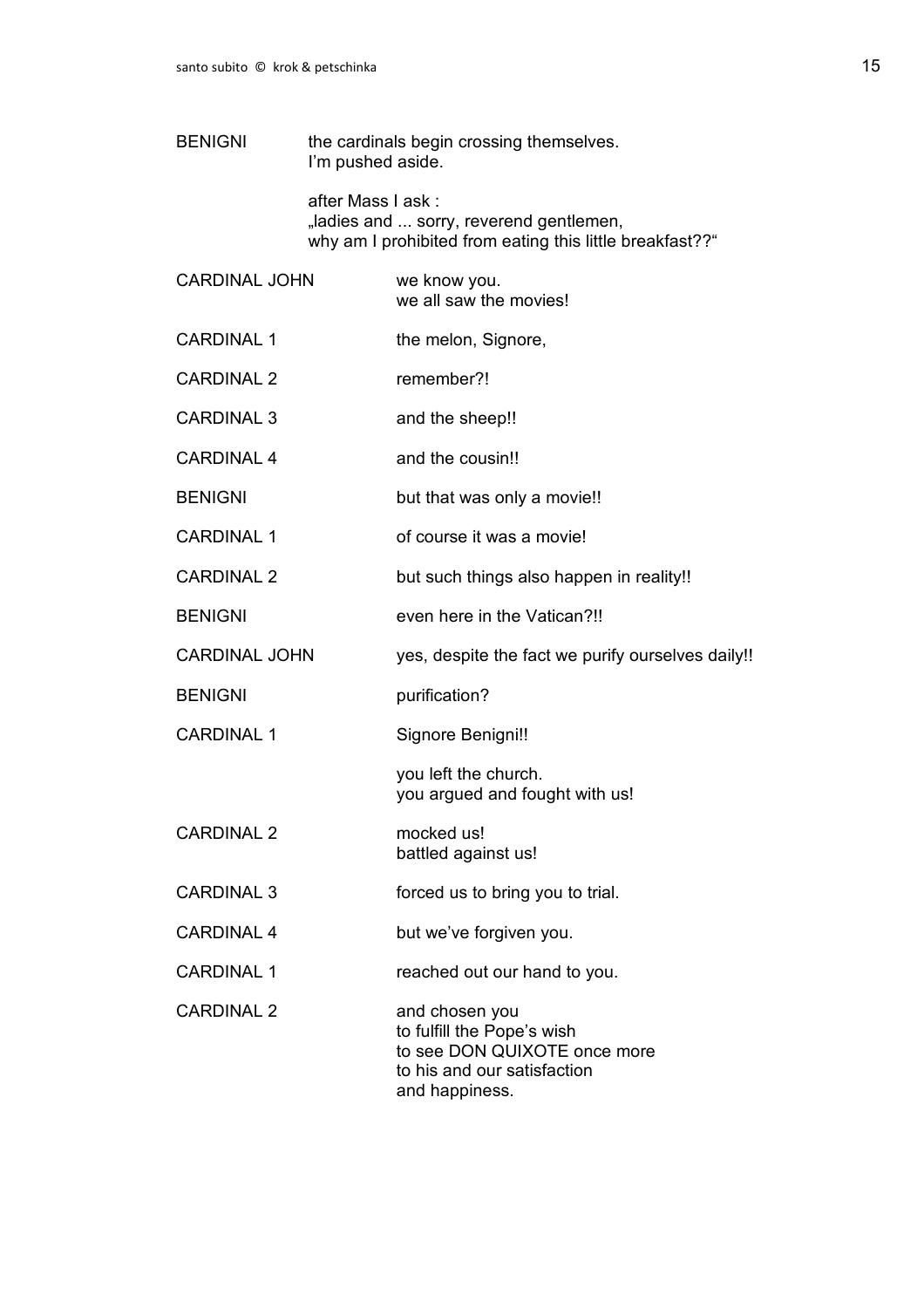| <b>CARDINAL 3</b>      |  | but<br>but without basic purification<br>you cannot go before the Pope!                                                                        |
|------------------------|--|------------------------------------------------------------------------------------------------------------------------------------------------|
| <b>BENIGNI</b>         |  | no, no, no!<br>no question of it.<br>I know you.<br>you PURIFIED the Indians.<br>the Africans. the Vikings.                                    |
| <b>RUINI</b>           |  | Mr Benigni!! you go too far!                                                                                                                   |
| <b>BENIGNI</b>         |  | if that's your condition, gentlemen,<br>then: thanks for the nice entertainment.<br>mille grazie, Monsignori!<br>close the book. say good bye! |
| mobile phone rings     |  |                                                                                                                                                |
| <b>CARDINAL JOHN</b>   |  | listen. please!                                                                                                                                |
| <b>BENIGNI</b>         |  | Cardinal John from Miami<br>hands me his mobile phone.                                                                                         |
| <b>BENIGNI</b>         |  | what's this?!                                                                                                                                  |
| <b>CARDINAL JOHN</b>   |  | your wife!                                                                                                                                     |
| <b>BENIGNI</b>         |  | my wife?                                                                                                                                       |
| telephone conversation |  |                                                                                                                                                |
| <b>BENIGNI</b>         |  | Maria?                                                                                                                                         |
| <b>MRS BENIGNI</b>     |  | Roberto?!                                                                                                                                      |
| <b>BENIGNI</b>         |  | ves.                                                                                                                                           |
| <b>MRS BENIGNI</b>     |  | don't leave!!                                                                                                                                  |
| <b>BENIGNI</b>         |  | but they want to Catholicize me.<br>make me sick.<br>decapitate me!!                                                                           |
| <b>MRS BENIGNI</b>     |  | don't leave, Roberto. go to confession!                                                                                                        |
| <b>BENIGNI</b>         |  | me? go to confession?!                                                                                                                         |
| <b>MRS BENIGNI</b>     |  | it doesn't hurt! believe me.                                                                                                                   |
| <b>BENIGNI</b>         |  | but I don't believe in that nonsense!                                                                                                          |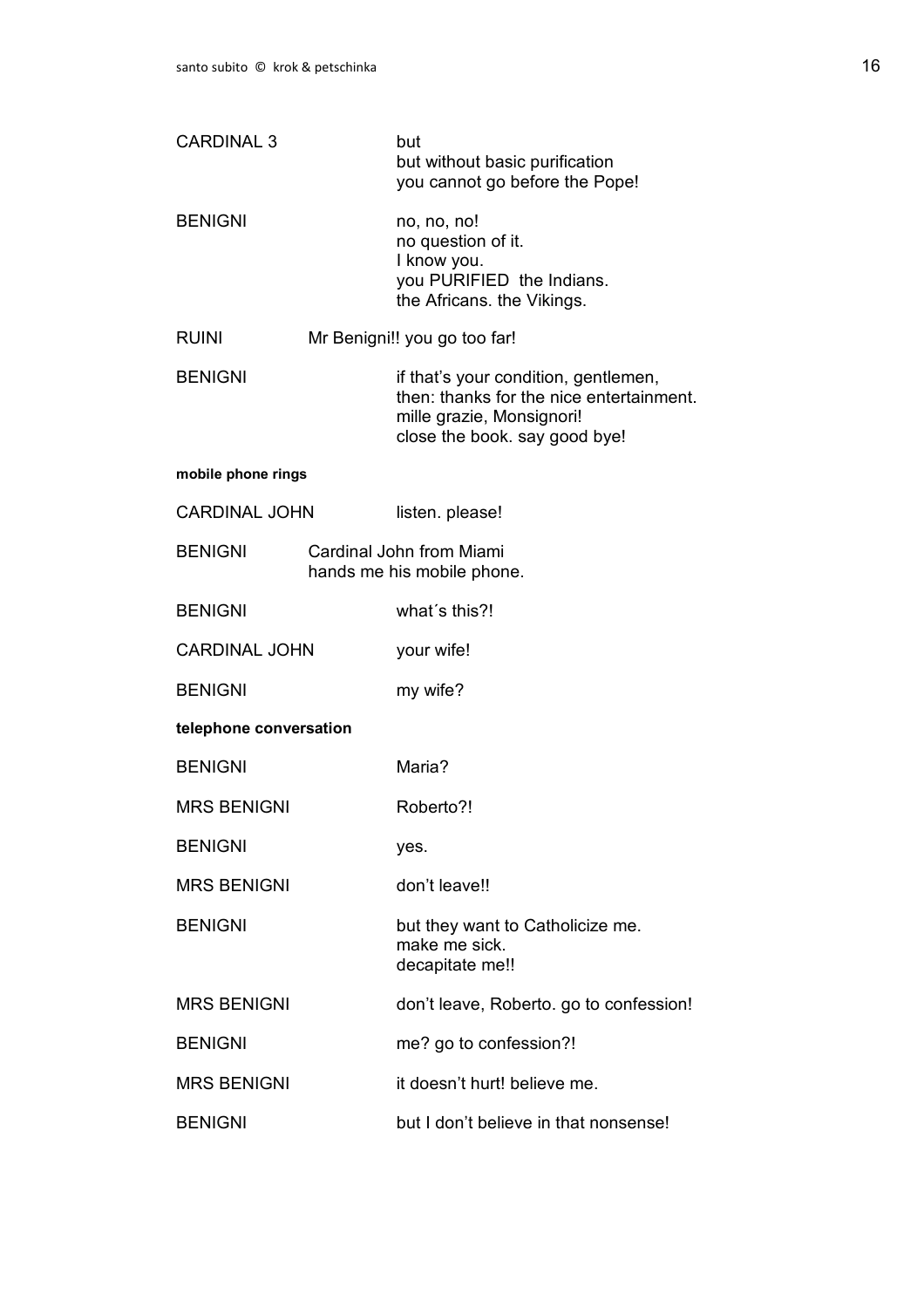| <b>RUINI</b>       | Mr Benigni, that's enough!<br>time and again you ridicule the church.                                                                                                                             |  |
|--------------------|---------------------------------------------------------------------------------------------------------------------------------------------------------------------------------------------------|--|
| <b>MRS BENIGNI</b> | exactly.<br>even you can confess!<br>if that's their condition<br>for playing Don Quixote before the Pope!                                                                                        |  |
| <b>BENIGNI</b>     | not a chance.                                                                                                                                                                                     |  |
| <b>MRS BENIGNI</b> | do it for me!                                                                                                                                                                                     |  |
| <b>BENIGNI</b>     | no.                                                                                                                                                                                               |  |
| <b>MRS BENIGNI</b> | listen, they chose you!                                                                                                                                                                           |  |
| <b>BENIGNI</b>     | no, it's all just  a bad joke!                                                                                                                                                                    |  |
| <b>MRS BENIGNI</b> | no Roberto, it's no joke.<br>they chose you.<br>they told me<br>Morsini from Milan told me<br>they've been casting for a year,<br>considering hundreds of people.<br>and then they said: Benigni! |  |
|                    | he'll play Don Quixote.<br>before the Pope's deathbed!<br>in the Sistine Chapel!                                                                                                                  |  |
| <b>BENIGNI</b>     | okay.                                                                                                                                                                                             |  |
| <b>MRS BENIGNI</b> | you'll do it?!                                                                                                                                                                                    |  |
| <b>BENIGNI</b>     | you want me to?                                                                                                                                                                                   |  |
| <b>MRS BENIGNI</b> | me?<br>yes, yes!<br>I want you to play the role!                                                                                                                                                  |  |
| <b>BENIGNI</b>     | okay.<br>how are you?<br>is he moving?                                                                                                                                                            |  |
| <b>MRS BENIGNI</b> | who?                                                                                                                                                                                              |  |
| <b>BENIGNI</b>     | my son your son.                                                                                                                                                                                  |  |
| <b>MRS BENIGNI</b> | yeah, yeah!                                                                                                                                                                                       |  |
| <b>BENIGNI</b>     | but you'll wait till this is over before you give birth?!                                                                                                                                         |  |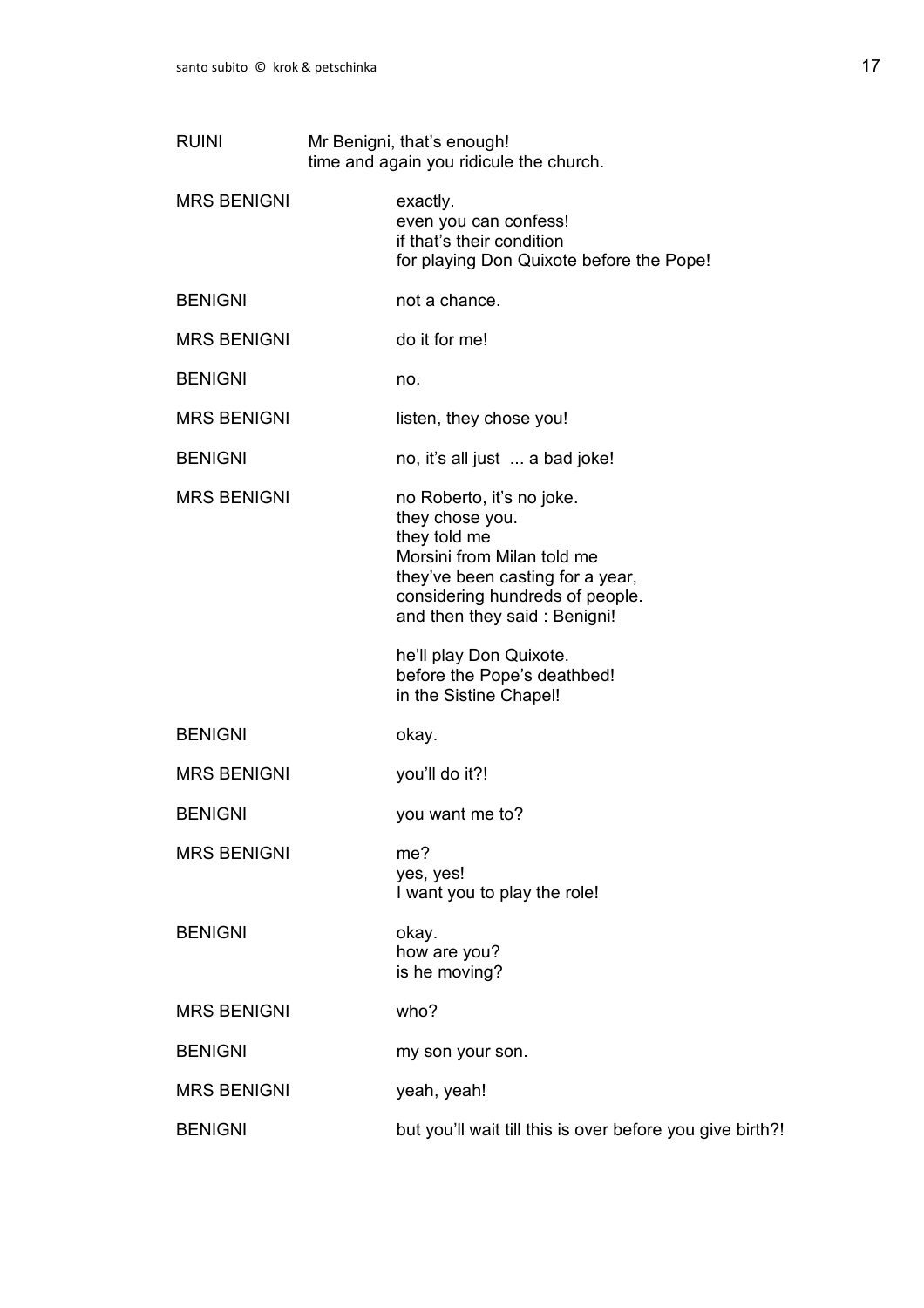| <b>MRS BENIGNI</b>   | yes, Signore Benigni! of course!                                               |
|----------------------|--------------------------------------------------------------------------------|
| <b>BENIGNI</b>       | well then, ciao.                                                               |
| <b>MRS BENIGNI</b>   | ciao!                                                                          |
| <b>CARDINAL JOHN</b> | yeah!                                                                          |
| <b>BENIGNI</b>       | okay. where's the holy water?<br>where's the confessional?!<br>bring it here!! |
| ALL 4 CARDINALS      | yeah!                                                                          |

**a sparse study.**

| <b>BENIGNI</b>    | an hour later I'm sitting -<br>no, no, not in a confessional<br>nor at breakfast!!                                                                                             |
|-------------------|--------------------------------------------------------------------------------------------------------------------------------------------------------------------------------|
| <b>BENIGNI</b>    | please, Monsignori!<br>just a snack !!                                                                                                                                         |
| <b>BENIGNI</b>    | instead they bring me<br>to a large sparsely furnished study.                                                                                                                  |
|                   | at a very long table sit<br>two four six eight ten<br>twenty forty sixty eighty a hundred<br>two hundred four hundred six hundred<br>600 bishops.<br>all leaning over laptops. |
| <b>CARDINAL 1</b> | quiet!!                                                                                                                                                                        |
| <b>BENIGNI</b>    | I'm allocated a small table, also with a laptop<br>and a CD-Rom : DON QUIXOTE Spanish-Italien.<br>a Swiss guard takes his place behind me.                                     |
| <b>CARDINAL 2</b> | silencio!!                                                                                                                                                                     |
| <b>BENIGNI</b>    | while I work on abridging<br>the 600 pages of Don Quixote,<br>the 600 bishops are working on an abridged version<br>of the 600.000 pages of Catholic doctrine.                 |
|                   | basic theme:<br>with which ritual does one purify a lost sinful obscene son,<br>who has left the church<br>and now wants to return to her bosom?!                              |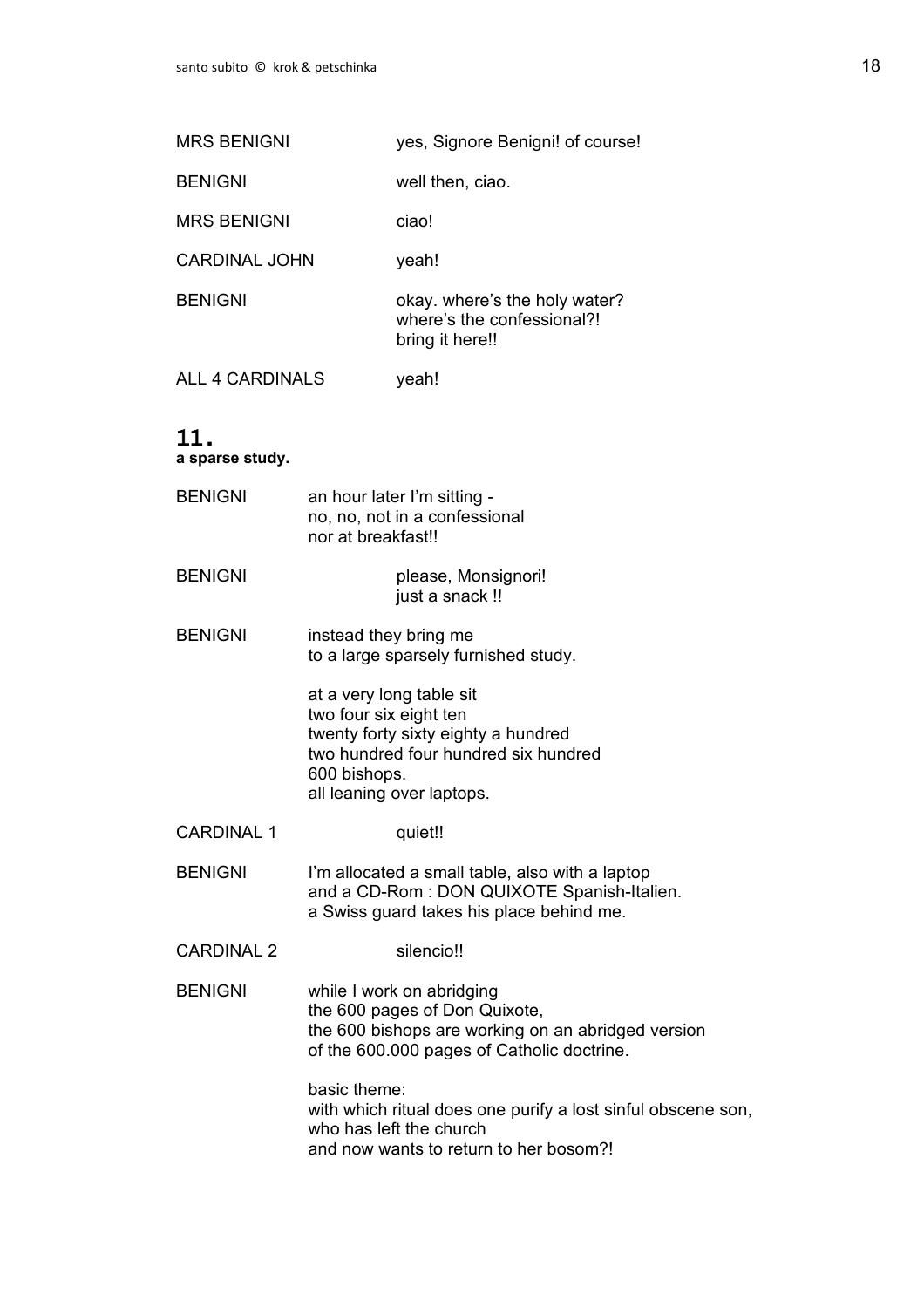# **a gold ring tapped against a carafe of water**

| <b>BENIGNI</b>           | wants to??                  |                                                                                                    |
|--------------------------|-----------------------------|----------------------------------------------------------------------------------------------------|
| <b>BISHOP OF SEVILLE</b> |                             | disculpen mis queridos hermanos!                                                                   |
| <b>BENIGNI</b>           | clears his throat.          | suddenly one of the bishops gets up.<br>a small wiry old Spaniard.<br>taps on his carafe of water. |
| <b>CARDINAL 2</b>        |                             | silencio!!                                                                                         |
| <b>BISHOP OF SEVILLE</b> |                             | disculpen mis queridos hermanos!                                                                   |
| <b>BISHOP 1</b>          |                             | porca madonna Emilio!<br>que causa volio!                                                          |
| <b>BENIGNI</b>           | he once saw<br>a manuscript | the old Spaniard says he remembers<br>which the Spanish church used<br>to convert the Indians.     |
| <b>BISHOP 2</b>          |                             | oh! really?                                                                                        |
| <b>BENIGNI</b>           |                             | and to make Christians out of them!                                                                |
| <b>BISHOP 2</b>          |                             | quante pagine, Emilio?                                                                             |
| <b>BISHOP OF SEVILLE</b> |                             | tres! tres paginas!                                                                                |
| <b>BISHOP 1</b>          |                             | how thick?                                                                                         |
| <b>CARDINAL JOHN</b>     |                             | three pages?! only?!<br>Cortes, are you sure?!<br>where is it?!                                    |
| <b>BISHOP 1</b>          |                             | downstairs in the museum?!                                                                         |
| <b>BISHOP OF SEVILLE</b> |                             | si!                                                                                                |
| <b>CARDINAL JOHN</b>     |                             | when? when did you see it?!                                                                        |
| <b>BISHOP OF SEVILLE</b> |                             | long time ago!                                                                                     |
| <b>BENIGNI</b>           | 600 laptops.                | everywhere the laptops are snapped shut.<br>klak.klak.klak.klak.klak.                              |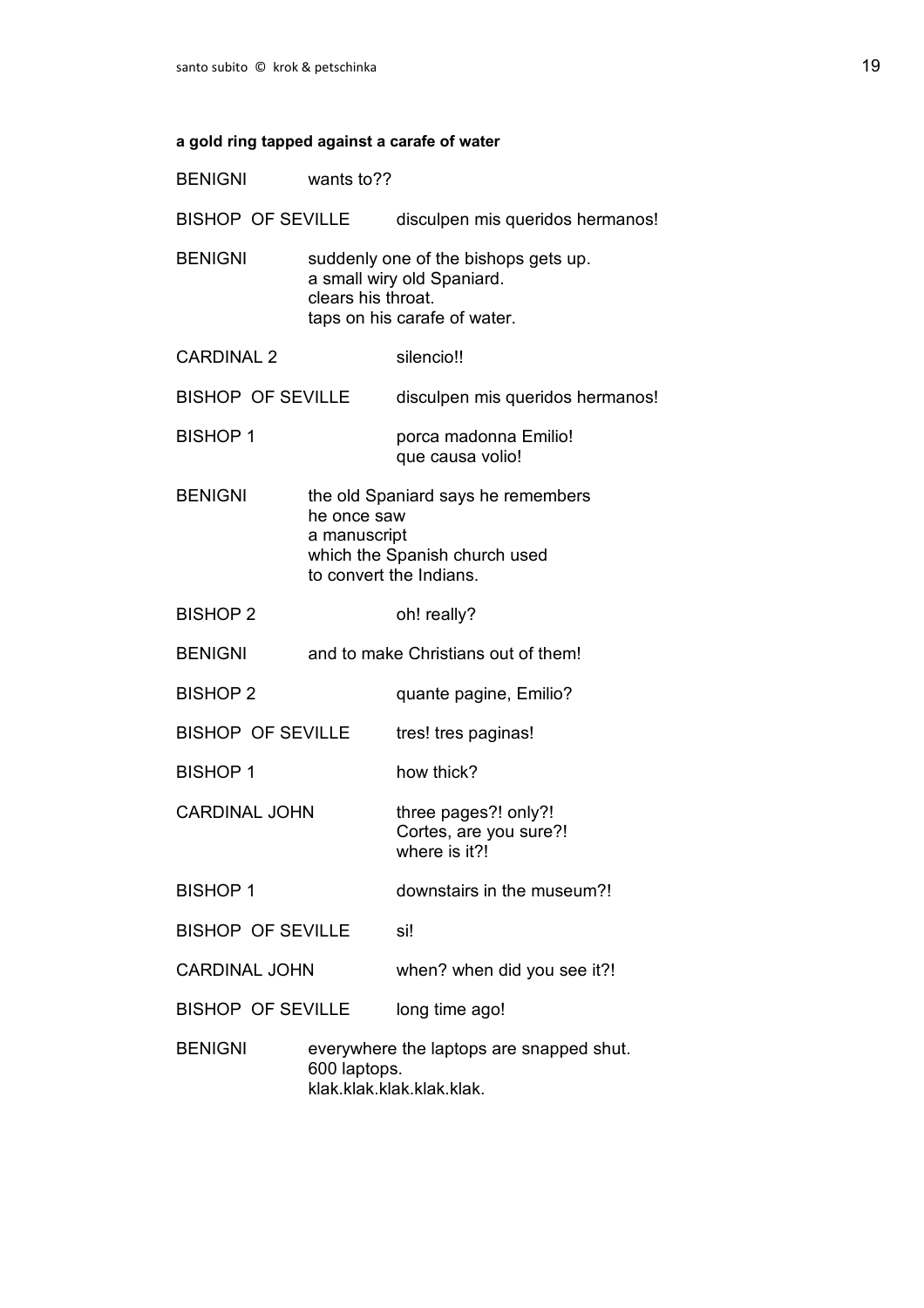| <b>BENIGNI</b>       |                   | Bishop Emilio Cortes is sent down into the cellar.                                                                                            |
|----------------------|-------------------|-----------------------------------------------------------------------------------------------------------------------------------------------|
|                      |                   | after two hours he comes back<br>with a simple wooden casket.                                                                                 |
| <b>CARDINAL JOHN</b> |                   | Cortes! wonderful!!                                                                                                                           |
| <b>BENIGNI</b>       | opens the casket  | Emilio Cortes, Bishop of Seville,<br>and removes three blood-spattered pieces of parchment.<br>plus an eagle's feather serving as a bookmark. |
| <b>CARDINAL JOHN</b> |                   | great.                                                                                                                                        |
| <b>BISHOP 1</b>      |                   | magnifique.                                                                                                                                   |
| <b>CARDINAL JOHN</b> |                   | wonderful.                                                                                                                                    |
| <b>CARDINAL 3</b>    |                   | christianicacion y espaniolisacion.                                                                                                           |
|                      |                   | first: purification -<br>Indians are not human beings.<br>they must be purified.                                                              |
|                      |                   | by fire.<br>by water.<br>by 40 days labour in the silver mines.<br>which means:                                                               |
| <b>BENIGNI</b>       | hunger & whipping |                                                                                                                                               |
| <b>CARDINAL 1</b>    |                   | in the present case<br>it means:<br>today and tomorrow: purification.                                                                         |
| <b>CARDINAL 2</b>    |                   | Wednesday baptism and holy texts.                                                                                                             |
| <b>CARDINAL 4</b>    |                   | Thursday costume and communion.                                                                                                               |
| <b>CARDINAL 2</b>    |                   | on Friday holy ghost and dress rehearsal.                                                                                                     |
| <b>CARDINAL 1</b>    |                   | and on Saturday his performance!!                                                                                                             |
| <b>CARDINAL 3</b>    |                   | if he lasts until Saturday.                                                                                                                   |
| <b>MORSINI</b>       |                   | we'll all pray for that!!<br>gentlemen, please<br>number 642 from the Latin hymn book!                                                        |

**CARDINALS and bishops sing**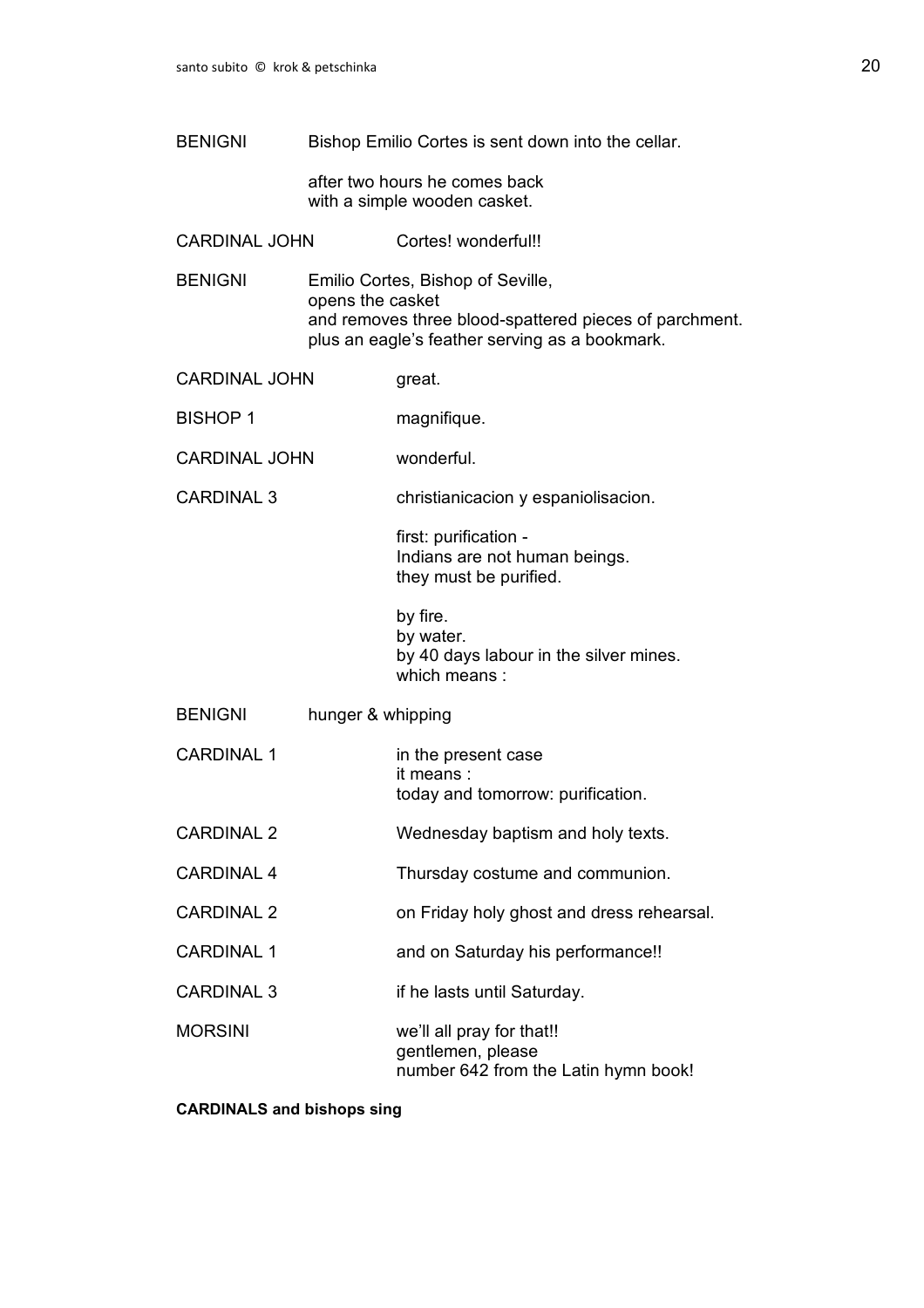| <b>BENIGNI</b> | while the gentlemen go deeper into their prayer,<br>- of which I understand nothing<br>except a menacing undertone! -<br>I can see the great purification before my eyes.<br>a Vatican cleaning brigade rushes me.<br>grabs me.<br>drags me down into the cellar.<br>shoves me into a white-tiled shower.<br>in a silver mine.<br>in an endless desert.<br>full of the skeletons of camels and pilgrims.<br>they shave my hair off.<br>they rip off my clothes.<br>they stick a huge funnel in my mouth.<br>entry from the top.<br>entry from the bottom.<br>my intestines are filled to bursting.<br>my brain rung dry.<br>my heart disinfected. |
|----------------|---------------------------------------------------------------------------------------------------------------------------------------------------------------------------------------------------------------------------------------------------------------------------------------------------------------------------------------------------------------------------------------------------------------------------------------------------------------------------------------------------------------------------------------------------------------------------------------------------------------------------------------------------|
| <b>RUINI</b>   | wonderful, Mr Benigni!<br>excellent, this childish vision of purification!                                                                                                                                                                                                                                                                                                                                                                                                                                                                                                                                                                        |
| <b>BENIGNI</b> | "sin‼"<br>roar the soldiers of purification<br>"sin! confess your sins!"                                                                                                                                                                                                                                                                                                                                                                                                                                                                                                                                                                          |
|                | it isn't as if my sins are so great.<br>but they are numerous.<br>I never commit any major sins.<br>but lots of little ones.<br>endless small ones.<br>and I hardly know where to begin.<br>but they're losing patience.<br>they shove me against a wall.<br>force me onto my knees<br>set German shepherds on me.<br>make a pyramid out of me.<br>put a dog's collar on me.                                                                                                                                                                                                                                                                      |
|                | a woman in uniform<br>points meaningfully at my naked shame<br>screaming:<br>"well, that's how you want it<br>you want it<br>you terrorist<br>suicide-bomber<br>you rotten piece of shit<br>I sentence you to<br>40 days fasting in one day!!"                                                                                                                                                                                                                                                                                                                                                                                                    |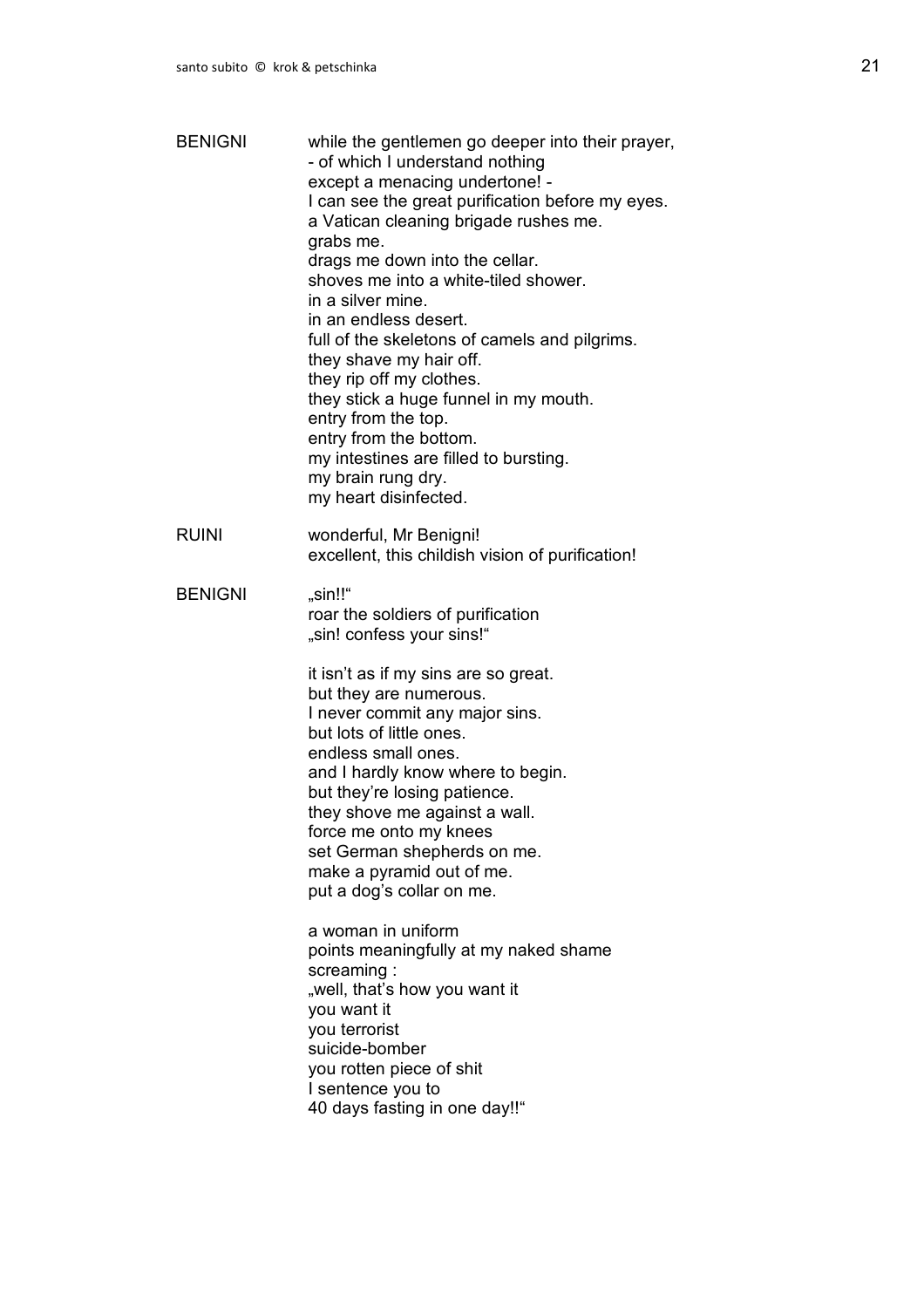| <b>BENIGNI</b>       | so I gather all my courage and shout :<br>"that goes counter to the Geneva Convention!!" |                                                                                                                                                                                                       |
|----------------------|------------------------------------------------------------------------------------------|-------------------------------------------------------------------------------------------------------------------------------------------------------------------------------------------------------|
|                      | look at me.                                                                              | the cardinals go quiet.<br>and return to their praying.                                                                                                                                               |
| <b>BENIGNI</b>       |                                                                                          | please, gentlemen!<br>let me go!<br>or at least<br>let me speak to my lawyer!                                                                                                                         |
| <b>BENIGNI</b>       |                                                                                          | Cardinal John from Miami<br>puts his hand on my shoulder                                                                                                                                              |
| <b>CARDINAL JOHN</b> |                                                                                          | but we were only praying!                                                                                                                                                                             |
| <b>BENIGNI</b>       |                                                                                          | plants a kiss on my brow.                                                                                                                                                                             |
| <b>CARDINAL JOHN</b> |                                                                                          | just as one would do after such cleansing.                                                                                                                                                            |
| <b>CARDINAL 1</b>    |                                                                                          | perhaps not every day,                                                                                                                                                                                |
| <b>CARDINAL 2</b>    |                                                                                          | but in a more heartfelt manner!                                                                                                                                                                       |
| <b>BENIGNI</b>       | yes I say.                                                                               | perhaps in a more heartfelt manner.                                                                                                                                                                   |
| <b>MORSINI</b>       |                                                                                          | unfortunately, Signore Benigni,<br>there's no time<br>for the road to enlightenment,<br>the road to spirituality!<br>briefly outlined on these three old pages!<br>we'll have to go the worldly path! |
| <b>CARDINAL 3</b>    |                                                                                          | 40 days of fasting, self-examination, self-transformation<br>is not possible in your case.<br>we must go the worldly path!<br>venga Benigni!                                                          |
| <b>MORSINI</b>       |                                                                                          | the worldly path! the worldly path!!<br>the worldly path! the worldly path!!                                                                                                                          |
|                      |                                                                                          |                                                                                                                                                                                                       |

#### 12. **music**

BENIGNI the 600 bishops are thrilled. a chorus can be heard. a huge exodus. where are they taking me?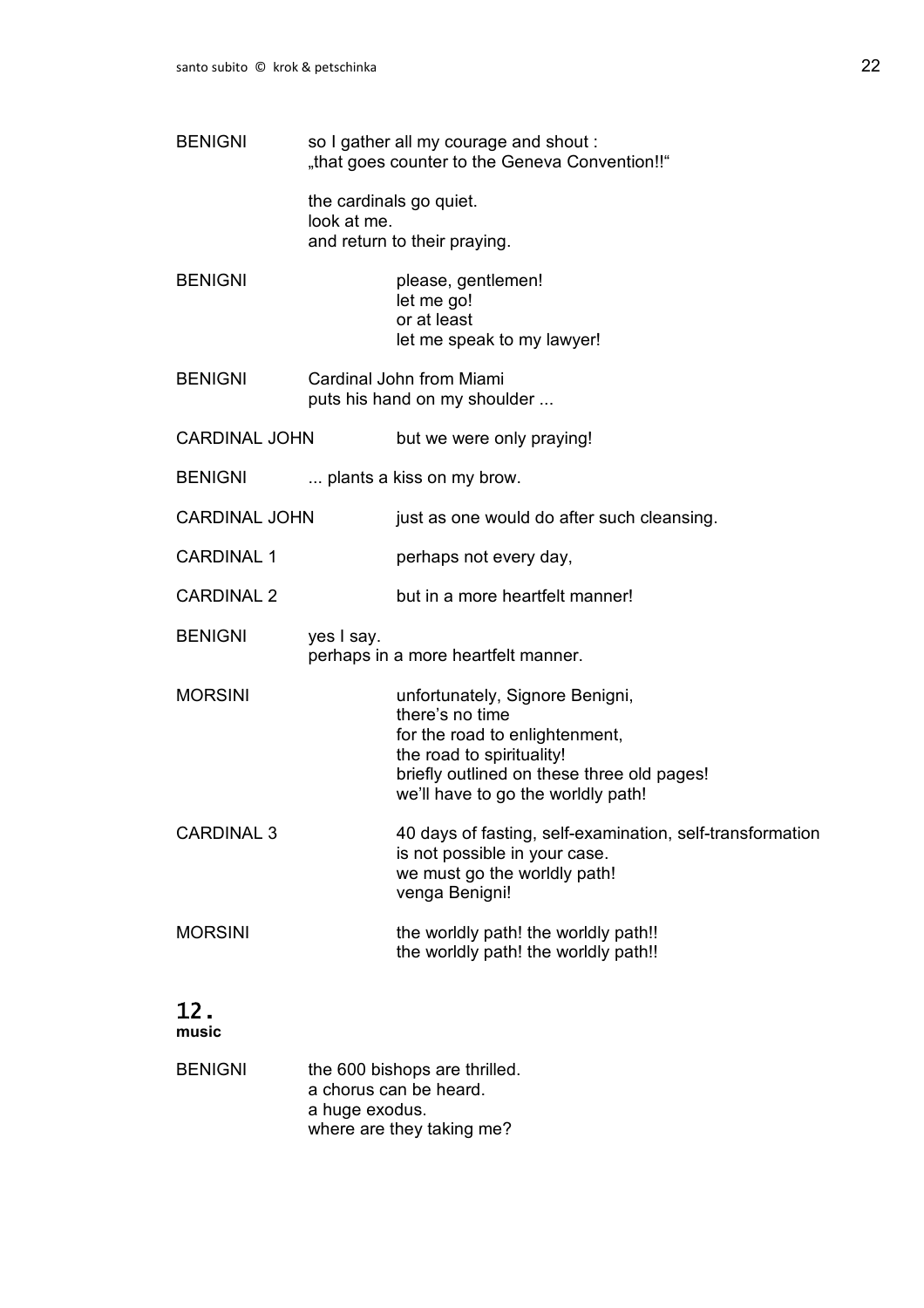| <b>BENIGNI</b> | I think:<br>hey Roberto, keep an eye on the path!<br>sooner or later you may have to escape from,<br>wherever it is they're taking you. |
|----------------|-----------------------------------------------------------------------------------------------------------------------------------------|
| <b>CHORUS</b>  | the worldly path! the worldly path!!                                                                                                    |
| <b>BENIGNI</b> | maybe you'll have to get away<br>from this worldly path.<br>get off the twisted path.<br>take off down a side street.<br>disappear.     |
|                | but I'm already lost after the third crossroads.<br>I'm drugged by the singing of the bishops in front of me,                           |

the thundering of the cardinals behind me.

# 13.

#### **outside the CARDINALS' canteen**

BENIGNI and then it suddenly stops. we're standing in front of a wall. with a simple small wooden door.

> the holy dignitaries create a half-circle. into which I am pushed.

it's a torture chamber. it's a dungeon. it's hell.

I try to look for a peephole. but the cardinals and bishops create a barrier of bodies and colours.

in front of me the wooden door. behind me this bronze wall. six or seven metres high.

#### **knocking.**

| <b>BENIGNI</b> | a very fat<br>very friendly gentleman comes out.                        |
|----------------|-------------------------------------------------------------------------|
| The COOK       | Monsieur Benigni,<br>I welcome you warmly<br>to the cardinals' canteen! |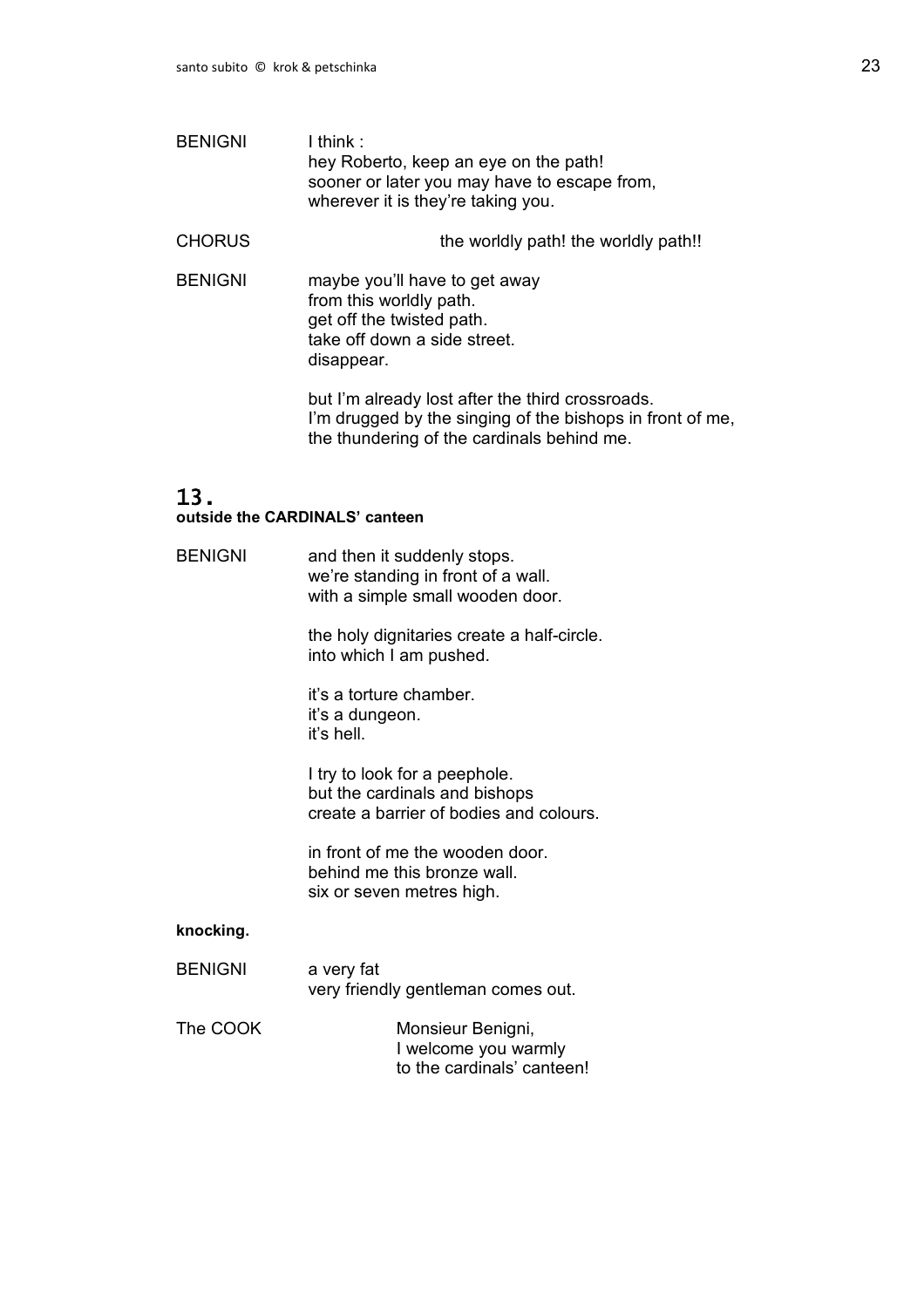BENIGNI now for the first time I see his white apron. now for the first time I see his white chef's cap and the hand stretched out towards me.

> and I seize this hand. and it pulls me into the torture chamber.

# 14.

#### **the CARDINALS' canteen / paradise**

- BENIGNI behind me there's a general grumbling, because the bishops are not allowed to enter this hell. Cortes demands they make an exception today.
- BISHOP OF SEVILLE we want to guide him along the worldly path!!
- BENIGNI I don't remember if they were permitted to enter into the cardinals' canteen because I was enchanted by the smells, enraptured by the odours.
- THE COOK Monsieur Benigni !!
- BENIGNI I am handed a menu. with 40 courses on it. the worldly path!!
- BENIGNI incredibile!

# 15.

**small room / a bed**

- BENIGNI after the first 20 courses I'm allowed to relax briefly in my sparse little room great.
	- I lie down and ... slumber. so restful like I don't know like what. incomparable ....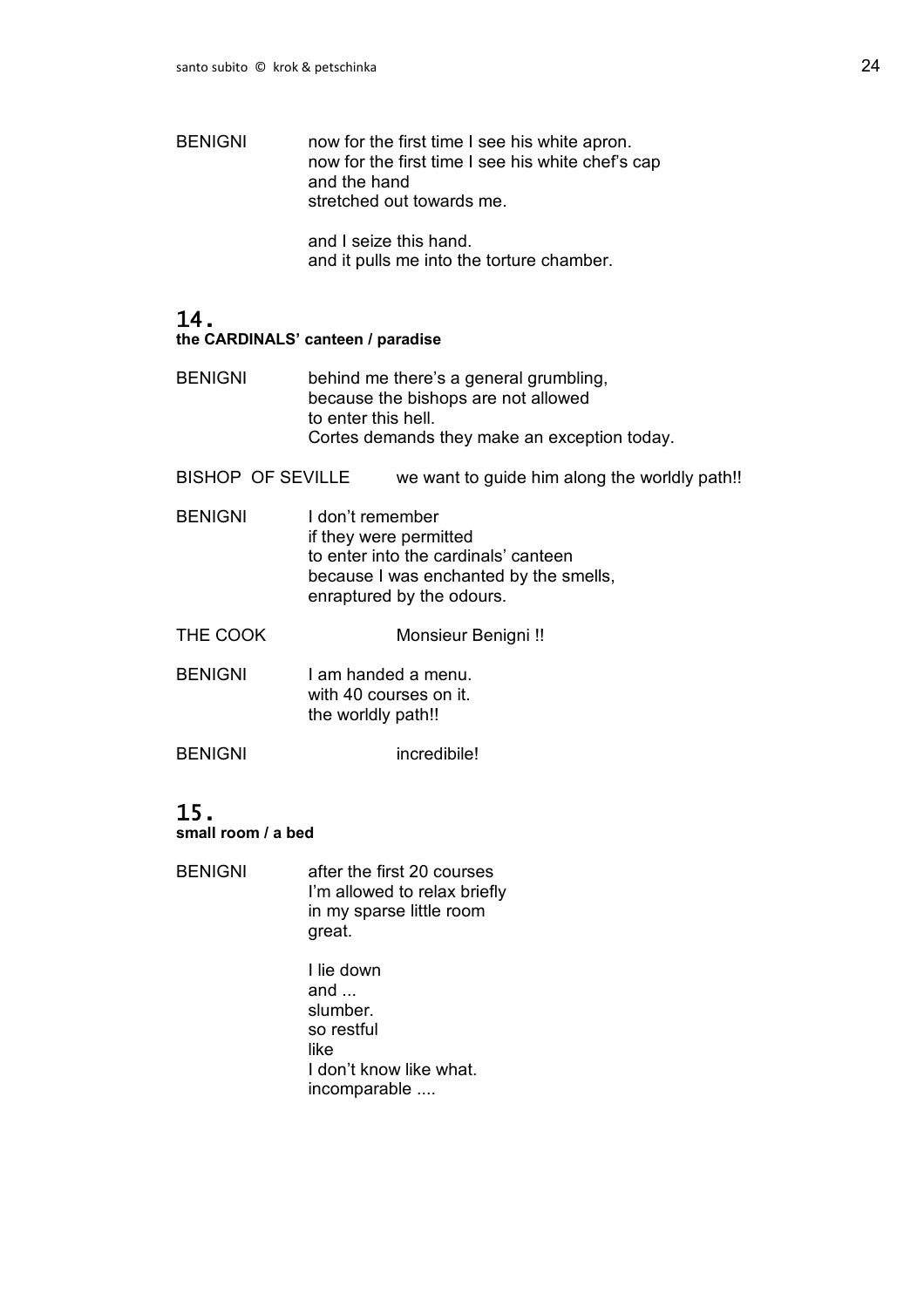| <b>BENIGNI</b> | in the middle of the night I wake up briefly<br>and think of my wife.<br>think about her breasts.<br>think of her belly, her arse                |
|----------------|--------------------------------------------------------------------------------------------------------------------------------------------------|
| <b>RUINI</b>   | no details please.                                                                                                                               |
| <b>BENIGNI</b> | why?<br>are you free of such lovely thoughts, Mr Cardinal?                                                                                       |
|                | or are you so possessed by forced asceticism,<br>that you can't stand it,<br>because you'll be immediately and shockingly overcome by euphoria?! |
| <b>RUINI</b>   | Signore Benigni,<br>You're not trying to teach me<br>about the temptations of St. Anthony?!                                                      |
| <b>BENIGNI</b> | excuse my boldness, Monsignore.                                                                                                                  |
| <b>RUINI</b>   | continue!                                                                                                                                        |
| <b>BENIGNI</b> | on the first night:<br>bed stains.<br>on the second night<br>there are still stains,<br>but only from slobber,<br>dripping from my mouth.        |
|                | the brain goes on dreaming apparently  of the next course                                                                                        |
| <b>RUINI</b>   | what day is it?                                                                                                                                  |
| <b>BENIGNI</b> | Tuesday.                                                                                                                                         |
| <b>RUINI</b>   | write that down: Tuesday, 29. March 2005                                                                                                         |

#### 16. **in the CARDINALS' canteen**

| <b>BENIGNI</b> | the whole of Tuesday is devoted to purification.<br>already beginning before early mass.                                  |
|----------------|---------------------------------------------------------------------------------------------------------------------------|
| THE COOK       | une espresso e une cornetto con crema                                                                                     |
| <b>BENIGNI</b> | and what cornetti!!<br>the famous cornetti from the Piazza Navona<br>are like stones compared to these<br>and the cream!! |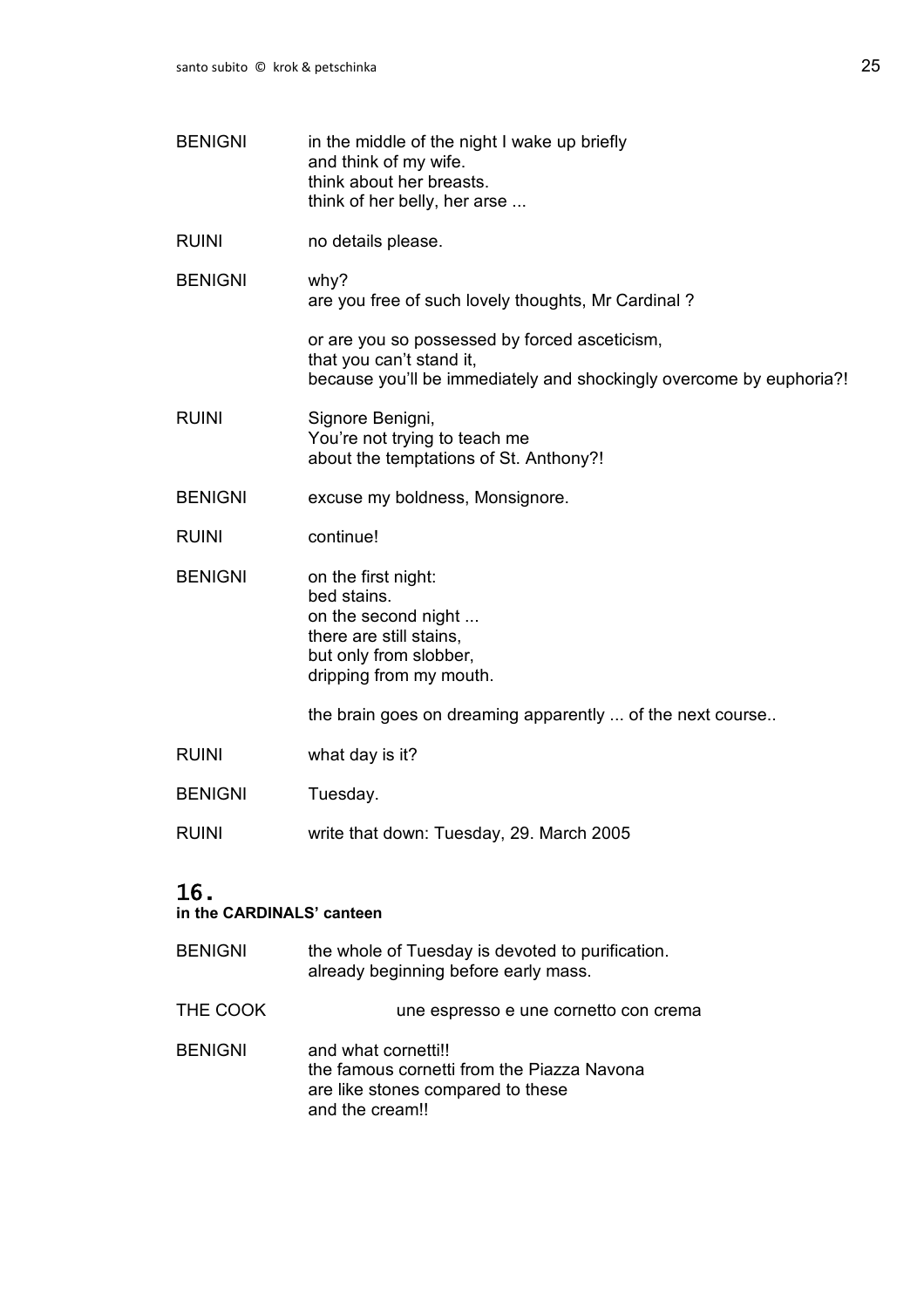| <b>BENIGNI</b>                                       |                                        | can I have another one?                                                                                                                                                                               |
|------------------------------------------------------|----------------------------------------|-------------------------------------------------------------------------------------------------------------------------------------------------------------------------------------------------------|
| <b>CARDINAL JOHN</b>                                 |                                        | yeah!! give him two!!<br>he talked about Piazza Navona.                                                                                                                                               |
| <b>BENIGNI</b>                                       | with luxury!                           | the strategy is obvious:<br>purify me with delicacies.<br>until worldliness ceases in me<br>and only great thoughts inhabit my brain.                                                                 |
| THE COOK                                             |                                        | breast of bresset-boularde<br>with wild mushrooms and                                                                                                                                                 |
| <b>BENIGNI</b>                                       | I discover:                            | as the next course is brought in<br>mine will be a solo performance in the Sistine Chapel.                                                                                                            |
| <b>BENIGNI</b>                                       |                                        | no Sancho Panza?!                                                                                                                                                                                     |
| <b>MORSINI</b>                                       |                                        | two people are too many for the Holy Father!!                                                                                                                                                         |
| <b>BENIGNI</b>                                       |                                        | but why me?                                                                                                                                                                                           |
| THE COOK                                             |                                        | artichoke-heart soufflé<br>with crayfish from                                                                                                                                                         |
| <b>BENIGNI</b>                                       | a famous Italian.<br>so they chose me. | the cardinals want to concentrate on food.<br>but more and more I learn:<br>it was clear from the start<br>they wanted an Italian<br>and only two were considered :<br>the Communist and the atheist. |
| excerpt from the film NIGHT ON EARTH by jim jarmush. |                                        |                                                                                                                                                                                                       |
|                                                      | I find out :                           | when they did their casting<br>they all watched the film "night on earth"<br>and in the Roman episode<br>a holy dignitary gets into a taxi                                                            |
| RUINI                                                |                                        | we know the film, Signore Benigni.<br>we know all your work.                                                                                                                                          |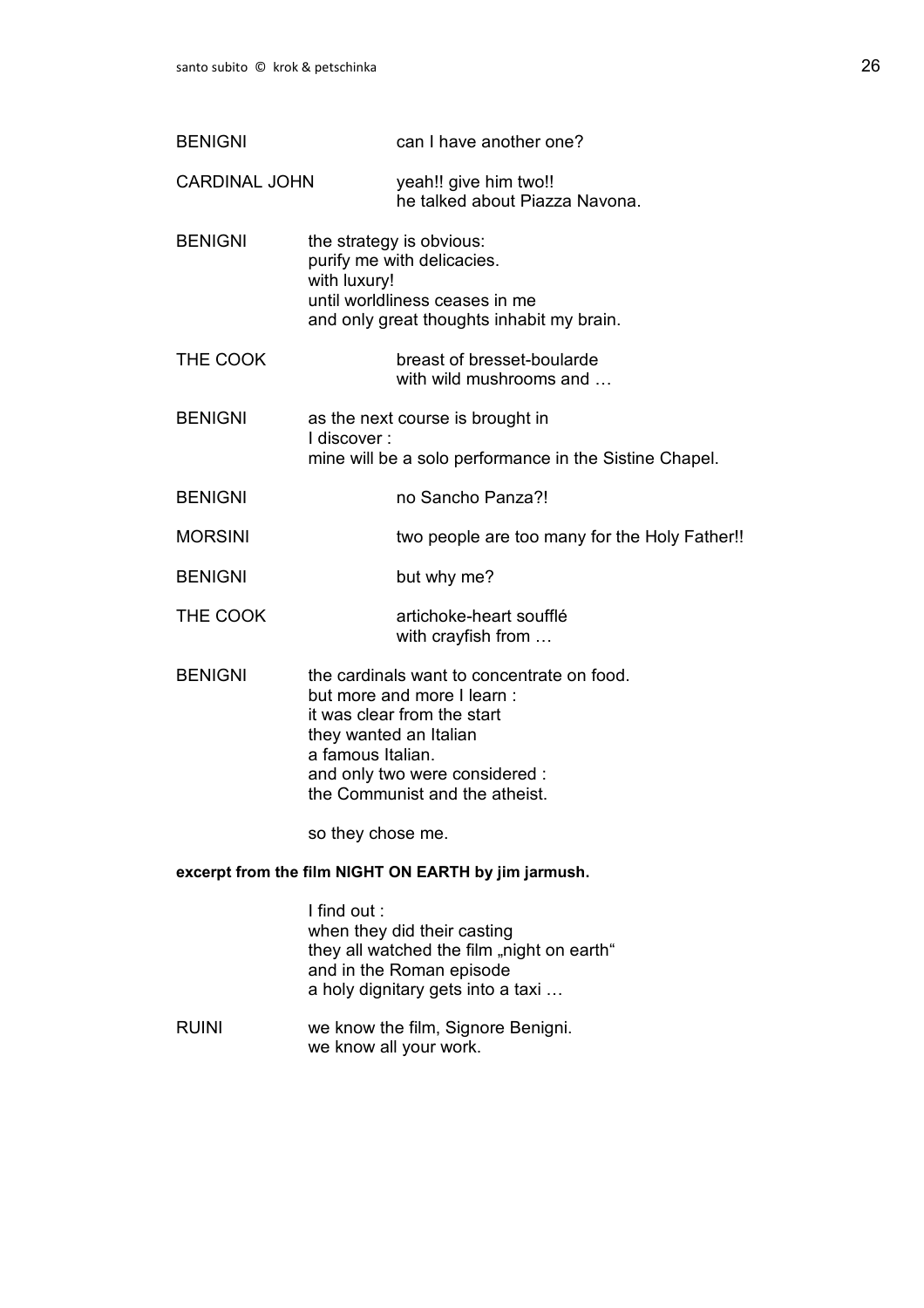| <b>BENIGNI</b>                    | and Benigni,<br>that is, me,<br>the taxi driver,<br>begins with a wonderful story<br>about a pumpkin and a sheep.<br>and the bishop's heart jumps for joy.<br>and jumps and from all that jumping<br>it suddenly  stops. |                                                                                       |
|-----------------------------------|--------------------------------------------------------------------------------------------------------------------------------------------------------------------------------------------------------------------------|---------------------------------------------------------------------------------------|
|                                   | waves me over.                                                                                                                                                                                                           | Cardinal John from Miami<br>he wants to whisper something in my ear.                  |
| <b>CARDINAL JOHN</b>              |                                                                                                                                                                                                                          | we thought you could help his Holiness<br>to find peace and<br>I never told you that! |
| <b>RUINI</b>                      | he said that?                                                                                                                                                                                                            |                                                                                       |
| <b>BENIGNI</b>                    | I swear it.                                                                                                                                                                                                              |                                                                                       |
| <b>RUINI</b>                      |                                                                                                                                                                                                                          | strike that from the record!!                                                         |
| <b>BENIGNI</b>                    |                                                                                                                                                                                                                          | and who will direct? someone from here?                                               |
| <b>MORSINI</b>                    |                                                                                                                                                                                                                          | no, you have to do it yourself.<br>You've worked with many directors!                 |
| <b>BENIGNI</b>                    |                                                                                                                                                                                                                          | I've worked?<br>I can't remember.                                                     |
| <b>CARDINAL JOHN</b>              |                                                                                                                                                                                                                          | how would Francis Ford Coppola direct Don Quixote?                                    |
| CARDINAL 1 2 3 4<br>CARDINAL 1234 |                                                                                                                                                                                                                          | Spielberg Tarantino Fellini Pasolini<br>Jim Jarmush Godard Almodovar Tarkovski        |
| <b>MORSINI</b>                    |                                                                                                                                                                                                                          | Lars von Trier?                                                                       |

#### **a flight through the Vatican**

BENIGNI while the gentlemen continue enumerating the names of great directors I suddenly feel myself sprouting wings. and feathers. and a desire in me to fly.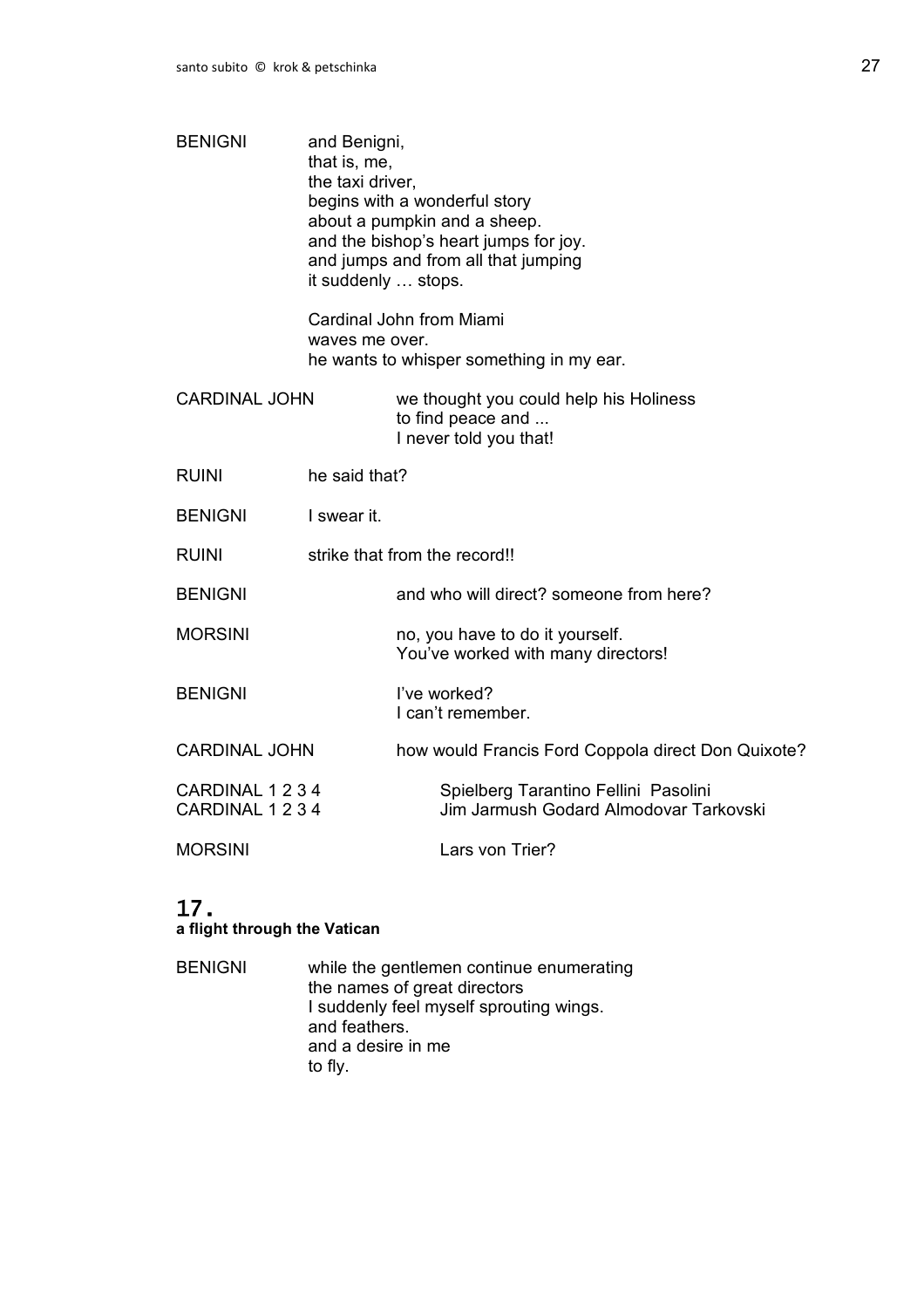BENIGNI my arms begin to flap their wings. and I rise up out of the midst of the cineastes. and glide through the corridors.

> with a bird's-eye view I observe the museums, the bath-houses.

I fly through the Sistine Chapel. sit in the tree of knowledge. sit on the shoulder of the Saviour at the Last Judgment. let myself be transported by a storm blowing out of paradise. then pull in my wings and let myself fall amongst the damned.

#### 18. **a small room / a tv**

BENIGNI when I open my eyes, I'm lying in bed in my tiny, sparse room and the Holy Father is blessing me.

and it has the same effect as my mother's lullaby.

I close my eyes. listen to his words. his murmuring.

but something's not quite right. his words are completely clear without the trembling which his illness casts like a spell on his tongue.

I open my eyes. and I see that the Pope is not really in my room.

rather, there's a huge tv, with a huge screen. and a remote control. with an incredible choice. 100 programmes.

POPE &<br>TV-SPEAKER

..the Pope is not afraid of the workers!"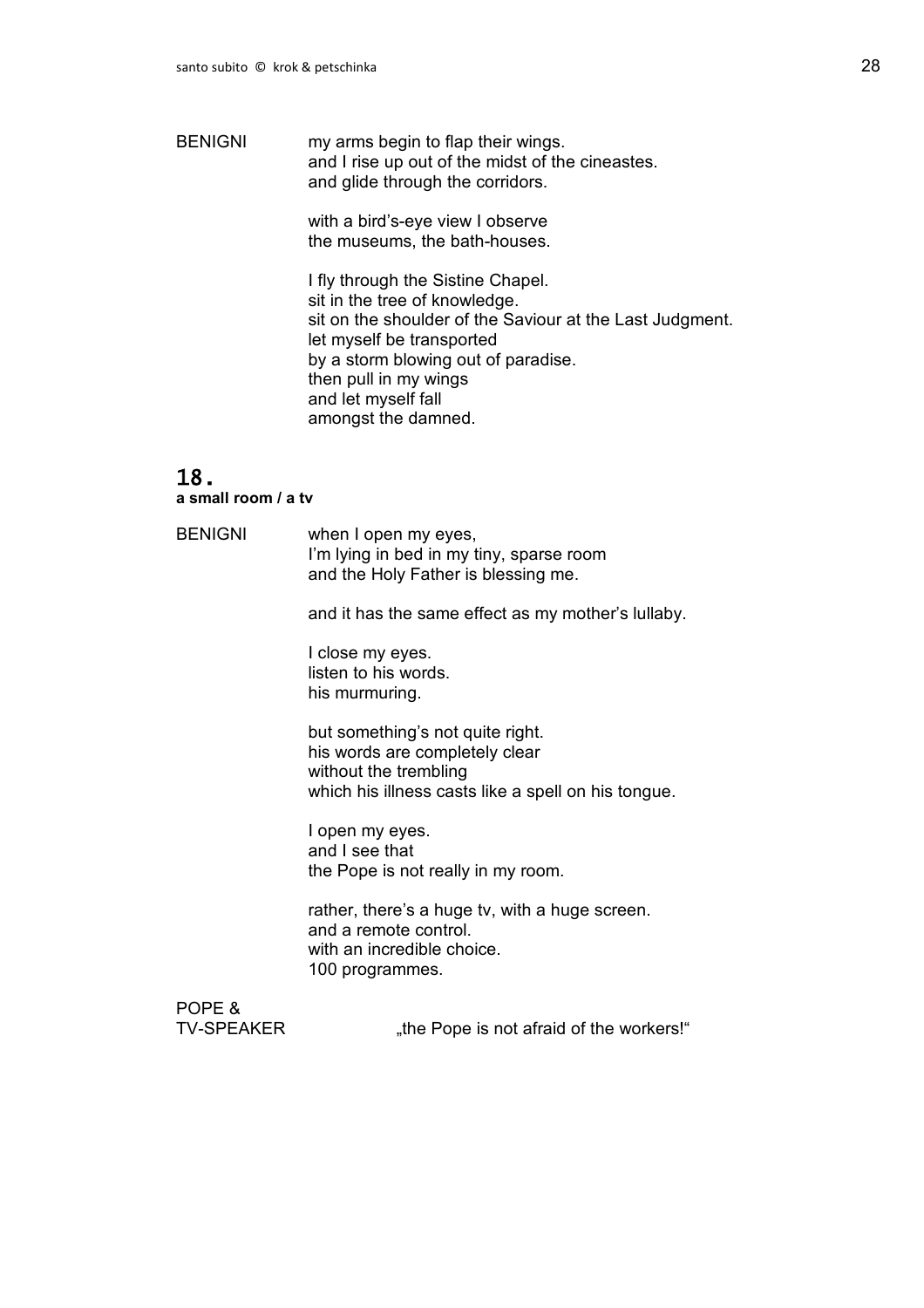| <b>BENIGNI</b> | I take the remote in my hand.<br>zap here and there.<br>the Pope saying High Mass in Bucarest.<br>the Pope saying High Mass in Budapest.<br>the Pope saying High Mass in St. Pölten.<br>the Pope saying High Mass in Prague.<br>Cracow Buenos Aires Rio Manilla. |
|----------------|------------------------------------------------------------------------------------------------------------------------------------------------------------------------------------------------------------------------------------------------------------------|
|                | I see myself standing near the Pope.<br>in silver armour.<br>it's hot, and a thousand Indians are kneeling before us.                                                                                                                                            |
|                | the Pope blesses me.<br>and with drawn sword<br>I plunge into the naked bodies.<br>stabbing and decapitating.<br>then wake up bathed in sweat.                                                                                                                   |
|                | beside my bed are sitting two nuns.                                                                                                                                                                                                                              |
|                | they're wearing white habits.<br>high-buttoned wide sackcloth,<br>where the body is no longer to be seen.                                                                                                                                                        |
|                | I'm so enlightened after the worldly path<br>that I take the bodies seriously.<br>and they're terrific.<br>I praise them.<br>I become erect.<br>I grab the younger of the two $-$<br>how old can she be  under                                                   |
| <b>RUINI</b>   | thank you. continue.                                                                                                                                                                                                                                             |
| <b>BENIGNI</b> | why shouldn't I tell you this?<br>I'm enlightened.<br>I'm purified.<br>I'm completely cleansed.<br>I'm free of all bad, dirty thoughts<br>and if I reach under a nun's habit in this condition<br>then it's to feel that young, splendid body!                   |
| <b>RUINI</b>   | please Mr Benigni!                                                                                                                                                                                                                                               |
| <b>BENIGNI</b> | the two nuns hold up a white baptismal robe.<br>toss it over to me.<br>and under the baptismal robe<br>my morning erection shows itself,<br>purified of all worldly thoughts.                                                                                    |
|                | both of them – very professional - spay baldrian on it<br>and bring me to the chapel, in the baptistery.                                                                                                                                                         |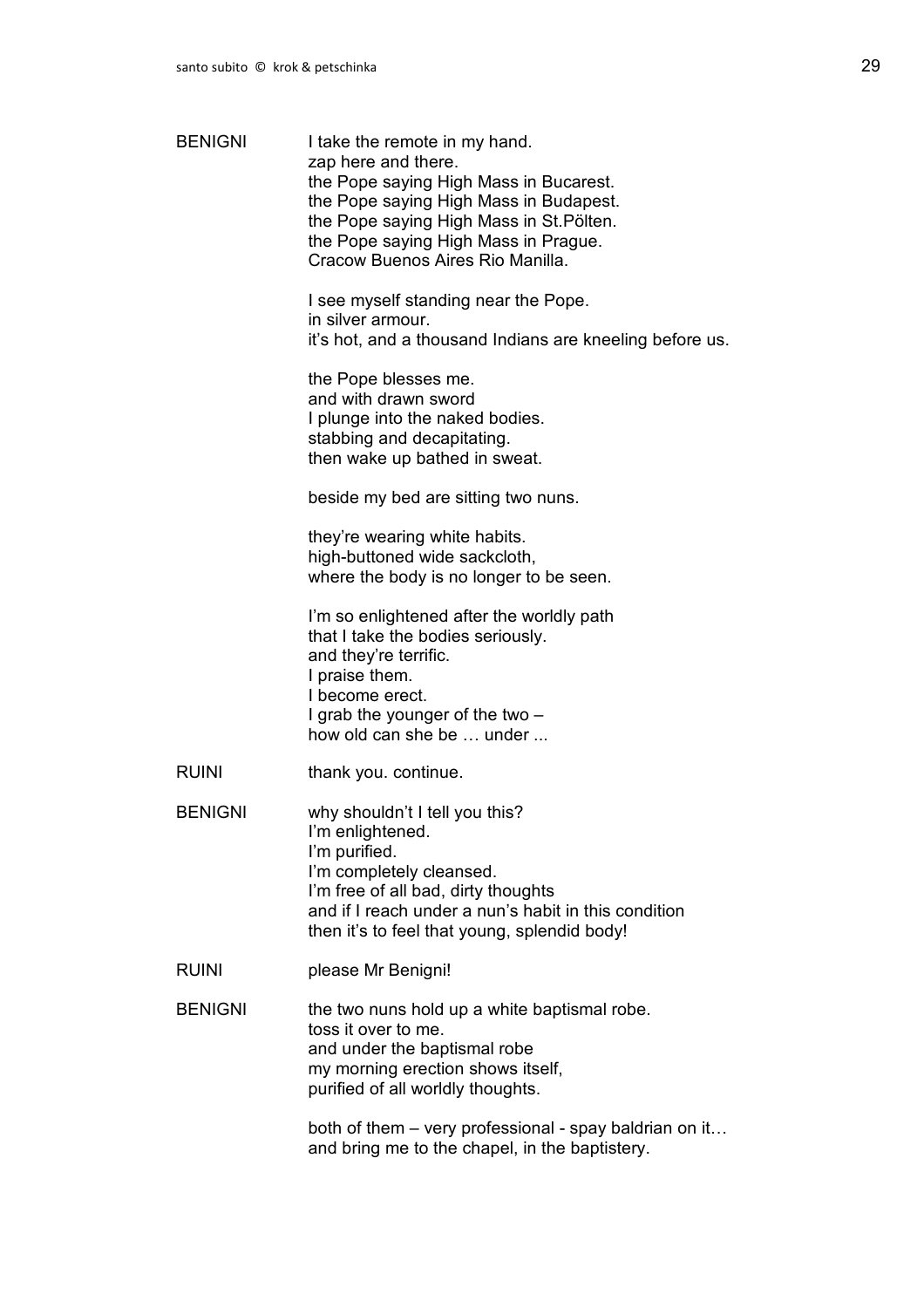| <b>RUINI</b>   | which day was it?                          |
|----------------|--------------------------------------------|
| <b>BENIGNI</b> | Wednesday.                                 |
| RUINI          | write that down: Wednesday, 30. March 2005 |

**a large sparse study. a computer switched on.** 

BENIGNI after an endless ceremony at the baptismal font which I can't understand. I'm baptised ... the cardinals apparently adore all these splendid ceremonies ... I'm led to my study.

I open the laptop. I open the CD-Rom.

BENIGNI "Fly not. cowards and vile beings, for a single knight attacks you!

> a slight breeze sprang up and the great sails began to move.

seeing which Don Quixote commended himself with all his heart to his lady Dulcinea, imploring her to support him in such a time of peril.

with lance in rest and covered by his buckler he charged at Rocinante's fullest gallop and fell upon the first windmill, but as he drove his lance-point into the sail the wind whirled it round with such force that it shivered the lance to pieces, sweeping with it horse and rider who went rolling over on the plain in a sorry condition.!"

BENIGNI I think about how I can present this battle scene to the Holy Father.

> who are his personal windmills which he takes for giants? and against whom will he ride until he gets his nose bloodied?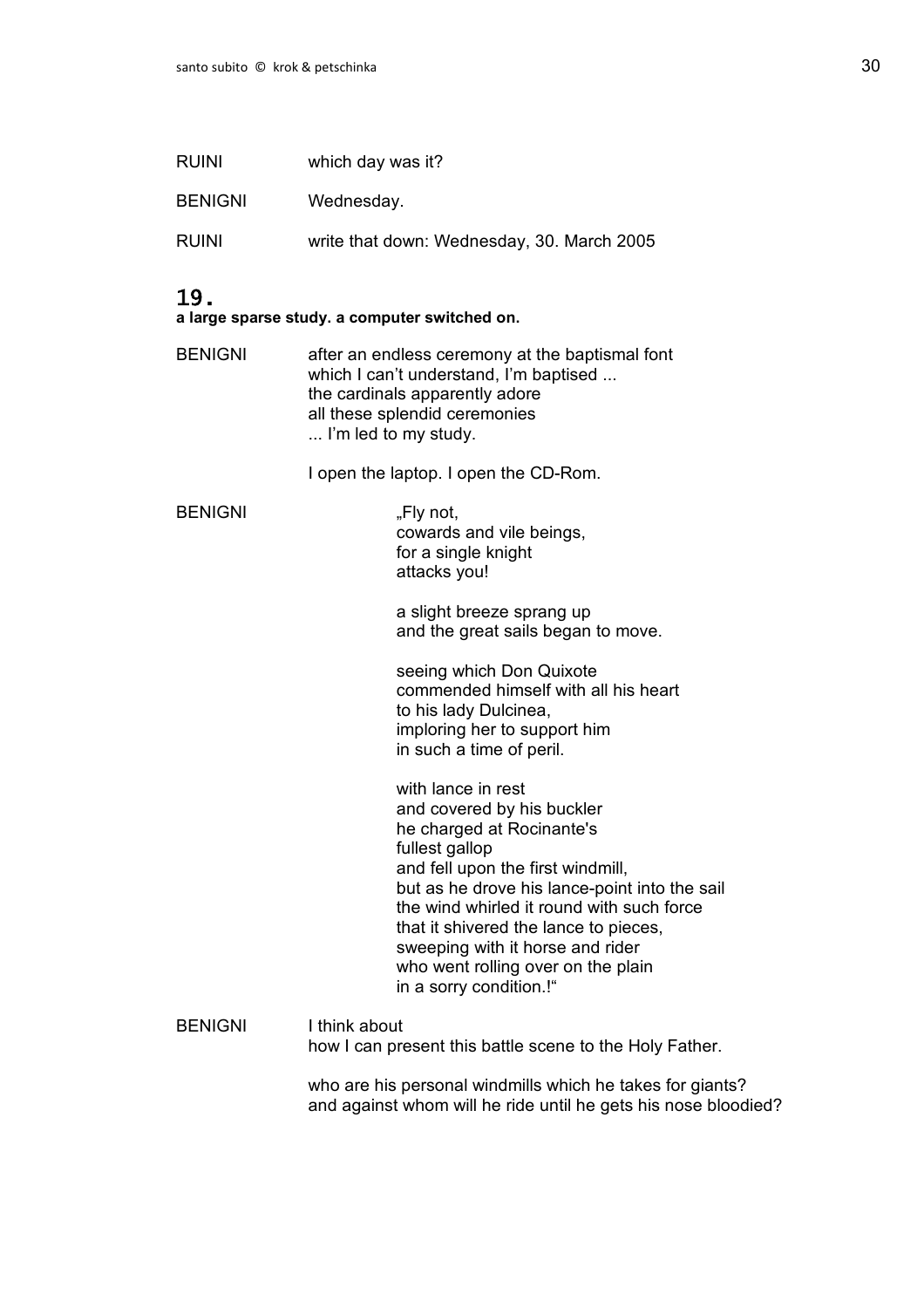#### **St. Peter's / holy music**

| <b>BENIGNI</b><br>in St. Peter's<br>to play Don Quixote. |                                                                | thousands of people attend a prayer service<br>to say farewell to Giovanni Paolo II.<br>St. Peter's Square is full of believers -<br>it's obvious I won't be able |
|----------------------------------------------------------|----------------------------------------------------------------|-------------------------------------------------------------------------------------------------------------------------------------------------------------------|
|                                                          |                                                                | I have to be Sancho Panza,<br>sitting by the knight's deathbed<br>recounting his adventure.                                                                       |
| <b>CARDINAL JOHN</b>                                     |                                                                | that's impossible                                                                                                                                                 |
| <b>MORSINI</b>                                           |                                                                | your costume is ready                                                                                                                                             |
| <b>BENIGNI</b>                                           |                                                                | it doesn't matter.<br>I'll come in street clothes.<br>I don't need anything.<br>I'll conjure everything up out of nothing.                                        |
| <b>RUINI</b>                                             | which day??                                                    |                                                                                                                                                                   |
| <b>BENIGNI</b>                                           | which day                                                      |                                                                                                                                                                   |
| <b>RUINI</b>                                             |                                                                | yes? I'm afraid we've lost our overview.                                                                                                                          |
| <b>BENIGNI</b>                                           |                                                                | sorry, I was a bit disoriented.                                                                                                                                   |
| <b>RUINI</b>                                             | do you need a break?                                           |                                                                                                                                                                   |
| <b>BENIGNI</b>                                           | may I ask it?                                                  | no, no, there's a question running through my head.                                                                                                               |
| <b>RUINI</b>                                             |                                                                | with pleasure, Mr Benigni?                                                                                                                                        |
| <b>BENIGNI</b>                                           | after your appeal                                              | there was a report in RES PUBBLICA<br>for anyone having information about miracles<br>concerning John Paul II.                                                    |
| <b>RUINI</b>                                             | yes. which report?                                             |                                                                                                                                                                   |
| <b>BENIGNI</b>                                           | from the Polish woman<br>who claimed<br>during the death mass. | to have become pregnant at the sight of his coffin                                                                                                                |
|                                                          | to tell her story here?                                        | was this woman given the chance                                                                                                                                   |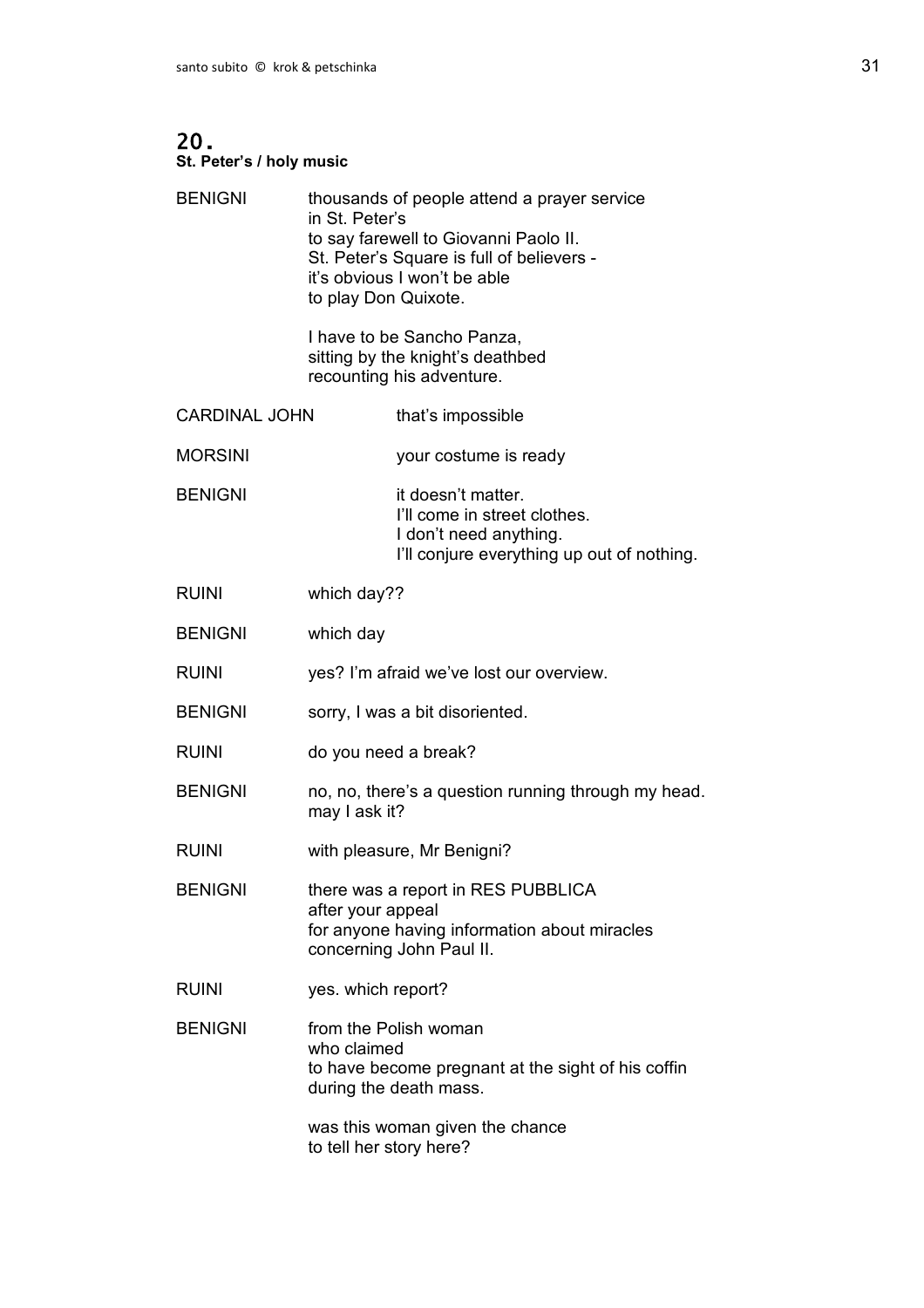| <b>RUINI</b>   | Mr Benigni, you must understand<br>that we won't speak about this. |  |
|----------------|--------------------------------------------------------------------|--|
| <b>BENIGNI</b> | how can we imagine this scene?                                     |  |
| <b>RUINI</b>   | please go on with your own story.                                  |  |

**a one-room flat in Poland** 

| <b>BENIGNI</b> | we're in a small one-room flat in Poland.                                                                                                                                                                                                                                                                             |
|----------------|-----------------------------------------------------------------------------------------------------------------------------------------------------------------------------------------------------------------------------------------------------------------------------------------------------------------------|
|                | and Polskie TV<br>is carrying the funeral live.                                                                                                                                                                                                                                                                       |
|                | and all of Rome is vibrating<br>from the interceptor jets in the air<br>as well as the helicopters<br>armed with rockets.                                                                                                                                                                                             |
| RUINI          | Mr Benigni                                                                                                                                                                                                                                                                                                            |
| <b>BENIGNI</b> | and in St. Peter's Square<br>an incredibly honouring public.<br>mortal enemies crossing paths in Rome.<br>only the imprisoned Iraqi dictator is missing -<br>his presence apparently prohibited by the Geneva Convention<br>or else<br>they didn't want to be accused of torture by bringing him here.                |
| RUINI          | Mr Benigni, we don't want to rush you,<br>but your time                                                                                                                                                                                                                                                               |
| <b>BENIGNI</b> | and the terrific farewell performance<br>leads to tears in the small one-room flat<br>in Cracow.<br>and obviously<br>hearts are softer than usual at this moment<br>and the Polish busdriver or miner<br>does something he hasn't done for long :<br>wipes a tear from his wife's cheek.<br>she kisses him<br>happily |
|                | and the enormous reconciling and uniting power<br>of the dead pope<br>miraculously manifests itself again.                                                                                                                                                                                                            |
|                | and then comes the pornographic phase                                                                                                                                                                                                                                                                                 |
| RUINI          | Mr Benigni!                                                                                                                                                                                                                                                                                                           |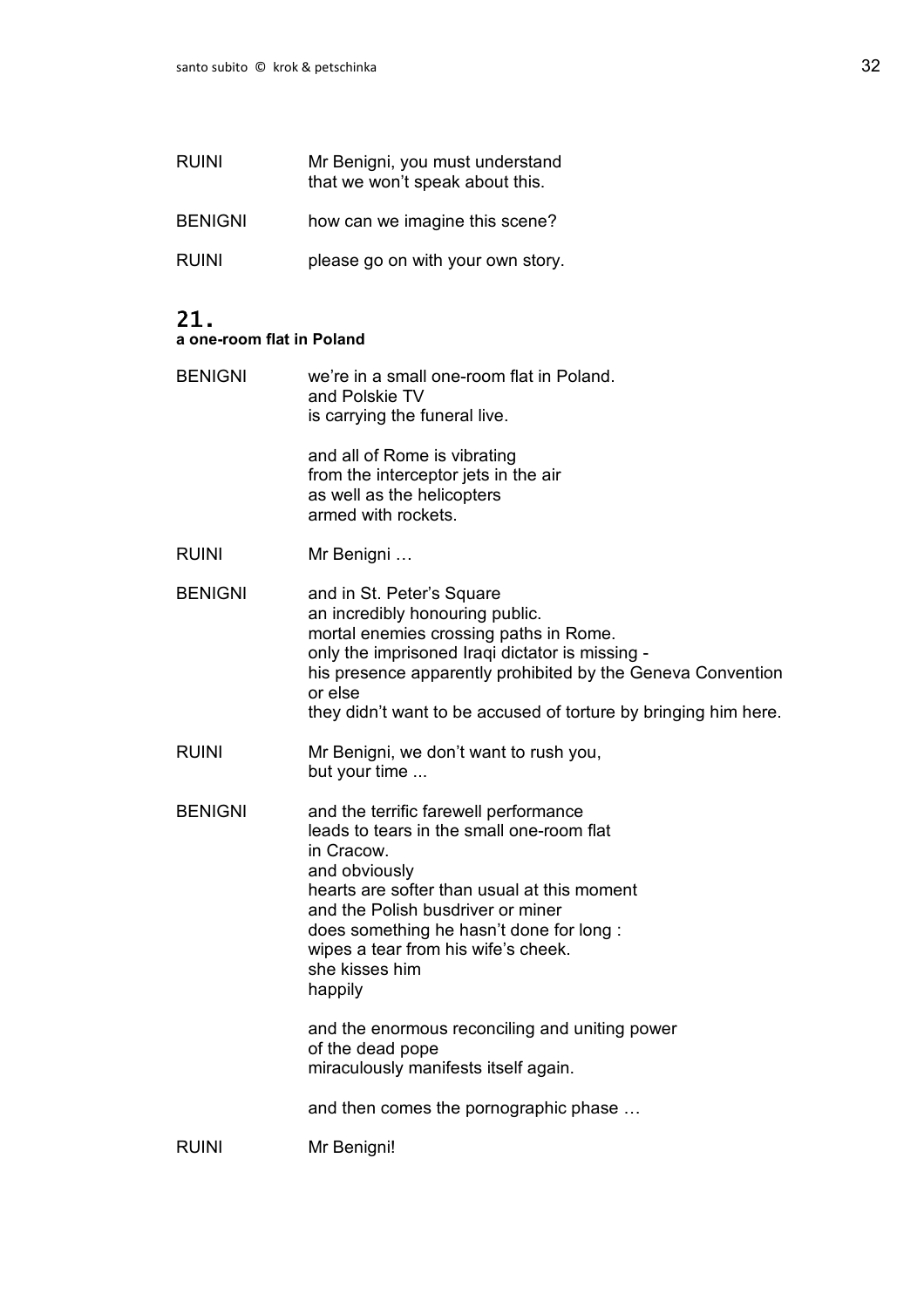BENIGNI excuse me, but according to Polish testimony it wasn't a spiritual act which made her pregnant, it was her husband! a completely normal sex act! let's imagine the scene … RUINI Mr Benigni, that's not really necessary ... BENIGNI but if it's a potential miracle. RUINI that doesn't matter. BENIGNI then comes the moving farewell sermon of the then Joseph Cardinal Ratzinger now pope and the Polish couple start to undress. "put the Vodka away!" she says ... RUINI Mr Benigni ... BENIGNI the man says it? you think so? but that would be extremely unlikely! so the Polish busdriver or miner puts the bottle away and wets his finger … RUINI Mr Benigni, the session is closed!! 22. **Sistine Chapel**  BENIGNI "This is the day, o my Sancho, on which will be seen the boon my fortune is reserving for me. this, I say is the day on which as much as on any other, shall be displayed the might of my arm,, and on which I shall do deeds, that shall remain written in the book of fame for all ages to come." RUINI Saturday. Saturday 2. April 2005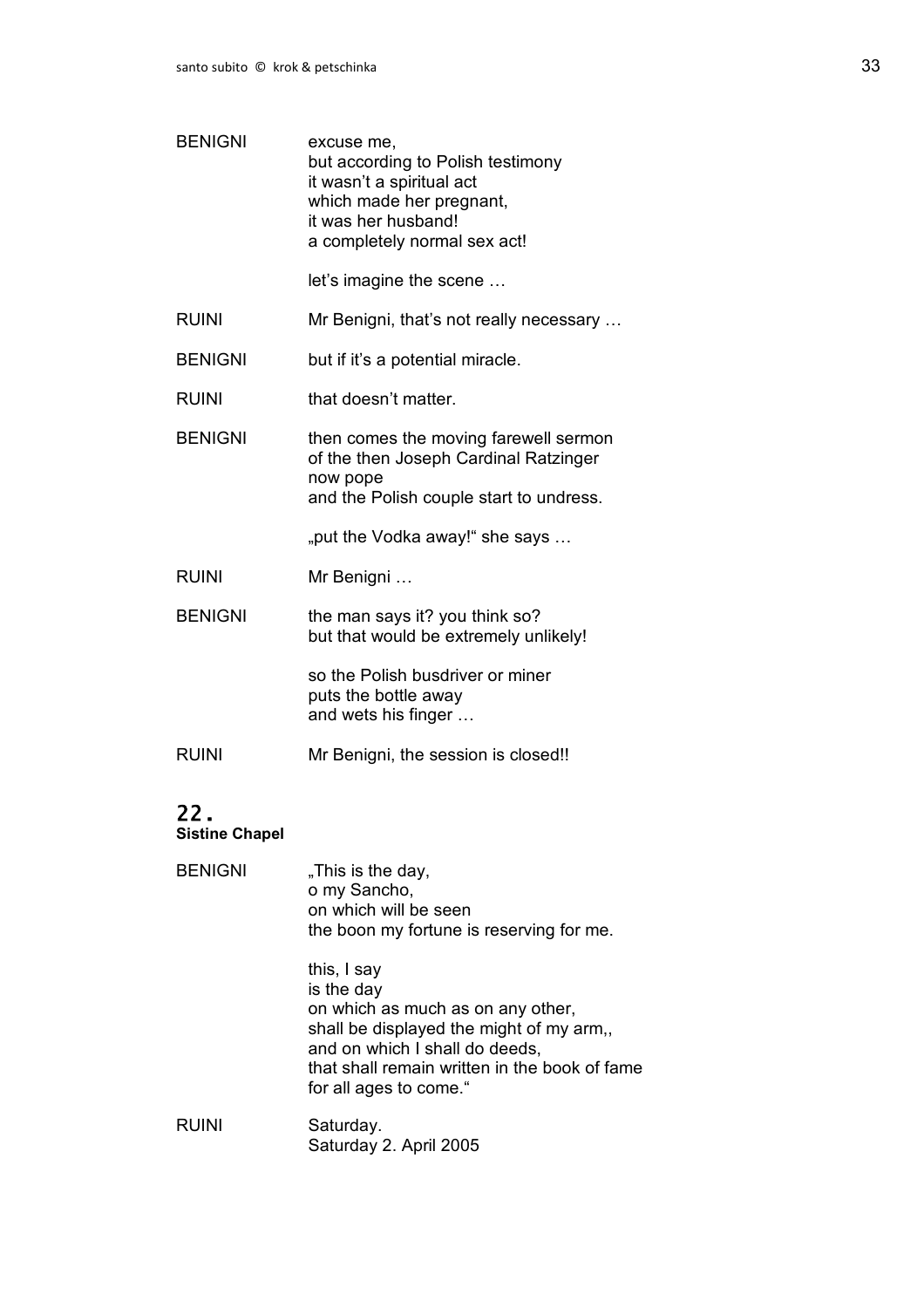| <b>BENIGNI</b> | yes. Saturday.<br>very early in the morning.<br>the performance. |
|----------------|------------------------------------------------------------------|
|                |                                                                  |

Sistine Chapel. the Pope's deathbed directly under Michelangelo's Last Judgment.

the cardinals. each in his loveliest uniform.

the pope is already lying in place. they bring me in. the cardinals take their seats.

POPE I greet the man of La Mancha the Knight of the Sad Countenance Don Quixote

BENIGNI and then the pope greets the man of La Mancha in 70 different languages.

> a ritual which has it's boring moments and drags on over two hours.

then Giovanni Paolo is so exhausted that he sinks onto his pillow and no longer moves.

no one dares to breathe. each lost in contemplation.

I see tears in the eyes of some. others wear ecstatic smiles.

they're thinking apparently of that paradise at whose door the Pope's soul is knocking and asking permission to enter.

after ten, fifteen minutes absolute silence the only thing to be heard is the beating of the wings of the angel in Michelangelo's Last Judgment the papal doctor tiptoes over to the bed and takes the dead hand, checking its pulse.

nothing.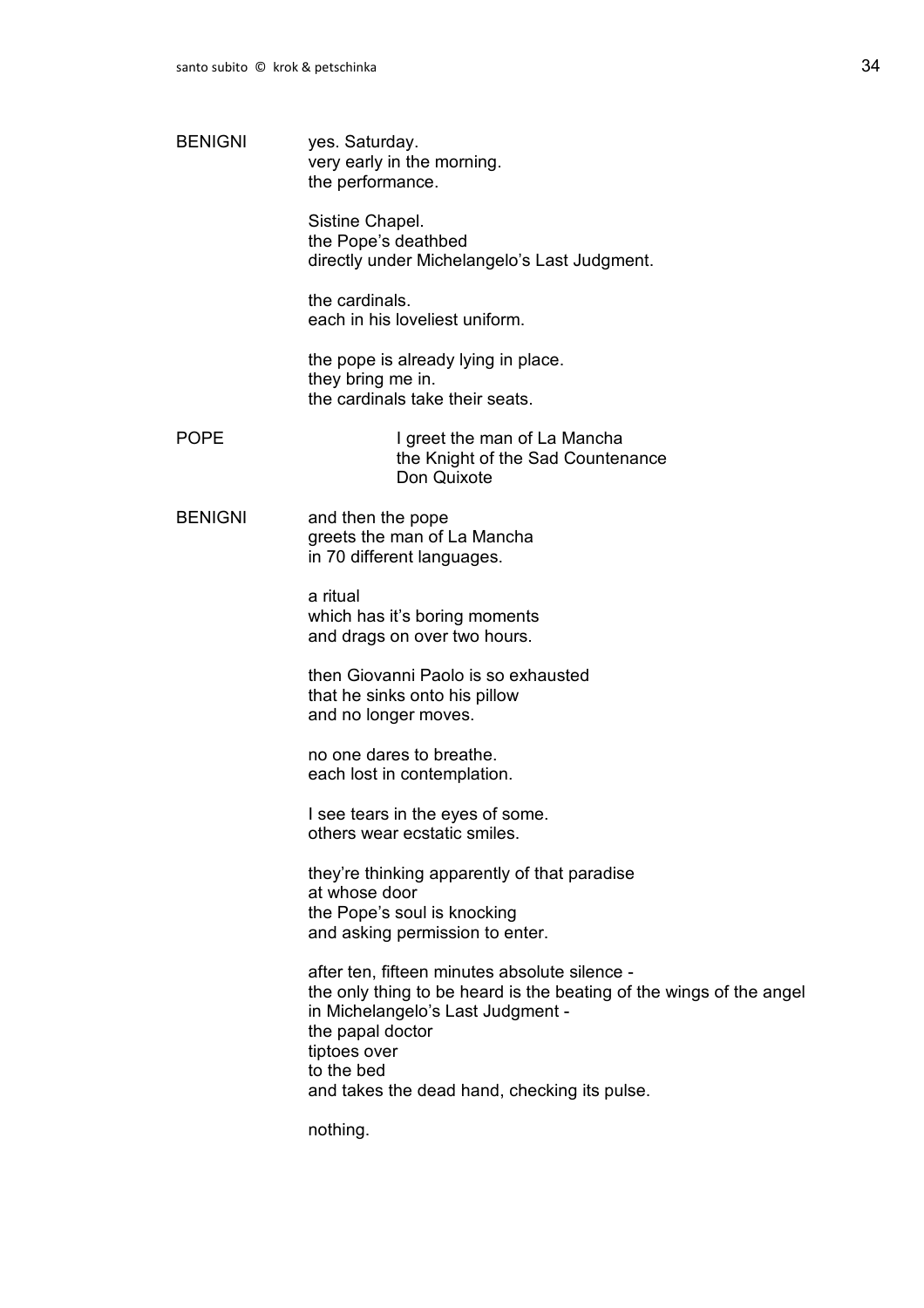nothing.

he takes out a small mirror. holds it under the Pope's holy nose.

no breath. nothing.

then he turns to the cardinals and shows them with a meaningful gesture :

over. the end. finito. thanks. that's it!!

huge applause. standing ovations. and the pope sits up and says :

### POPE it's not easy: Sad Countenance

BENIGNI the cardinals sit down. a few of them outraged by the joke that he - surely not for the first time has played on them.

> others are thrilled. they were looking forward to my performance. and thought they'd never have the pleasure. well. Mr Benigni, you're on!

- BENIGNI Your Holiness. first of all I'd like to apologise for the fact that I don't look like the figure one knows from books films and musicals.
- BENIGNI the Pope smiles gently.

POPE (incomprehensible murmuring)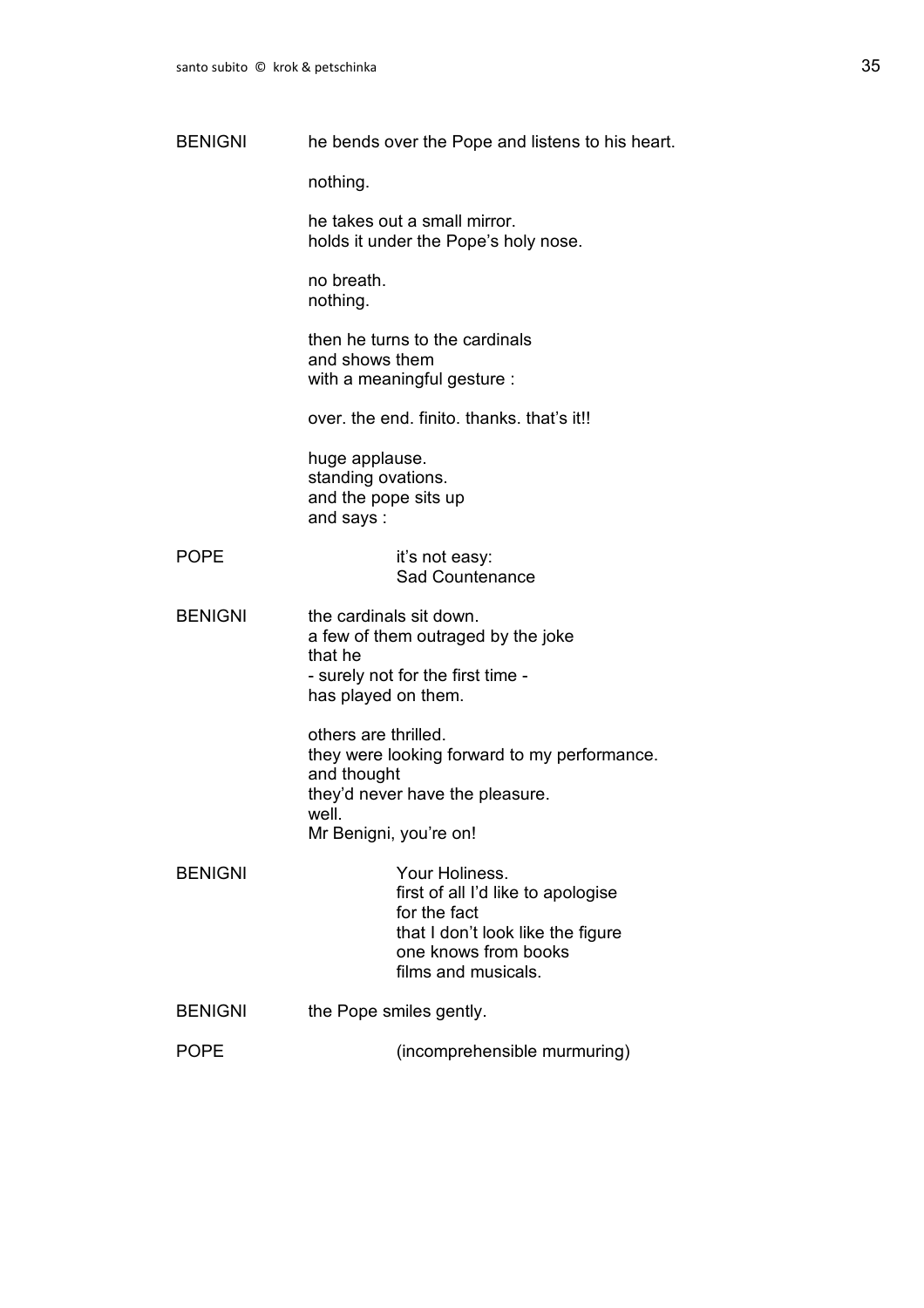| <b>BENIGNI</b> | and says $-$<br>"but yes, yes<br>with your tousled hair and gaunt countenance<br>and that nose held high in every wind,<br>as if the smell of battle were near!"<br>I look just like he imagined the character.                                                                                                       |  |
|----------------|-----------------------------------------------------------------------------------------------------------------------------------------------------------------------------------------------------------------------------------------------------------------------------------------------------------------------|--|
|                | he understands my desire to play without a costume.<br>without this jerkin.<br>and without this ridiculous shaving-bowl as a helmet.                                                                                                                                                                                  |  |
|                | in the old days in school in Cracow<br>he suffered a lot from this shaving-bowl.                                                                                                                                                                                                                                      |  |
|                | the whole school<br>broke into laughter at his entrance.                                                                                                                                                                                                                                                              |  |
|                | and he swore<br>that the next helmet<br>he put on his head<br>would be a tiara!                                                                                                                                                                                                                                       |  |
| <b>POPE</b>    | tia.                                                                                                                                                                                                                                                                                                                  |  |
| <b>BENIGNI</b> | then they won't laugh any more!                                                                                                                                                                                                                                                                                       |  |
| <b>POPE</b>    | tiara.                                                                                                                                                                                                                                                                                                                |  |
| <b>BENIGNI</b> | no, Your Holiness.<br>I'm not the knight.<br>you are the knight.                                                                                                                                                                                                                                                      |  |
|                | I'm your servant and guide.<br>small fat stupid Sancho Panza.<br>the joker with the knapsack and the onion.<br>the one who rides on a donkey.<br>while his master sits on lovely Rocinante.                                                                                                                           |  |
| <b>BENIGNI</b> | the Pope shuts his eyes.<br>smiles.<br>then he winks at me and I begin.                                                                                                                                                                                                                                               |  |
| <b>BENIGNI</b> | Your Holiness,<br>the Knight of the Sad Countenance<br>was always<br>the embodiment of the lack of a sense of reality for me.<br>at the same time<br>he was the one who was prepared<br>to fight for humanistic ideals,<br>full of bold determination.<br>without weighing<br>whether the goal was achievable or not. |  |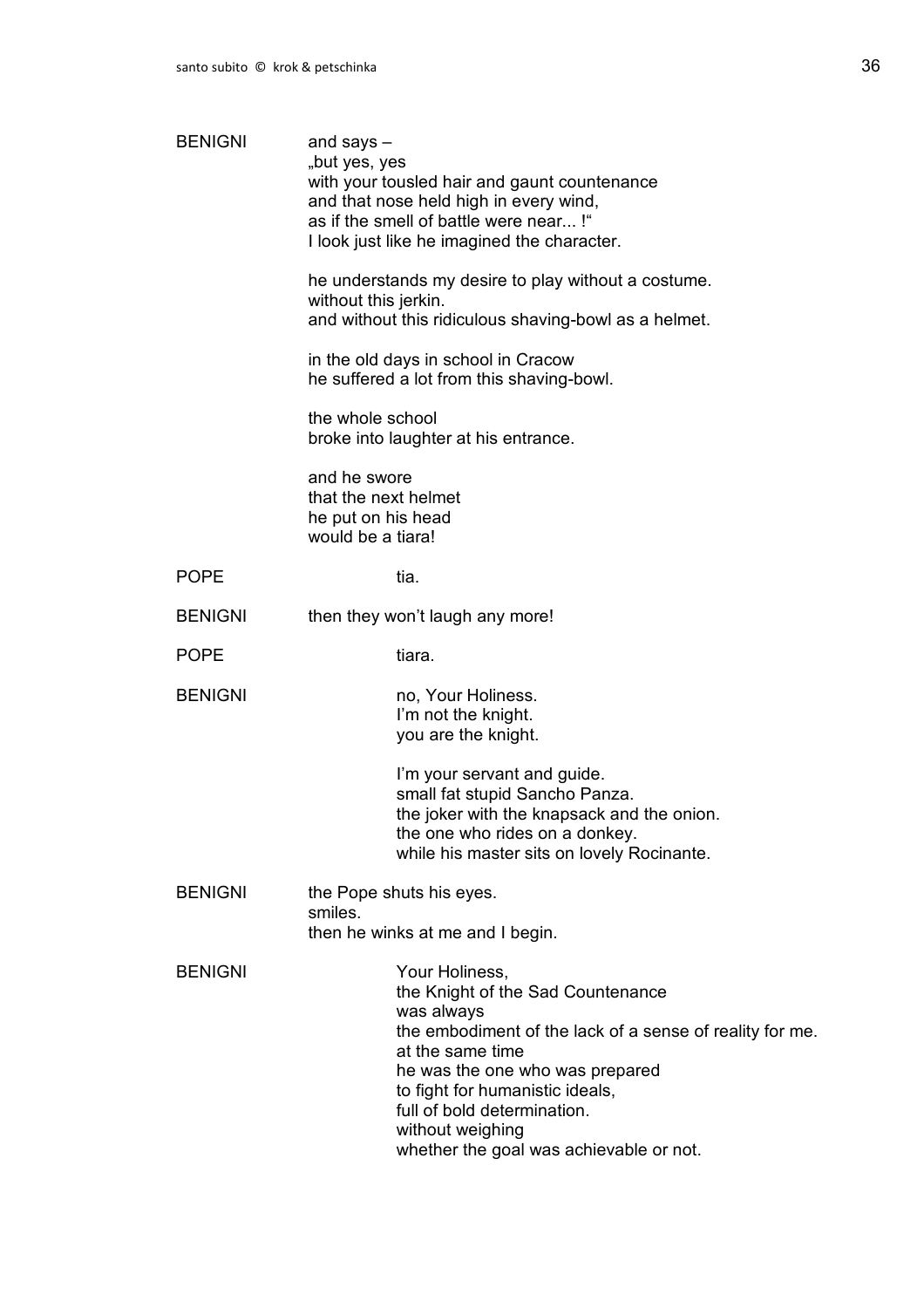| <b>BENIGNI</b> |  |
|----------------|--|
|----------------|--|

but it seems that in the end, Don Quixote's warrior life left behind only destroyed illusions

and a gnawing doubt that the ideals of love, of freedom and justice didn't acquire their desired value.

# **whispering among the cardinals**

| willspering among the cardinals |                                                                                                                                                                                                                                                                                                                                                                                                                                                                                              |  |
|---------------------------------|----------------------------------------------------------------------------------------------------------------------------------------------------------------------------------------------------------------------------------------------------------------------------------------------------------------------------------------------------------------------------------------------------------------------------------------------------------------------------------------------|--|
| <b>BENIGNI</b>                  | listen to him,<br>your true fat friend,<br>my worthy knight!!                                                                                                                                                                                                                                                                                                                                                                                                                                |  |
|                                 | to you call out the injustice you want to eradicate,<br>the hardships you want to abolish,<br>the abuses you want to change,<br>and the debts you must repay.                                                                                                                                                                                                                                                                                                                                |  |
|                                 | "scarce<br>had the rubicund Apollo<br>spread o'er the face of the broad spacious earth<br>the golden threads of his bright hair,<br>scarce had the little birds of painted plumage<br>attuned their notes to hail with dulcet<br>and mellifluous harmony the coming of the rosy Dawn<br>when you,<br>the renowned knight Don Quixote of La Mancha,<br>quitting the lazy down,<br>mounted his celebrated steed Rocinante<br>and began<br>to traverse the ancient and famous fields of Poland. |  |
|                                 | saying:<br>happy the age!<br>happy the time,<br>in which shall be made known my deeds of fame,<br>worthy<br>to be moulded in brass, carved in marble<br>limned in pictures, for a memorial for ever!"                                                                                                                                                                                                                                                                                        |  |
|                                 | noble knight, I would now like<br>to recount your noble deeds once more before your eyes.                                                                                                                                                                                                                                                                                                                                                                                                    |  |
|                                 | I'd like once again<br>to wander through<br>all your Stations of the Cross:<br>ridiculous self-deception,<br>evil misfortunes,<br>painful experience<br>and liberating battles.                                                                                                                                                                                                                                                                                                              |  |
|                                 |                                                                                                                                                                                                                                                                                                                                                                                                                                                                                              |  |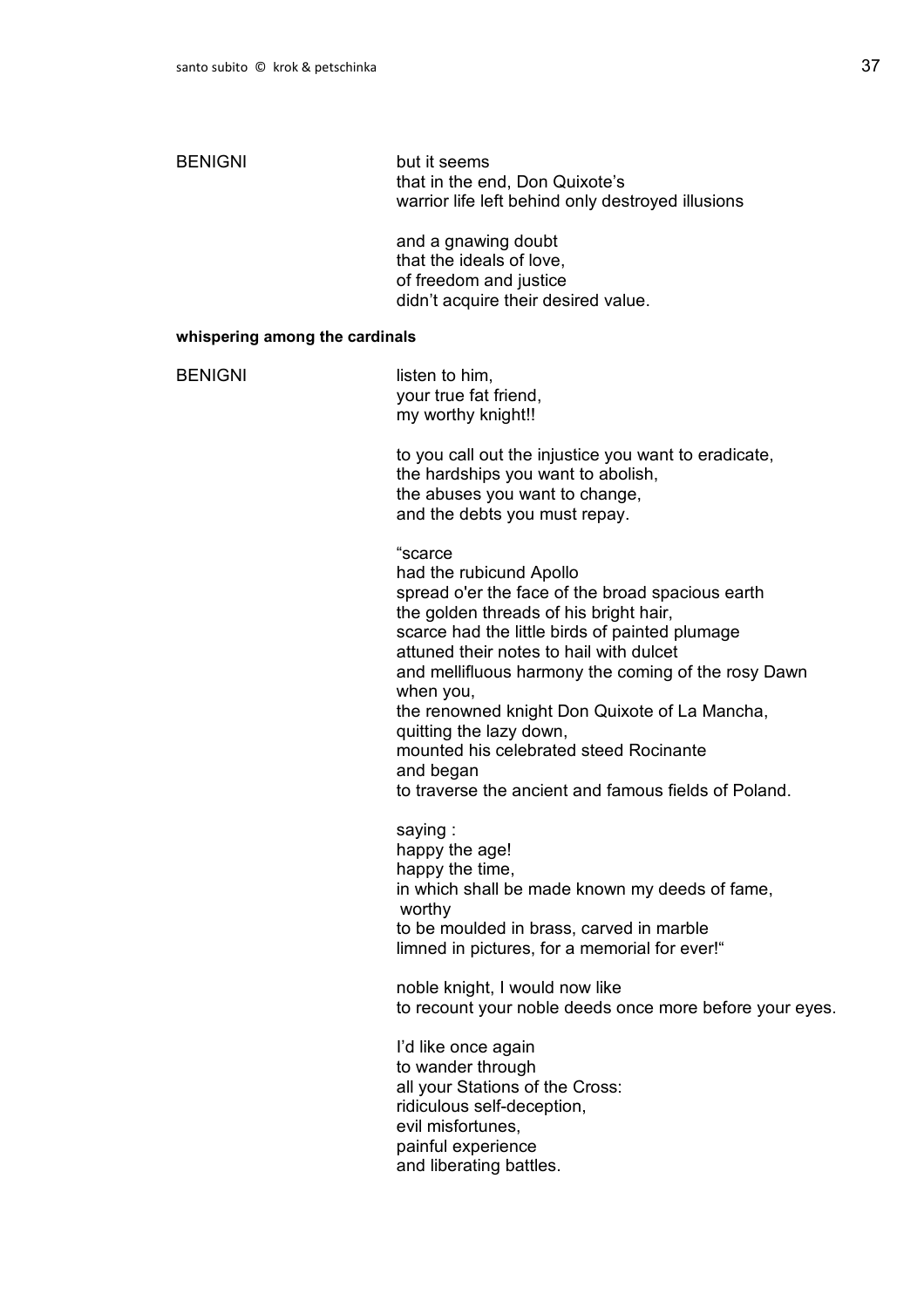| <b>BENIGNI</b>    | I like to stop and examine certain images.<br>for example<br>the lovely image in Santiago de Chile!                                                                                                                                                                                  |
|-------------------|--------------------------------------------------------------------------------------------------------------------------------------------------------------------------------------------------------------------------------------------------------------------------------------|
|                   | you, my noble master,<br>all in white,<br>on the balcony of the presidential palace,<br>and standing next to you<br>Pinochet,<br>also in a brilliant white uniform.                                                                                                                  |
|                   | you conquered the horrible dictator<br>with a handshake.                                                                                                                                                                                                                             |
|                   | I want to go on<br>to the next lovely image<br>which shows us<br>how you tore down and<br>trampled on the Iron Curtain<br>through the sole power of your prayers<br>backed up by a couple of million dollars!                                                                        |
| <b>BENIGNI</b>    | so I recount his life to him.<br>in the brightest colours.<br>perform for him<br>how he kissed the earth at the airport in Kuala Lumpur.<br>how he<br>prostrated himself<br>at the airports of Dubai, St. Pölten and Santa Cruz<br>how he combatted pedophilia<br>with an iron fist. |
|                   | how he cleaned up corruption by certain<br>of his collaborators in the Vatican bank.                                                                                                                                                                                                 |
|                   | I go on for five or six hours.<br>the cardinals are getting fidgety<br>start to make phone calls.                                                                                                                                                                                    |
| <b>MORSINI</b>    | no, it's not over yet<br>it's been going on for hours!                                                                                                                                                                                                                               |
| <b>CARDINAL 1</b> | an eternity!!                                                                                                                                                                                                                                                                        |
| <b>BENIGNI</b>    | two of them start eating a snack.<br>others drink from flasks.<br>festive laughter.                                                                                                                                                                                                  |
| <b>CARDINAL 2</b> | give me a drink of water, please!                                                                                                                                                                                                                                                    |
| <b>CARDINAL 3</b> | I've needed to go to the toilet for two hours already.                                                                                                                                                                                                                               |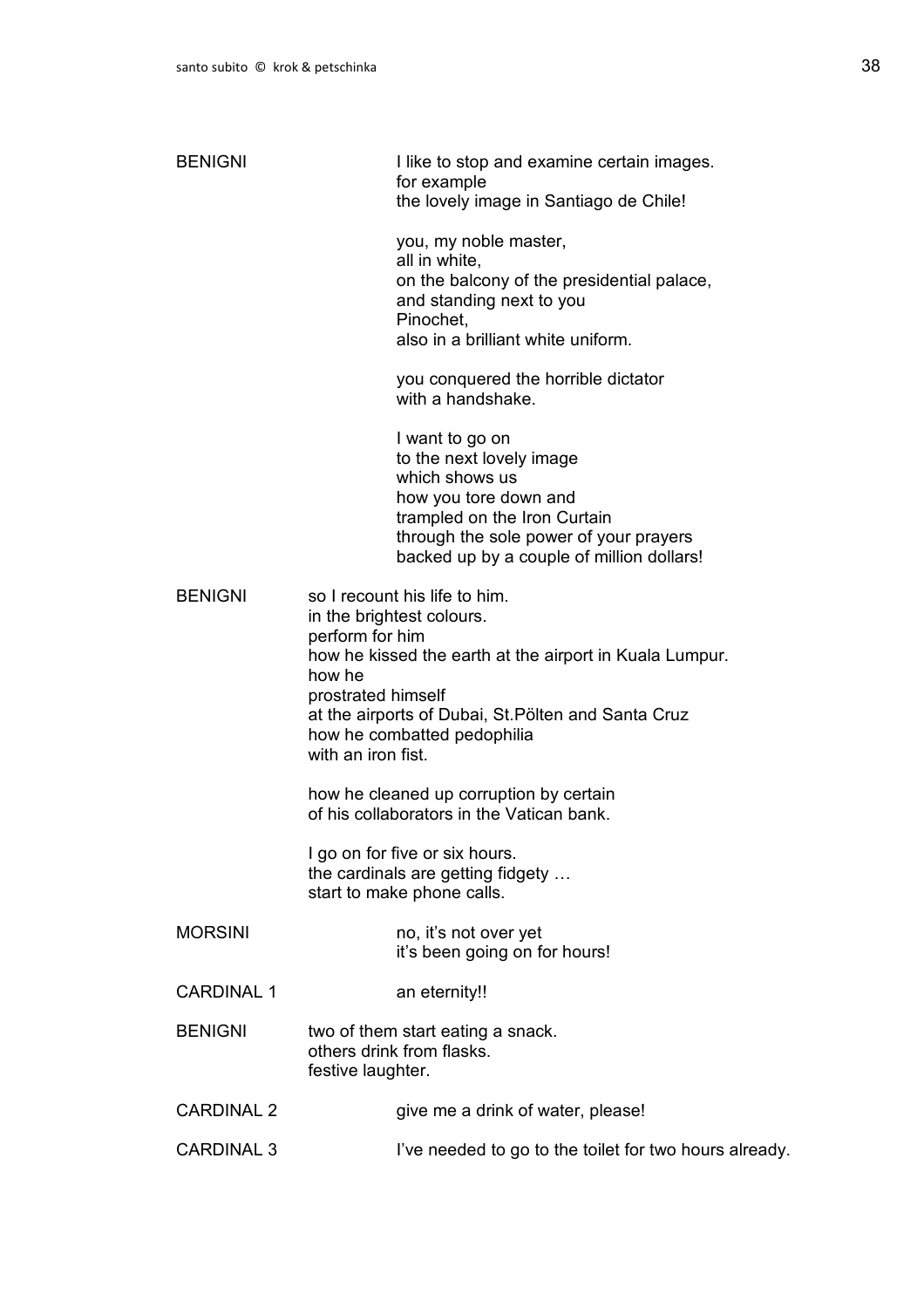| <b>BENIGNI</b> | then the Pope waves me over to his bed<br>and whispers in my ear:<br>he wants to hear the story of Dulcinea.                                                                                                                                                                                                                                                                      |
|----------------|-----------------------------------------------------------------------------------------------------------------------------------------------------------------------------------------------------------------------------------------------------------------------------------------------------------------------------------------------------------------------------------|
|                | the love story.                                                                                                                                                                                                                                                                                                                                                                   |
|                | he's had enough of adventure.<br>time for love!                                                                                                                                                                                                                                                                                                                                   |
| <b>POPE</b>    | Dulcinea!                                                                                                                                                                                                                                                                                                                                                                         |
| <b>BENIGNI</b> | with blazing eyes<br>we smile at each other.                                                                                                                                                                                                                                                                                                                                      |
| <b>POPE</b>    | Dulcinea.                                                                                                                                                                                                                                                                                                                                                                         |
| <b>BENIGNI</b> | this part of Don Quixote,<br>the love story with the incomparable<br>Dulcinea from El Toboso,<br>the pompous scenery for the oath,<br>is also my favourite love story.                                                                                                                                                                                                            |
|                | for it makes me think of my Maria.<br>and I sing like a nightingale.                                                                                                                                                                                                                                                                                                              |
|                | "her name is Dulcinea.<br>her country El Toboso.<br>a village of La Mancha.<br>she is my queen and lady.<br>her beauty is superhuman.<br>since all the impossible<br>and fanciful attributes of beauty,<br>which the poets apply to their ladies are verified in her.                                                                                                             |
|                | her hairs are gold.<br>her forehead Elysian fields.<br>her eyebrows rainbows.<br>her eyes suns.<br>her cheeks roses.<br>her lips coral.<br>her teeth pearls.<br>her neck alabaster.<br>her bosom marble.<br>her hands ivory.<br>her fairness snow.<br>and what<br>modesty conceals from sight,<br>I think and imagine,<br>as rational reflection can only extol,<br>not compare!" |
|                |                                                                                                                                                                                                                                                                                                                                                                                   |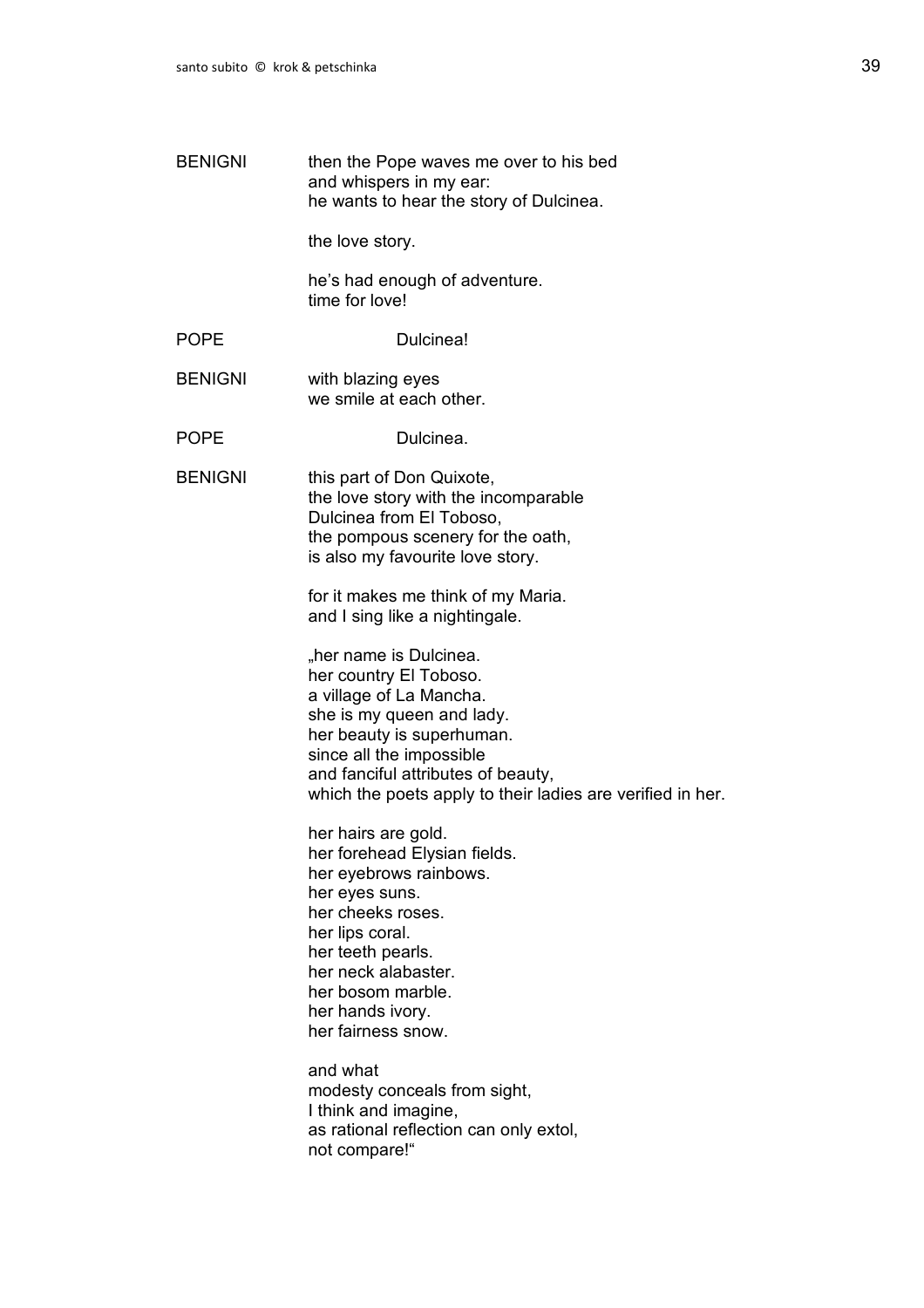BENIGNI and suddenly I remember I intended to call my Dulcinea just before the performance.

# 23.

**in a corridor of the Sistine Chapel**

| <b>CARDINAL JOHN</b> |                                                        | no, that's impossible!<br>she's in the hospital                                                 |
|----------------------|--------------------------------------------------------|-------------------------------------------------------------------------------------------------|
| <b>BENIGNI</b>       |                                                        | where is she? in the clinic??                                                                   |
| CARDINAL JOHN        |                                                        | she's doing just fine.                                                                          |
| <b>BENIGNI</b>       | and I was worried<br>that she'd give birth without me. |                                                                                                 |
| <b>MORSINI</b>       |                                                        | no, no, nothing to worry about.<br>she had a small crisis.<br>everything's allright now.        |
|                      |                                                        | and the child is waiting for you,<br>he promised his mother.<br>the little one's still waiting. |

# 24.

**in the Sistine Chapel**

BENIGNI and now, sitting next to the Pope on his bed and going into raptures over her beauty, I could only think of her huge belly … and suddenly I see the Pope as a pregnant woman and me as helper, as midwife. and I think : maybe I should help him out of the womb of life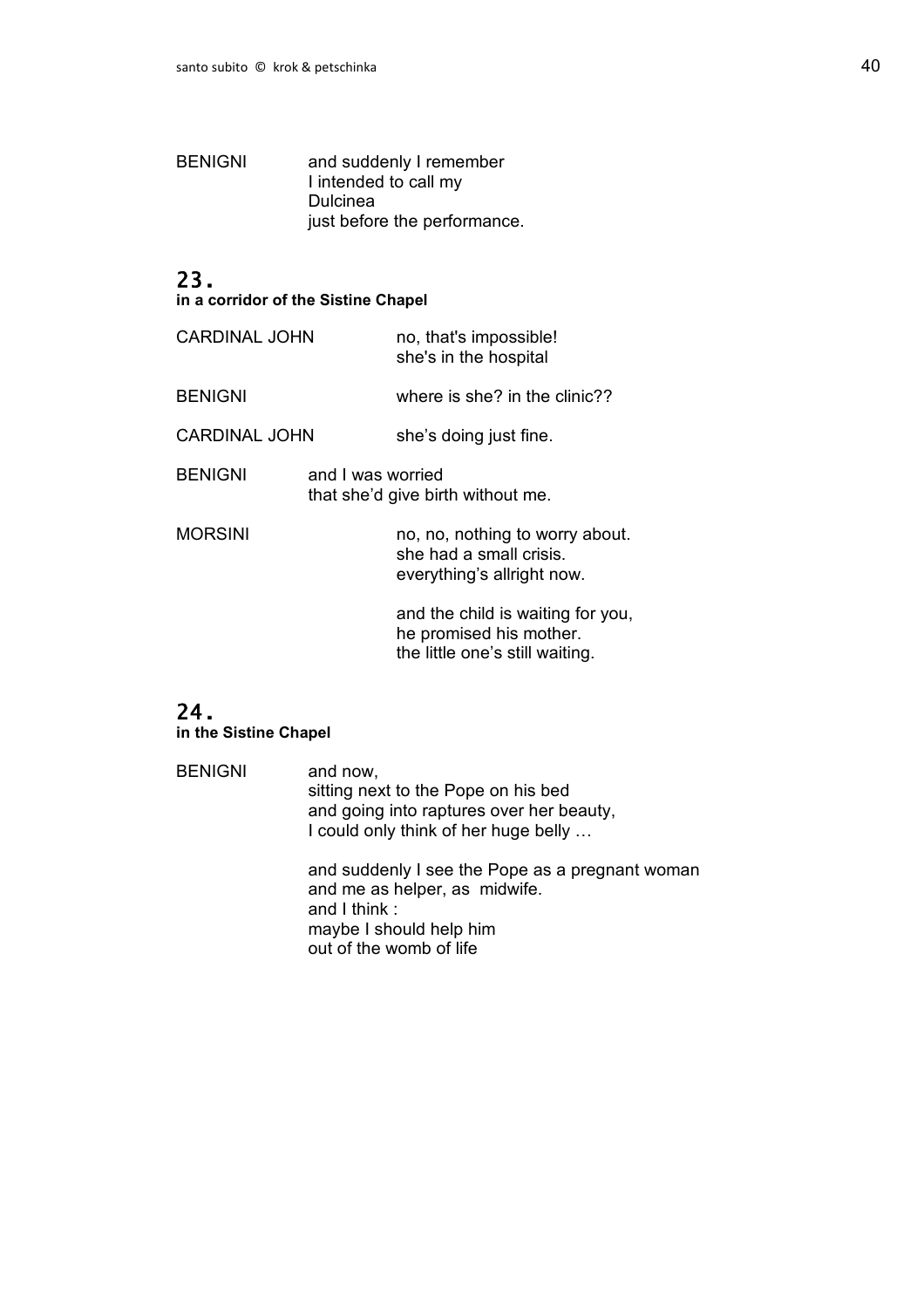| <b>BENIGNI</b> | perhaps I have to help the Pope,<br>who just can't seem to die,<br>to leave this life.                                                                                                                                                                                                                                                 |
|----------------|----------------------------------------------------------------------------------------------------------------------------------------------------------------------------------------------------------------------------------------------------------------------------------------------------------------------------------------|
|                | perhaps I have to help pull this child<br>he's turning into<br>out of his present life,<br>or help him, to press it out of it.                                                                                                                                                                                                         |
|                | and I take the Pope<br>in my arms,<br>just as I learned in the course for pregnant fathers<br>and I begin breathing.                                                                                                                                                                                                                   |
|                | I breathe and breathe.<br>and I wipe the sweat from his brow.                                                                                                                                                                                                                                                                          |
|                | and suddenly<br>while I'm praising Dulcinea's breasts<br>and reminding him of them once more,<br>of her lovely face,<br>of her wonderful self,<br>telling him<br>he'll be able to visit her<br>in a few days,<br>when he's finished down here<br>with this work, with this adventure,<br>because she's waiting for him on the horizon! |
| <b>BENIGNI</b> | can you see the light, Holiness?<br>in heaven?                                                                                                                                                                                                                                                                                         |
| <b>BENIGNI</b> | and I begin to press.                                                                                                                                                                                                                                                                                                                  |
| <b>BENIGNI</b> | yes  yes yes                                                                                                                                                                                                                                                                                                                           |
| <b>BENIGNI</b> | and finally he lets go.<br>and the child is born.                                                                                                                                                                                                                                                                                      |
|                | it lies there between the Pope's legs.<br>I take it<br>and lay it on his belly.<br>and he smiles at me.                                                                                                                                                                                                                                |
|                | not me.<br>I know.<br>he's not smiling for me.<br>he's smiling for Dulcinea.                                                                                                                                                                                                                                                           |
|                | and then he says: yes!                                                                                                                                                                                                                                                                                                                 |
|                |                                                                                                                                                                                                                                                                                                                                        |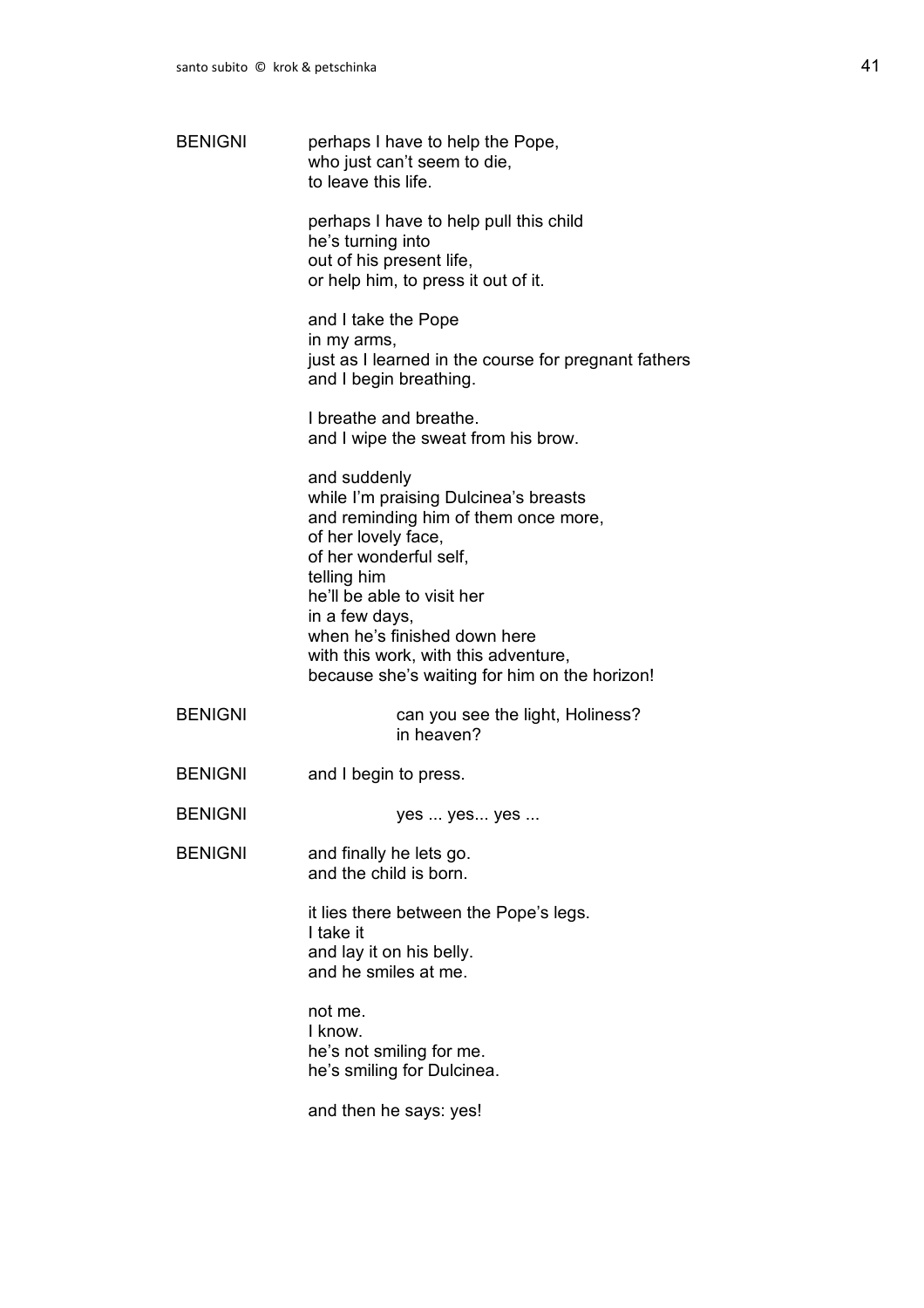BENIGNI and closes his eyes. and I know I have to cut the umbilical cord.

> and I take out my pocket knife and feel a heat, a fire rising up out of his body … for a short time it floats over us and…

I press him against me. I know that it's done. it's over. he's let go.

for a second he floats over us again. a dark glittering second, which is a sip from the melancholy of absolute memory.

I look at him and I am blinded by a light.

and in this light I recognise the Black Madonna of Czestochow high up in Heaven.

she holds the child in her arms and smiles at me.

a path opens at her feet. a path of light and roses.

and it leads down to the clinic in Florence. there she kisses the child and lays it at my wife's breast.

the Pope's body lies lightly in my arms. very light.

I lay him back on his pillow. and nod to the cardinals.

BENIGNI "", that is the body of the Knight of La Mancha, who was unrivalled in wit. unequalled in courtesy. unapproached in gentle bearing. a phoenix in friendship. generous without limit. grave without arrogance. gay without vulgarity. in short,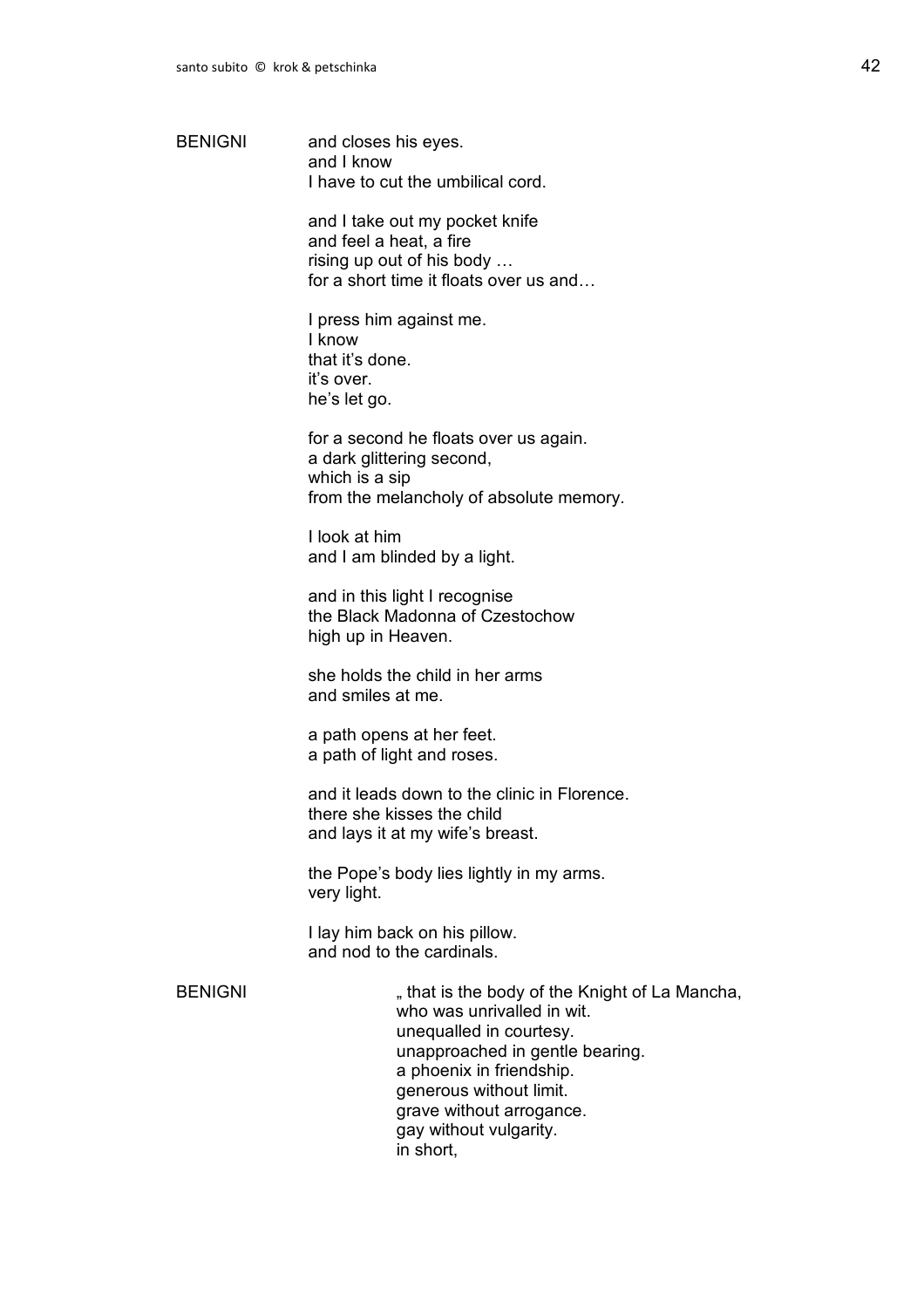# first in all that constitutes goodness!"

| <b>BENIGNI</b>    | the cardinals are ecstatic.<br>it takes a long time<br>for them to wake from this state of rapture.<br>that's when they realise :<br>it's  done. |
|-------------------|--------------------------------------------------------------------------------------------------------------------------------------------------|
| <b>BENIGNI</b>    | yes, that was it.<br>and now I'd like to go back to my wife in the clinic!                                                                       |
| <b>BENIGNI</b>    | they take their leave of me.<br>I can go back to Florence.                                                                                       |
| <b>CARDINAL 1</b> | yes, go, go, Benigni                                                                                                                             |
| <b>CARDINAL 2</b> | go to your Maria, Roberto!!                                                                                                                      |
| <b>CARDINAL 3</b> | Roberto e Maria!                                                                                                                                 |
| <b>CARDINAL 4</b> | like in the Bible!!                                                                                                                              |

# 25.

#### **the clinic in Florence**

| <b>BENIGNI</b>     | in Florence I go at once to the clinic.<br>to see my child.<br>they don't let me go to my Dulcinea.<br>I have to sit in the corridor.<br>and wait for morning visiting hours. |
|--------------------|-------------------------------------------------------------------------------------------------------------------------------------------------------------------------------|
|                    | suddenly I feel a tickling on my chest.<br>I wake up.                                                                                                                         |
|                    | they've put my son in my arms.<br>he's hungry.                                                                                                                                |
| <b>BENIGNI</b>     | don't they feed you correctly?<br>well, all that's going to change now!                                                                                                       |
| <b>BENIGNI</b>     | I open my shirt. lay the child on my breast.<br>it sucks and sucks.<br>but no milk comes out.<br>I'm disappointed.                                                            |
| <b>MRS BENIGNI</b> | Roberto!                                                                                                                                                                      |
| <b>BENIGNI</b>     | Dulcinea appears.<br>and gives me her lovely breast.<br>l drink<br>the milk is so sweet?.                                                                                     |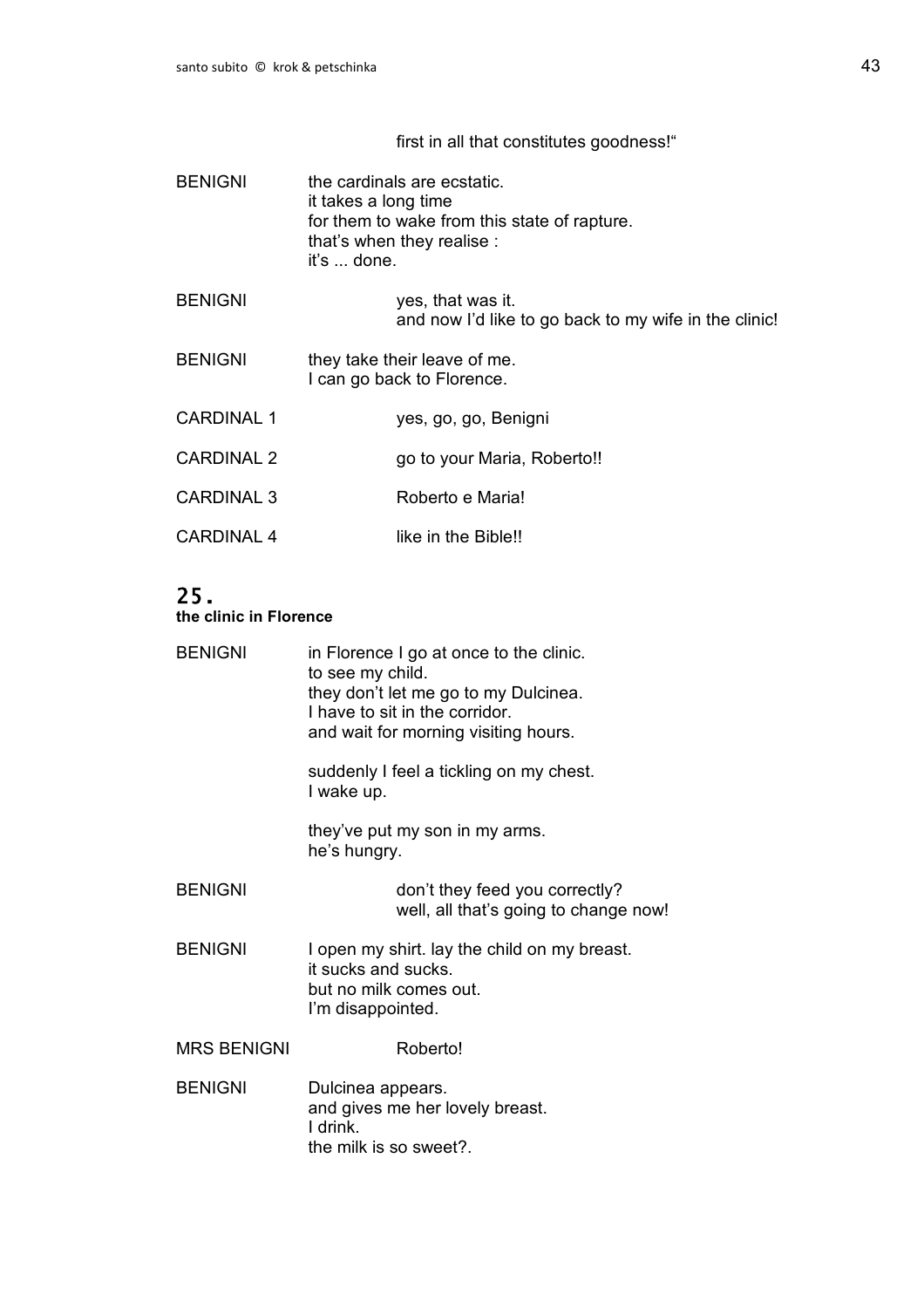| <b>MRS BENIGNI</b> | yes. yes yes.                                                                                                                                                                             |
|--------------------|-------------------------------------------------------------------------------------------------------------------------------------------------------------------------------------------|
| <b>BENIGNI</b>     | it's sweeter than anything<br>I ate in the cardinals' canteen.                                                                                                                            |
|                    | the milk streams down my throat directly to my breast.                                                                                                                                    |
|                    | the child sucks ecstaticly.                                                                                                                                                               |
|                    | hours later, as I raise my head<br>for the first time.<br>I see on the wall just near the door of the delivery room<br>a photocopy of Picasso's drawing:<br>Don Quixote and Sancho Panza. |
|                    | the midwife comes<br>and hands me a pill<br>in which a tiny windmill is carved                                                                                                            |
|                    | I swallow it.                                                                                                                                                                             |
|                    | and fall into a sweet  sleep.                                                                                                                                                             |
| <b>RUINI</b>       | Mr Benigni !!                                                                                                                                                                             |
| <b>BENIGNI</b>     | "you must know, then,<br>that the above-named gentleman<br>gave himself up to<br>reading books of chivalry<br>with such ardour and avidity                                                |
| <b>RUINI</b>       | Mr Benigni!!                                                                                                                                                                              |
| <b>BENIGNI</b>     | that he spent his nights<br>from sunset to sunrise<br>and his days from dawn to dark,<br>poring over them.<br>and what with little sleep<br>and much reading,<br>his brains got so dry    |
| <b>MORSINI</b>     | more more por favor                                                                                                                                                                       |
| <b>BENIGNI</b>     | that he lost his wits!"                                                                                                                                                                   |
| <b>RUINI</b>       | Mr Benigni, thank you !!                                                                                                                                                                  |
| <b>BENIGNI</b>     | yes?                                                                                                                                                                                      |
| <b>RUINI</b>       | I thank you in the name of the commission!                                                                                                                                                |